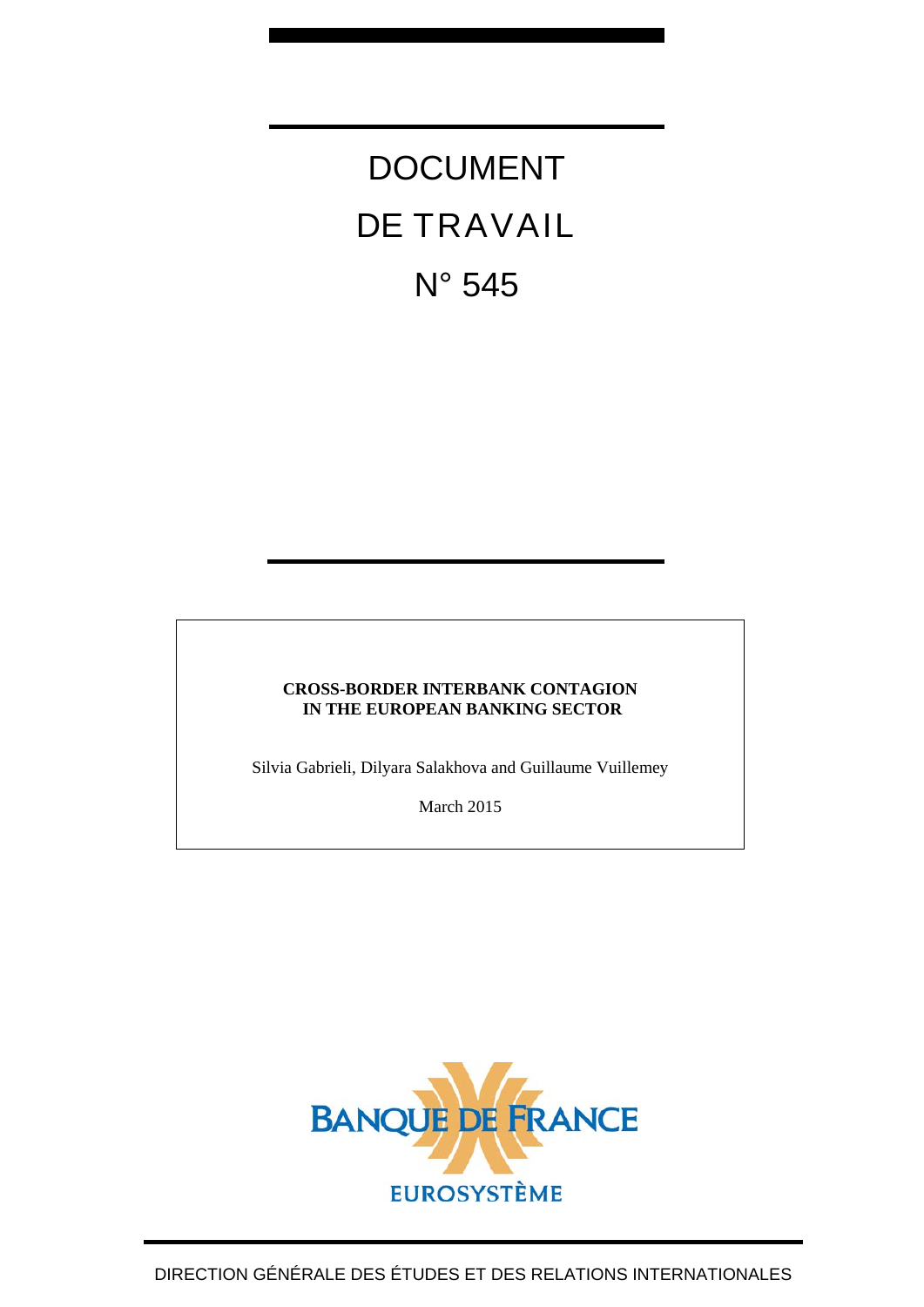# DIRECTION GÉNÉRALE DES ÉTUDES ET DES RELATIONS INTERNATIONALES

## **CROSS-BORDER INTERBANK CONTAGION IN THE EUROPEAN BANKING SECTOR**

Silvia Gabrieli, Dilyara Salakhova and Guillaume Vuillemey

March 2015

Les Documents de travail reflètent les idées personnelles de leurs auteurs et n'expriment pas nécessairement la position de la Banque de France. Ce document est disponible sur le site internet de la Banque de France « [www.banque-france.fr](http://www.banque-france.fr/) ».

Working Papers reflect the opinions of the authors and do not necessarily express the views of the Banque de France. This document is available on the Banque de France Website ["www.banque-france.fr"](http://www.banque-france.fr/).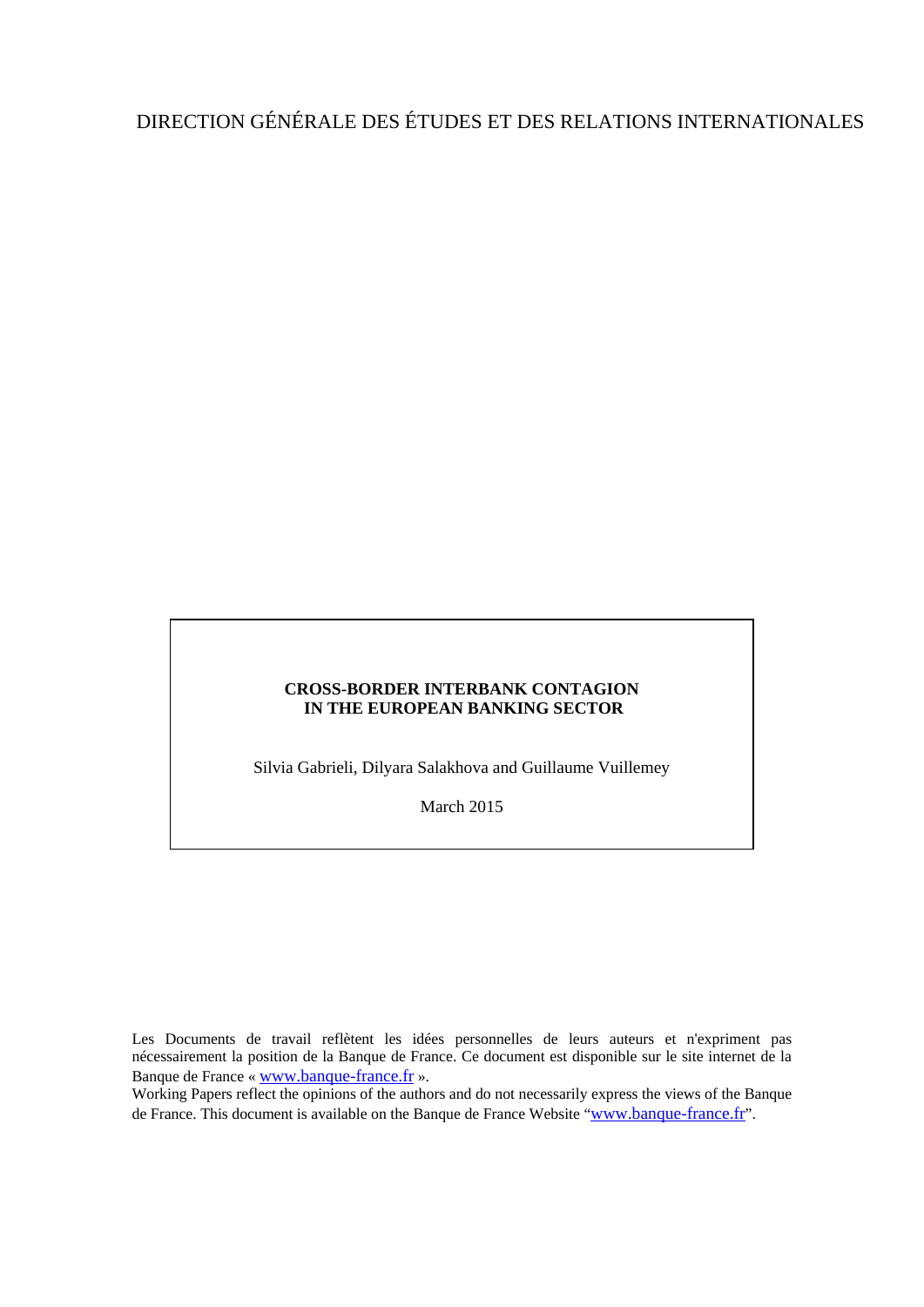## **Cross-border interbank contagion in the European banking sector**<sup>∗</sup>

**Silvia Gabrieli**† **Dilyara Salakhova**‡ **Guillaume Vuillemey**§

<sup>∗</sup>The authors of this paper are members/alternates of one of the user groups with access to TARGET2 data in accordance with Article 1(2) of Decision ECB/2010/9 of 29 July 2010 on access to and use of certain TARGET2 data. The Banque de France and the PSSC have checked the paper against the rules for guaranteeing the confidentiality of transaction-level data imposed by the PSSC pursuant to Article 1(4) of the above mentioned issue. The views expressed in the paper are solely those of the authors and do not necessarily represent the views of the Banque de France or of the Eurosystem. We express our gratitude to Alejandro Bernales, Ben Craig, Hans Degryse and Jean-Stéphane Mésonnier, as well as to seminar participants at the Banque de France, Indiana University, Nanterre University, GAO meetings, Basel research task force on liquidity stress-tests and at the Vienna Macroprudential Workshop, as well as to conference participants at the EEA, IFABS, ECB MaRS conference, AFSE and at the CIRANO conference.

<sup>†</sup>Banque de France, [silvia.gabrieli@banque-france.fr](mailto:silvia.gabrieli@banque-france.fr)

<sup>‡</sup>Banque de France, University Paris West Nanterre, [dilyara.salakhova@banque-france.fr](mailto:dilyara.salakhova@banque-france.fr)

<sup>&</sup>lt;sup>§</sup>Banque de France, Sciences-Po, Paris [guillaume.vuillemey@banque-france.fr](mailto:guillaume.vuillemey@banque-france.fr)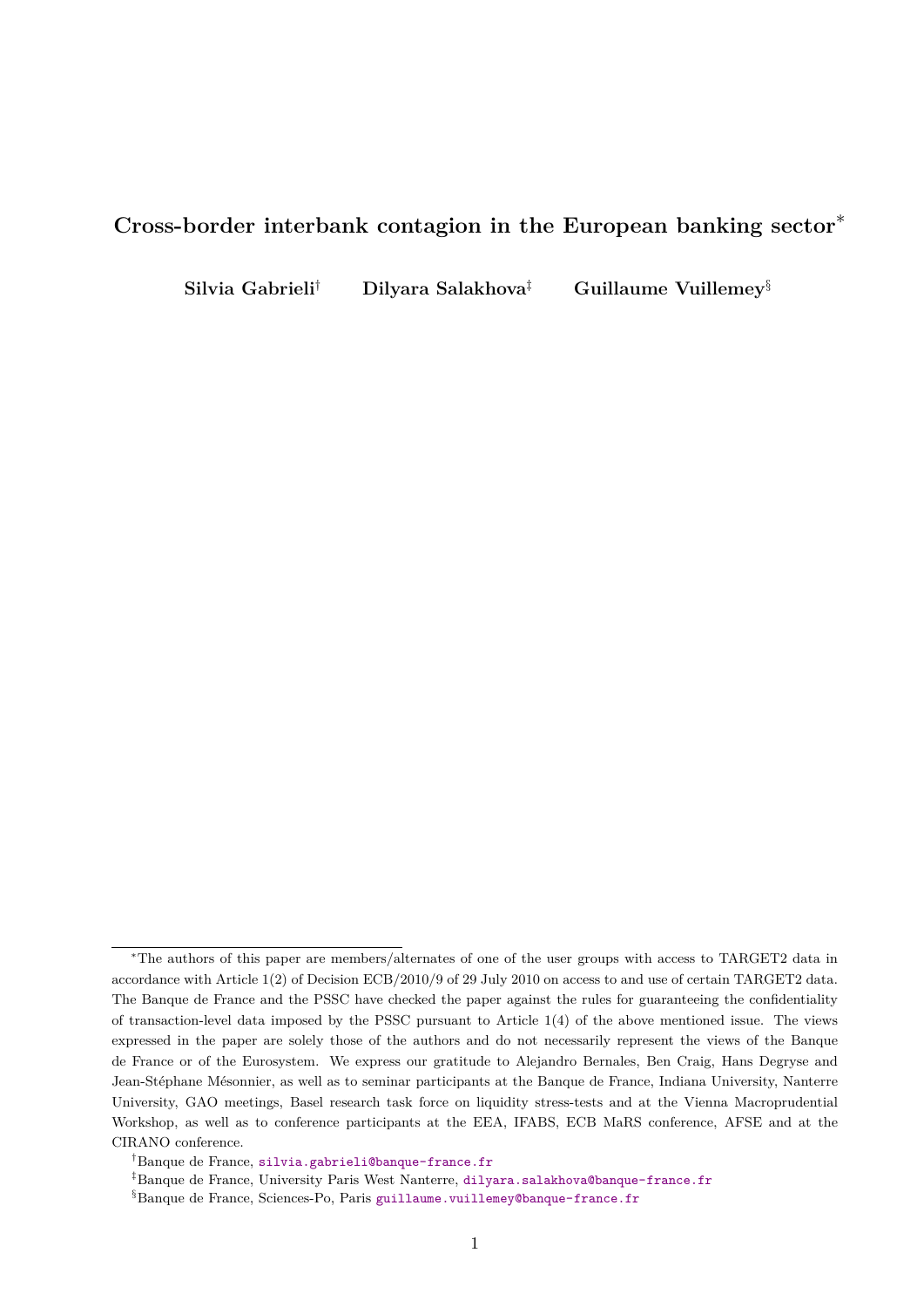#### **Résumé**

Cet article étudie la contagion trans-frontalière dans le secteur bancaire européen, en faisant usage de données d'exposition réelles. Sur la base d'un modèle séquentiel de défauts de solvabilité et de liquidité dans un réseau de banques, nous analysons la propagation géographique des pertes de 2008 à 2012. Nous étudions la distribution de l'étendue de la contagion après un choc agrégé et le défaut exogène d'une banque, sur des réseaux d'expositions simulés à partir de vraies données de prêts à court et à long terme. Nous utilisons une base de données nouvelle et unique de transactions sur le marché monétaire, estimées à partir des données de paiements TARGET2. Nos résultats montrent l'importance capitale de la structure sous-jacente des expositions pour la propagation des pertes. Une analyse économétrique des déterminants de la contagion montre que les expositions des banques aux contreparties les plus risquées dans le système et la position d'une banque dans le réseau avant le choc sont corréleés de manière significative avec les événements de défaut, au-delà de l'impact des seuls ratios financiers de la banque.

Codes J.E.L.: G01, G21, G28, F36.

Mots-clés: Contagion, Marché interbancaire, Stress Testing, Liquidité, Risque de contrepartie.

#### **Abstract**

This paper studies the scope for cross-border contagion in the European banking sector using true bilateral exposure data. Using a model of sequential solvency and liquidity cascades in networks, we analyze geographical patterns of loss propagation from 2008 to 2012. We study the distribution of contagion outcomes after a common shock and an exogenous bank default over simulated networks of actual long- and short-term claims. We exploit a novel and unique dataset of money market transactions estimated from TARGET2 payments data. Our results show the critical impact of the underlying network structure on the propagation of losses. An econometric analysis of the determinants of contagion shows that the position of a bank in the network and its exposure to the riskiest counterparties are significantly correlated with default outcomes, behind its own financial ratios.

J.E.L. Codes: G01, G21, G28, F36.

Keywords: Contagion, Interbank market, Stress Testing, Liquidity Hoarding, Counterparty Risk.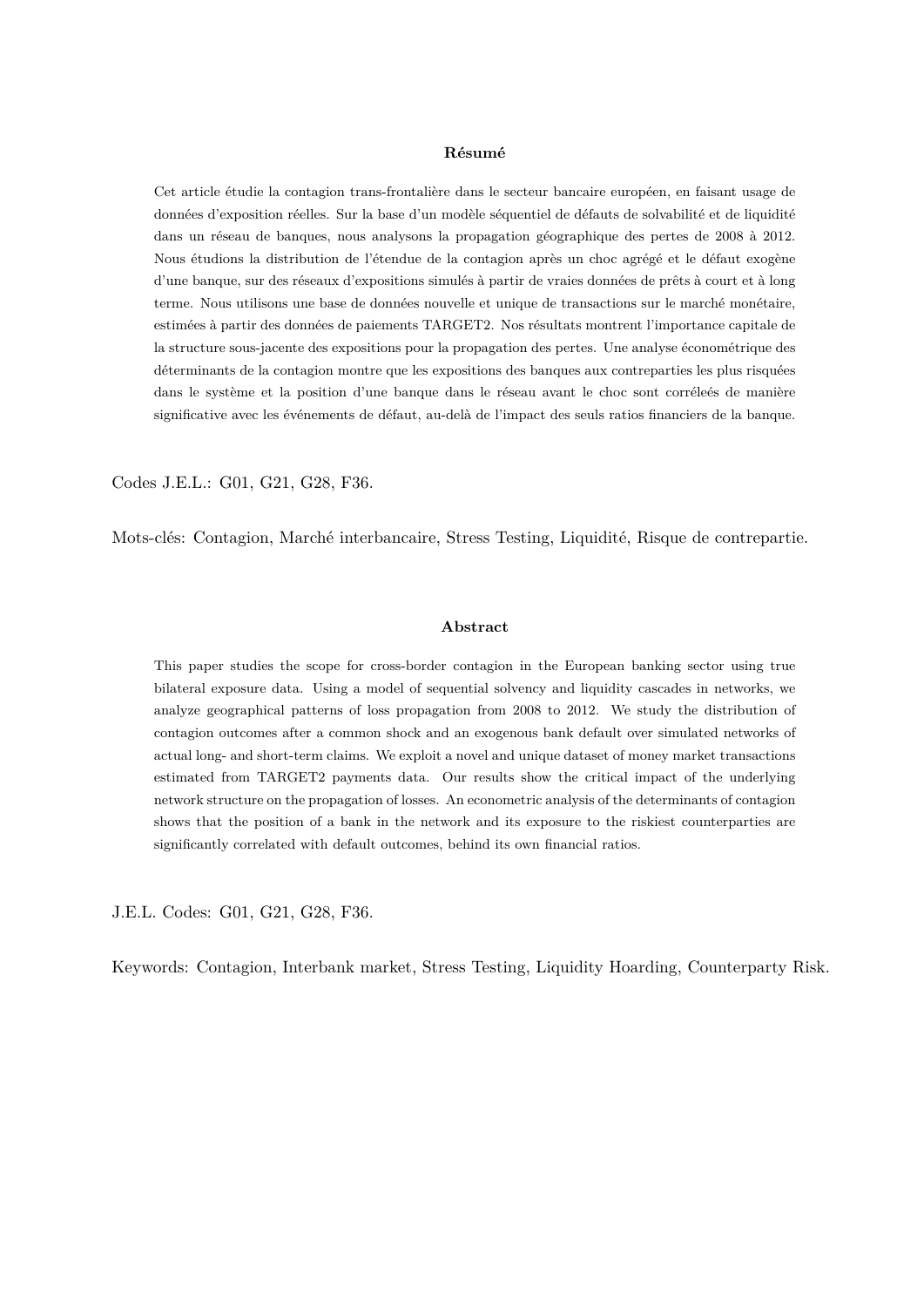#### **Non-technical summary**

This paper investigates the scope for cross-border contagion in Europe using true bilateral exposure data at a bank level. We analyze geographical patterns of shock propagation between 73 European banking groups from end-2008 until end-2012. The extent of interbank contagion is assessed relying on [Fourel et al.](#page-26-0) [\[2013\]](#page-26-0)'s model. The model features both solvency defaults and liquidity defaults.

The scenarios we simulate include a common market shock on banks' capital and the exogenous default of a bank. We construct heat maps to identify both the banking sectors which are the most "systemic", in terms of the losses that the failure of one of their banks can impose to foreign banks, and the banking sectors are the most vulnerable to cross-border contagion from European counterparties.

We exploit for the first time a unique dataset of interbank money market transactions, with various maturities, estimated from TARGET2 payments data. We use true bilateral exposure data to simulate a large number of realistic exposure networks. Based on this simulated data, we conduct an econometric analysis to identify both bank and network characteristics that make a bank/system more fragile/resilient to contagion.

We find that both solvency and liquidity contagion are tail risks: losses averaged over stress scenario, initial bank defaults or simulated networks are rather limited; however, averaging conceals rare extreme events. We document that losses at the tail of the distribution can reach one third of the system capital in 2008, and that the resilience of the system improves significantly over time.

Finally, our results show the strong impact on the domestic and cross-border propagation of losses of heterogeneity and concentration in the structure of interbank exposures. The number of defaults resulting from our stress scenarios can be up to six times larger than the average number of defaults, depending on the underlying structure of interbank linkages.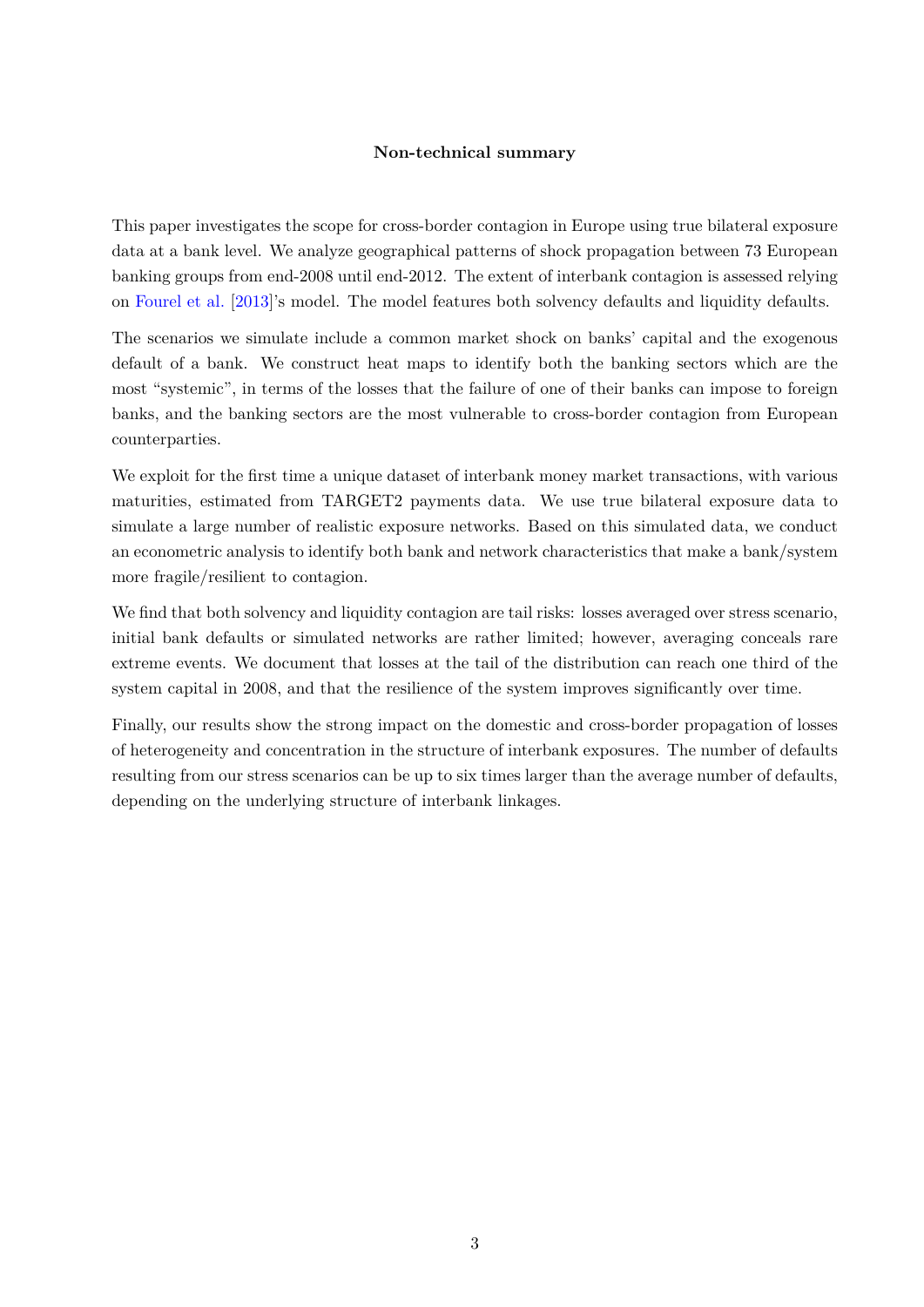## **1 Introduction**

The 2007-2008 financial crisis revealed the fragility of financial institutions worldwide and the major role of interconnectedness among banks in the propagation of financial distress. Interconnections, in the form of bilateral contractual obligations, as well as exposures to common risk factors, have grown dramatically in the run-up to the crisis.<sup>[1](#page-5-0)</sup> While higher interconnectedness is a means of efficient risk transfer, it may also lead to contagious *default cascades*: an initial shock may propagate throughout the entire banking system via chains of defaults and liquidity shortages.

This paper investigates the scope for cross-border contagion in Europe using true bilateral exposure data at a bank level. In Europe, cross-border contagion has taken a particular form during the sovereign debt crisis, in the form of market fragmentation. After the European Banking Authority's disclosure of the extent of European banks' common exposures to stressed sovereigns in 2011[\[EBA,](#page-25-0) [2011a\]](#page-25-0), core banks have been reducing their exposure to banks headquartered in the periphery of the euro area (see, e.g., [Abascal et al.](#page-25-1) [\[2013\]](#page-25-1) who measure fragmentation in interbank market and three other markets).

We analyze geographical patterns of shock propagation between 73 European banking groups from end-2008 until end-2012. The extent of interbank contagion is assessed relying on [Fourel](#page-26-0) [et al.](#page-26-0) [\[2013\]](#page-26-0)'s model. The model features both solvency defaults and liquidity defaults. We focus on the distribution of simulation outcomes (number of defaults and total losses) resulting from a common market shock on (listed) banks' capital, coupled with an exogenous bank default; the distributions are obtained over a large number of exposure networks simulated from true of longand short-term exposure data. We construct heat maps to identify both the banking sectors which are the most "systemic", in terms of the losses that the failure of one of their banks can impose to foreign banks, and the banking sectors are the most vulnerable to cross-border contagion from European counterparties.

We use a novel database of cross-border interbank exposures. These exposures are generally not available to researchers. National supervisors can have at best a partial view of the largest long-term credit claims of supervised banks via credit registers.[2](#page-5-1) To circumvent the unavailability of accurate information on domestic and cross-border interbank exposures, and obtain a realistic representation of how European banks are connected through their long- and short-term claims, we exploit for the first time a unique dataset of interbank money market transactions, with various maturities, estimated from TARGET2 payments data (see [Arciero et al.](#page-25-2) [\[2013\]](#page-25-2)). We use true bilateral exposure data to simulate a large number of realistic exposure networks, using the methodology proposed by [Halaj and Kok](#page-26-1) [\[2013\]](#page-26-1). Based on this simulated data, we conduct an econometric analysis to identify both bank and network characteristics that make a bank/system more fragile/resilient to

<span id="page-5-0"></span><sup>1</sup>Total cross-border banking flows rose several-fold from 1978 to 2007 compared to their long-term average, see [Minoiu and Reyes](#page-26-2) [\[2011\]](#page-26-2).

<span id="page-5-1"></span><sup>2</sup>For instance, the German credit register contains quarterly data on large bilateral exposures - derivative, on- and off-balance sheet positions - above a threshold of EUR 1.5 m. The French "grands risques" data include individual banks' quarterly bilateral exposures that represent an amount higher than 10% of their capital or above EUR 300 m. Italian banks submit to the Banca d'Italia their end-of-month bilateral exposures to all other banks.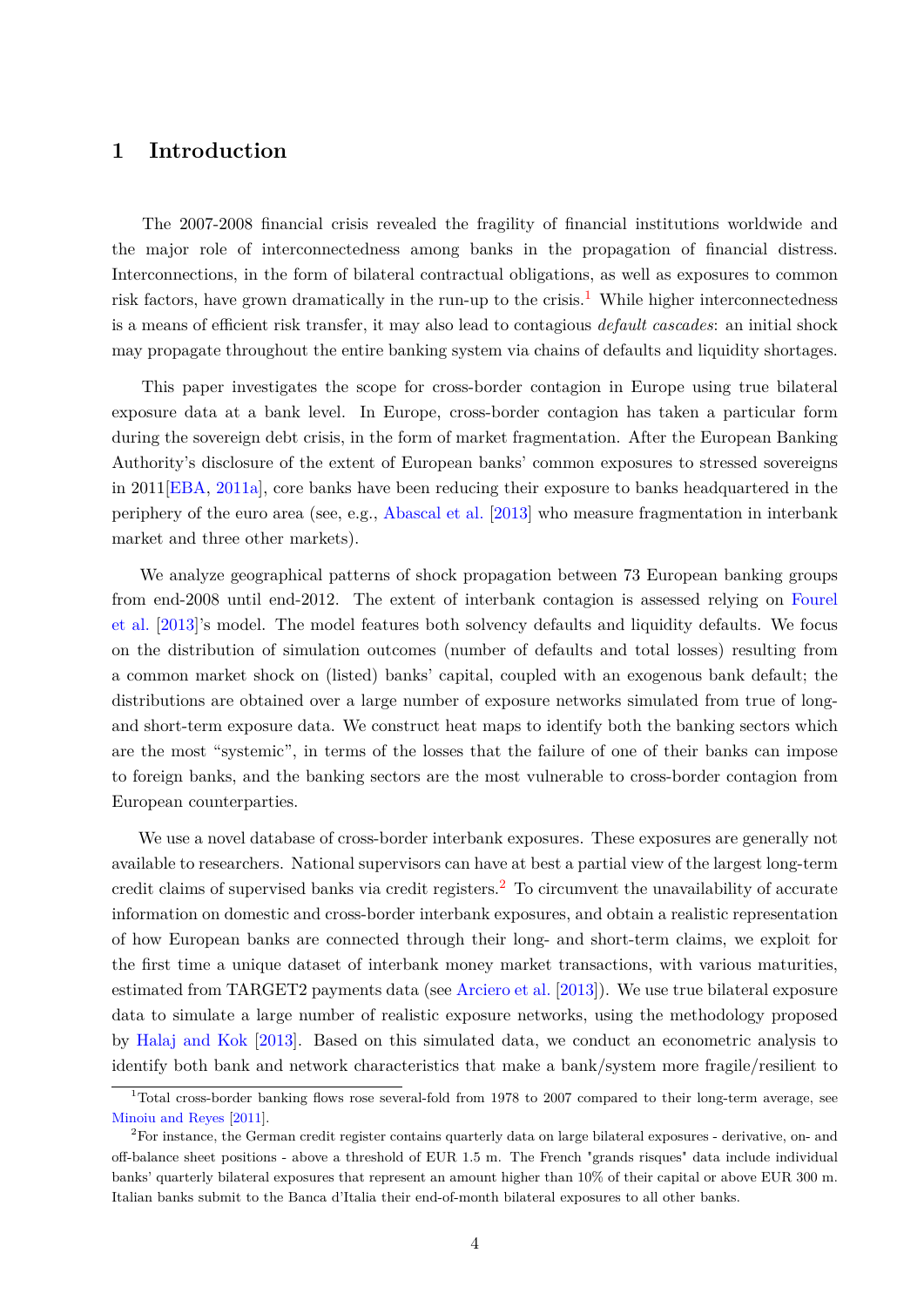contagion.

We find that both solvency and liquidity contagion are tail risks: losses averaged over stressscenario, initial bank defaults or simulated networks are rather limited; however, averaging conceals rare extreme events. We document that losses at the tail of the distribution can reach one third of the system capital in 2008, and that the resilience of the system improves significantly over time. Under severe equity market stress and following the exogenous default of one bank, significant crossborder contagion may arise. The overall average losses caused by a foreign bank default, however, vary remarkably over time and over different banking sectors. A foreign default has on average a small impact on most banking sectors and this impact has been reducing over time. However, for some banking systems, a default by a foreign bank may cause a loss as large as 15% of the capital of the impacted banking sector. Heat maps allow us to discern specific geographical patterns of cross-border contagion in the European Union, which vary significantly over the years. In general, the maps for 2009, 2010 and 2012 show that the potential for cross-border contagion has constantly decreased over time. This is related to a generalized reduction in the share of long-term interbank loans in bank balance sheets, which can be interpreted as market fragmentation, and to an increase in banks' capitalization during these years, as compared to 2008.

Finally, our results show the strong impact on the domestic and cross-border propagation of losses of heterogeneity and concentration in the structure of interbank exposures. The number of defaults resulting from our stress scenarios can be up to six times larger than the average number of defaults, depending on the underlying structure of interbank linkages. This is consistent with recent models of contagion in financial networks relying on simulated networks of exposures (see, [Georg](#page-26-3) [\[2013\]](#page-26-3) and [Gai and Kapadia](#page-26-4) [\[2010\]](#page-26-4)), and points to the need to account for the evolving nature of the web of interbank linkages when running contagion scenarios. This is the first paper, to our knowledge, to document this feature by simulating interbank exposures based on actual bank-to-bank data.

A large literature exists that relies on counterfactual simulations in networks to estimate the potential for interbank contagion (see [Upper](#page-27-0) [\[2011\]](#page-27-0) for a comprehensive survey). Notwithstanding the increasingly international dimension of contagion, however, these simulations have so far focused primarily on national banking sectors, estimating their frailty/resilience only at one specific point in time. Moreover, only very recently have economists started to integrate behavioral foundations into their modelling frameworks, hence providing different contagion channels.

Our study contributes to this literature by analyzing cross-border contagion at a bank-tobank level using realistically simulated networks from true exposure data. Up to now, a handful of papers have analyzed cross-border contagion using price data such as equity or credit default swaps, therefore relying on some form of market efficiency and not being able to identify the structural channels driving the co-movement of prices (see, [Gropp et al.](#page-26-5) [\[2009\]](#page-26-5)). Other papers focused their attention on BIS country statistics to study cross-border contagion; but this has the strong drawback that authors have to assume that the whole or a part of a country's banking system defaults and that losses propagate to other country's banking sectors (see [Degryse et al.](#page-25-3) [\[2009\]](#page-25-3) and [Espinosa-Vega and Sole](#page-26-6) [\[2010\]](#page-26-6)).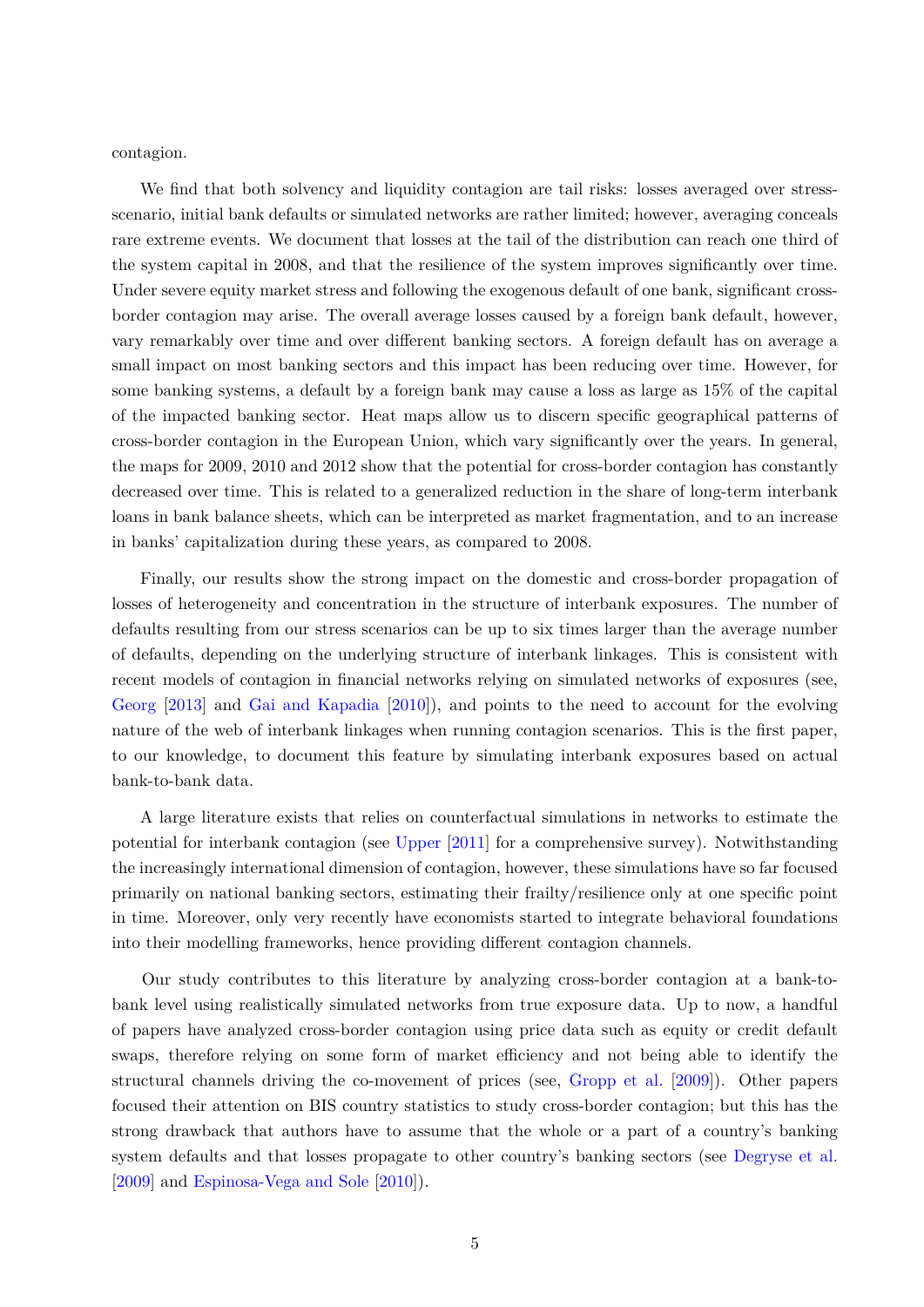The remainder of this article is structured as follows. In section 2, we present the theoretical model for the imputation of losses and the liquidity hoarding mechanism. In section 3, we describe the data. The results of our simulations are presented and commented on in section 4. Section 5 introduces the econometric analysis of the determinants of contagion outcomes. Section 6 concludes.

## **2 The model**

Our model builds on the work by [Fourel et al.](#page-26-0) [\[2013\]](#page-26-0). In the following, we expose its main theoretical blocks as well as some extensions we implement. We refer the reader to [Fourel et al.](#page-26-0) [\[2013\]](#page-26-0) for more details.

<span id="page-7-0"></span>Let us consider a system of *N* financial institutions indexed by *i*. Each of them is characterized by a stylized balance sheet presented in Table [1.](#page-7-0) The asset side of bank *i* is decomposed into several items: long- and short-term interbank exposures  $(E^{LT}(i, j)$  and  $E^{ST}(i, j)$  for  $j \in [1; N]$ ), cash and liquid assets (cash from now on)  $Ca(i)$  and other assets  $OA(i)$ . We denote the total assets by *TA(i)*. The liability side of bank *i* consists of equity  $C(i)$  (hereafter capital), long- and short-term interbank exposures  $(E^{LT}(j, i)$  and  $E^{ST}(j, i)$  for  $j \in [1; N]$ ) and all other liabilities  $OL(i)$ .

|              | Assets              | Liabilities         |                   |
|--------------|---------------------|---------------------|-------------------|
| Long Term    | $E_t^{LT}(i,1)$     | $E^{LT}_t(1,i)$     | Long Term         |
| Interbank    |                     |                     | Interbank         |
| Assets       | $E_t^{LT}(i, N)$    | $E_t^{LT}(N,i)$     | Liabilities       |
| Short Term   | $E_t^{ST}(i,1)$     | $E_t^{ST}(1,i)$     | Short Term        |
| Interbank    |                     |                     | Interbank         |
| Assets       | $E_t^{ST}(i, N)$    | $E^{ST}_t(N,i)$     | Liabilities       |
| Cash         | Ca <sub>t</sub> (i) | $OL_t(i)$           | Others            |
| Others       | $OA_t(i)$           | Ca <sub>t</sub> (i) | Capital           |
| Total assets | $TA_t(i)$           | $TL_t(i)$           | Total liabilities |

**Table 1:** Bank *i*'s stylized balance sheet at date *t*

Banks are connected by two types of links: short-term and long-term commitments. The distinction between these links is important as it makes it possible to define two channels of contagion (liquidity vs. solvency contagion). Short-term exposures are represented mainly by short-term loans, e.g. with overnight or one-week maturity, and a link can be easily cut from a certain day/week to the subsequent one. This property of the link allows banks to hoard liquidity, i.e. to reduce or to cut their exposures to a counterparty when needed. As explained below, liquidity contagion propagates through the network of short-term exposures. On the contrary, long-term exposures represent a more stable source of funding and can not be cut before maturity. Therefore, only if a bank defaults do its counterparties lose all their long-term exposures to it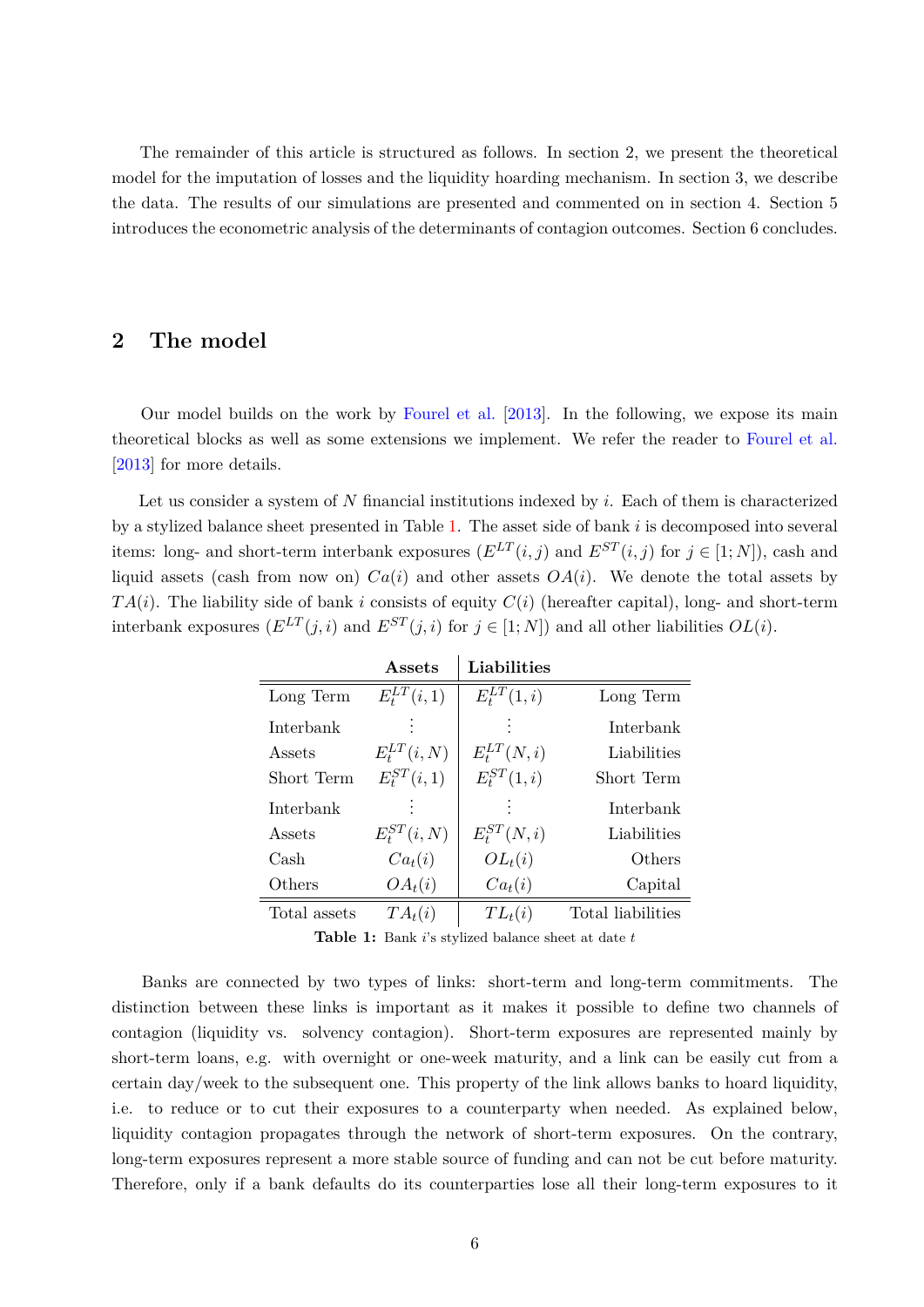(taking a recovery rate into account). The network of long-term exposures is the main channel for the propagation of solvency contagion.

The model consists of three parts: *(i)* a shock with both a common and an idiosyncratic components, *(ii)* solvency contagion and *(iii)* liquidity hoarding behavior. This section provides the main intuitions and describes the building blocks, while additional technical details can be found in Appendix [A.1.](#page-28-0)

#### *The shock*

The aggregate component of the shock takes the form of a common market shock. In the absence of national supervisory data allowing to shock various asset classes in bank balance-sheets (as in [Elsinger et al.](#page-25-4) [\[2006a\]](#page-25-4), [Elsinger et al.](#page-25-5) [\[2006b\]](#page-25-5), or in [Fourel et al.](#page-26-0) [\[2013\]](#page-26-0)), we implement a common shock directly on all listed banks' capital using a one-factor model for equity returns (see details in Appendix [A.1\)](#page-28-0). The same shock is consistently applied over the whole time period, 2008- 2012, which allows us to make sure that contagion in the system is driven purely by the change in the network structure and by changes in banks' balance sheets. As depicted in figure [2,](#page-28-1) the shock represents a loss equal to 5% of bank capital on average over all scenarios but can reach up to 25% in extreme cases; such orders of magnitude are in line with bank capital losses observed during the recent crisis (see, e.g., [Basel Committee on Banking Supervision](#page-25-6) [\[October, 2010\]](#page-25-6) and [Strah et al.](#page-27-1)  $[2013]$ ).

The idiosyncratic part of the shock is modeled in a stylized way by assuming that one bank exogenously defaults. Losses through solvency and liquidity contagion channels are then computed. The fact that only one banks fails at a time allows us to estimate losses due to the default of each bank and to rank the banks as more or less systemic.

#### *Solvency contagion*

Following [Fourel et al.](#page-26-0) [\[2013\]](#page-26-0), we define solvency contagion as follows. Let bank *i* default, then its counterparts lose all their exposures to this bank. If another bank or some of the banks are highly exposed to the defaulted bank, they might default as well. A general condition for a bank to default due to default contagion is as follows:

$$
\underbrace{[C(j) - \epsilon(j)]}_{\text{Capital after initial shock}} - \underbrace{\sum_{i} R^{S}(i)E(j, i)}_{\text{non-recovered exposures}} < 0 \tag{2.1}
$$

where  $(1 - R^{S}(i))$  is a recovery rate. To account for all the losses due to solvency contagion, the Furfine algorithm of iterative default cascade [\(Furfine](#page-26-7) [\[2003\]](#page-26-7)) is used. This algorithm allows incorporating liquidity hoarding behavior of banks in the same framework with solvency contagion.

#### *Liquidity hoarding*

Banks regularly perform liquidity management, estimating their liquidity stock, outflows and inflows for the next period. In normal times, they can foresee with some certainty how much liquidity they will need to satisfy reserve requirements or other commitments; to this end they can borrow from other banks in the interbank market as well as from the central bank (e.g. through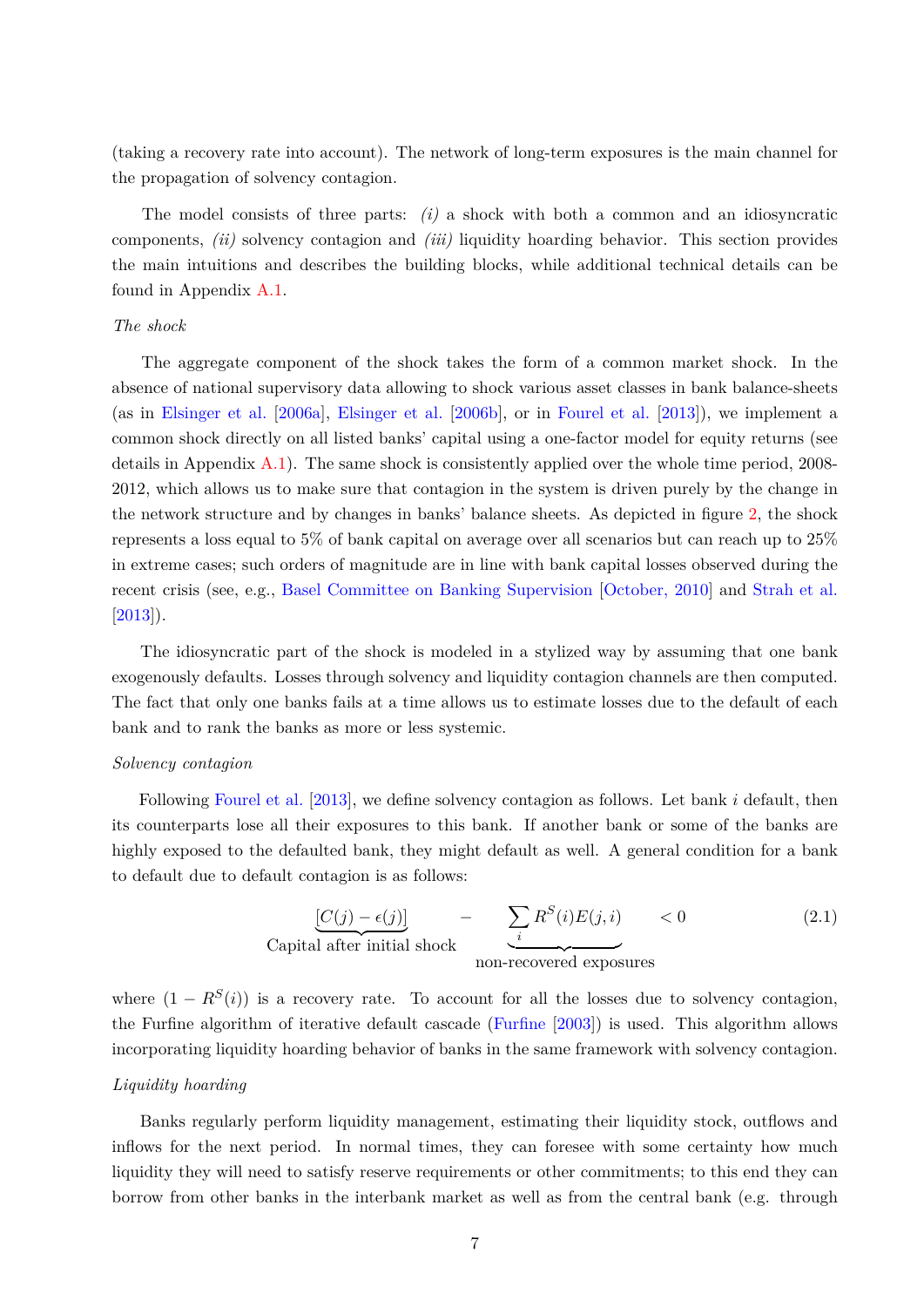<span id="page-9-1"></span>

weekly main refinancing operations). In a well functioning interbank market banks with excess liquidity can lend it to those who lack short-term funding. This situation can however radically change during times of increased uncertainty. On the one hand, banks' assets become much more volatile, creating liquidity outflows in terms of margin calls and higher haircuts, which are difficult to foresee. On the other hand, confidence in the market evaporates quickly, counterparty risk rises, and banks fear both their inability to get liquidity when needed as well as counterparty risk. All this can lead banks to demand liquidity for precautionary reasons, hence to a *hoarding* behavior, by which they reduce lending to each other in order to secure their own liquidity needs and to reduce exposure to counterparty risk.<sup>[3](#page-9-0)</sup>

Banks start hoarding liquidity when there is a signal of market malfunctioning or when they start experiencing problems themselves. For instance, a signal can be a drop in asset prices, high volatility or unexpectedly large losses. In our simulations we assume that a shock-related capital loss above a certain threshold represents such a signal. Therefore, banks that were impacted by a market shock and/or by solvency contagion will start hoarding liquidity, and the higher the loss they experience, the more they hoard. We assume a function for liquidity hoarding depends linearly on the capital loss,  $\lambda (Loss)$ . The function, Figure [1,](#page-9-1) has 4 intervals: banks do not hoard liquidity in intervals 1 and 4, that is, when capital loss is below some threshold *A*% (no signal of crisis) or more than 100% (bank is insolvent). Banks hoard less  $(a\%)$  in interval 2 when the shock is moderate and more  $(b\%)$  in interval 3 when the shock is more adverse.

Banks decide how much to hoard based on their own perception of market uncertainty. But they also have to decide how much and from which counterparty they hoard. A straightforward assumption is that the riskier the counterparty is, the more a bank hoards liquidity. Provided

<span id="page-9-0"></span><sup>3</sup>For the UK sterling market, [Acharya and Merrouche](#page-25-7) [\[2013\]](#page-25-7) document that riskier UK settlement banks held more reserves relative to expected payment value in the immediate aftermath of 9 August 2007, thus igniting the rise in interbank rates and the decline in traded volumes. [Berrospide](#page-25-8) [\[2013\]](#page-25-8) documents evidence for the precautionary motive of liquidity hoarding for U.S. commercial banks during the recent financial crisis.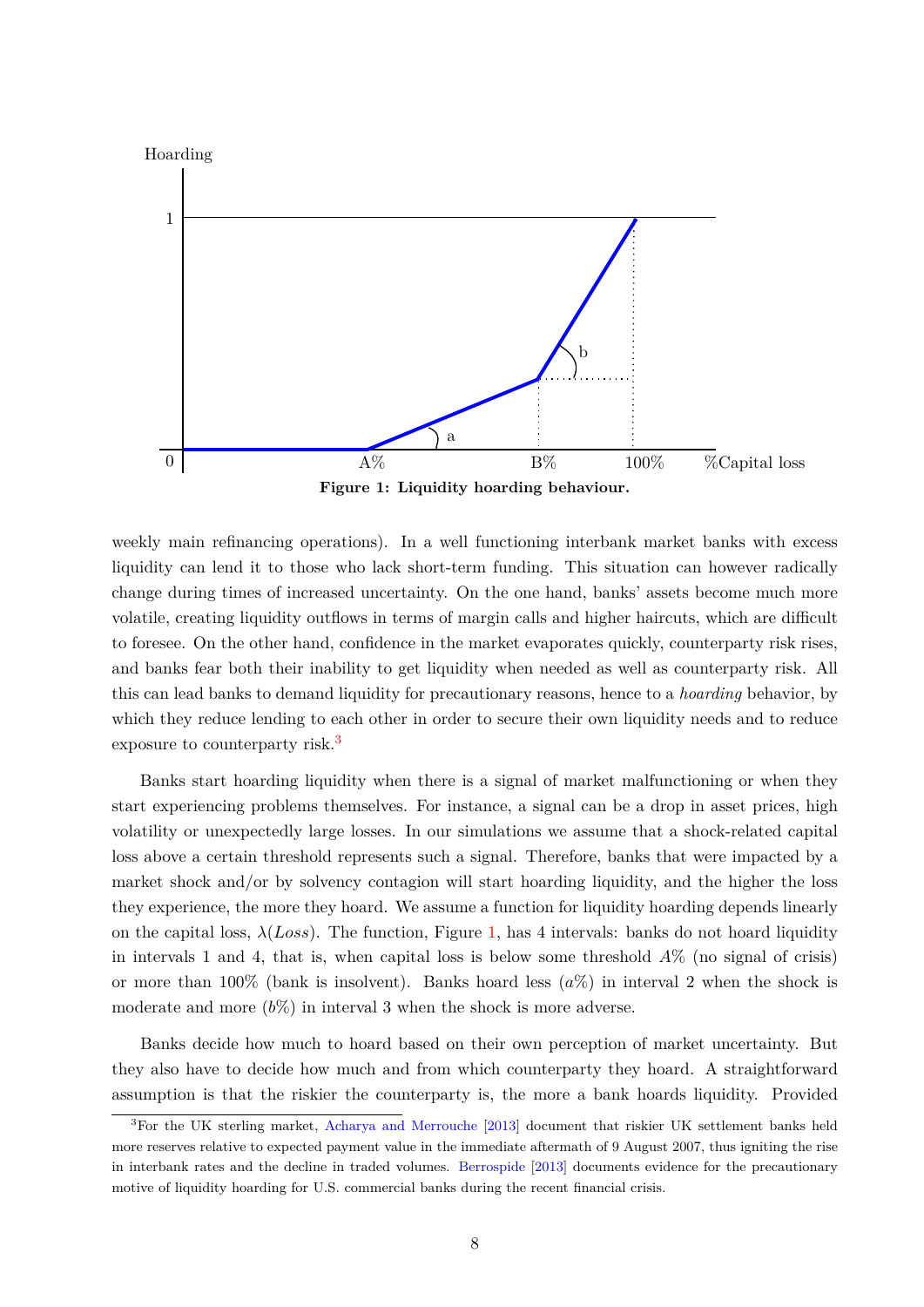banks have no private information about the riskiness of other banks' portfolios, they can rely on leverage  $\mu$  as a proxy for the riskiness of a counterparty [\(Das and Sy](#page-25-9) [\[2012\]](#page-25-9), [Lautenschlager](#page-26-8) [\[2013\]](#page-26-8)). The easiest way for a bank to hoard liquidity is to stop rolling over short-term loans. After all the banks decide how much to hoard, the following condition has to be satisfied for a bank to be liquid:

$$
[Cash] + [ToBe Recieved] - [ToBePad] > 0
$$
\n(2.2)

## **3 Interbank exposures and network simulation**

This section presents the numerical algorithm used to generate a large number of networks of long- and short-term interbank exposures, as well as the data used to calibrate and run it. Additional balance sheet items used for the simulations and the econometric analysis are also presented. The last subsection provides descriptive evidence on the structure of simulated networks and on the domestic versus cross-border nature of the simulated national banking sectors.

#### **3.1 The algorithm**

We apply the algorithm proposed by [Halaj and Kok](#page-26-1) [\[2013\]](#page-26-1) to simulate a large number of interbank networks that are used to run the stress scenarios. In the absence of interbank lending and borrowing data, one common method in the literature relies on their estimation through entropy maximization (see [Sheldon and Maurer](#page-27-2) [\[1998\]](#page-27-2), [Wells](#page-27-3) [\[2004\]](#page-27-3) and [Mistrulli](#page-26-9) [\[2011\]](#page-26-9) for a comparison of this methodology with actual exposure data). We adopt an alternative methodology proposed by [Halaj and Kok](#page-26-1) [\[2013\]](#page-26-1). First, one essential drawback of the entropy maximization method is that the obtained matrix of bilateral exposures is such that strictly positive links are estimated between any two banks which have a strictly positive aggregate interbank exposure, i.e. the obtained network is not sparse and does not display the empirically documented core-periphery structure (averaging bias). When national banking systems are considered, such an undesirable feature may be neglected, as domestic banks within a country are typically densely interconnected. On the contrary, applying the same methodology when cross-border exposures are considered would amount to neglect either a possible home-bias in interbank exposures or the fact that financial interconnections are net evenly spread, either among banks within a national banking sector or across different countries' banking sectors. In other words, preferential banking relationships do exist, as well as strong geographical patterns. Second, the entropy maximization method yields a unique solution for the bilateral exposures matrix, and may therefore badly account for the fact that interbank exposures are likely to change quickly. In addition, performing stress scenarios on a unique exposure matrix typically fails to obtain a probability distribution over the simulation outcomes. By contrast, the methodology introduced by [Halaj and Kok](#page-26-1) [\[2013\]](#page-26-1) addresses these two issues by enabling the construction of a large number of sparse and concentrated networks that all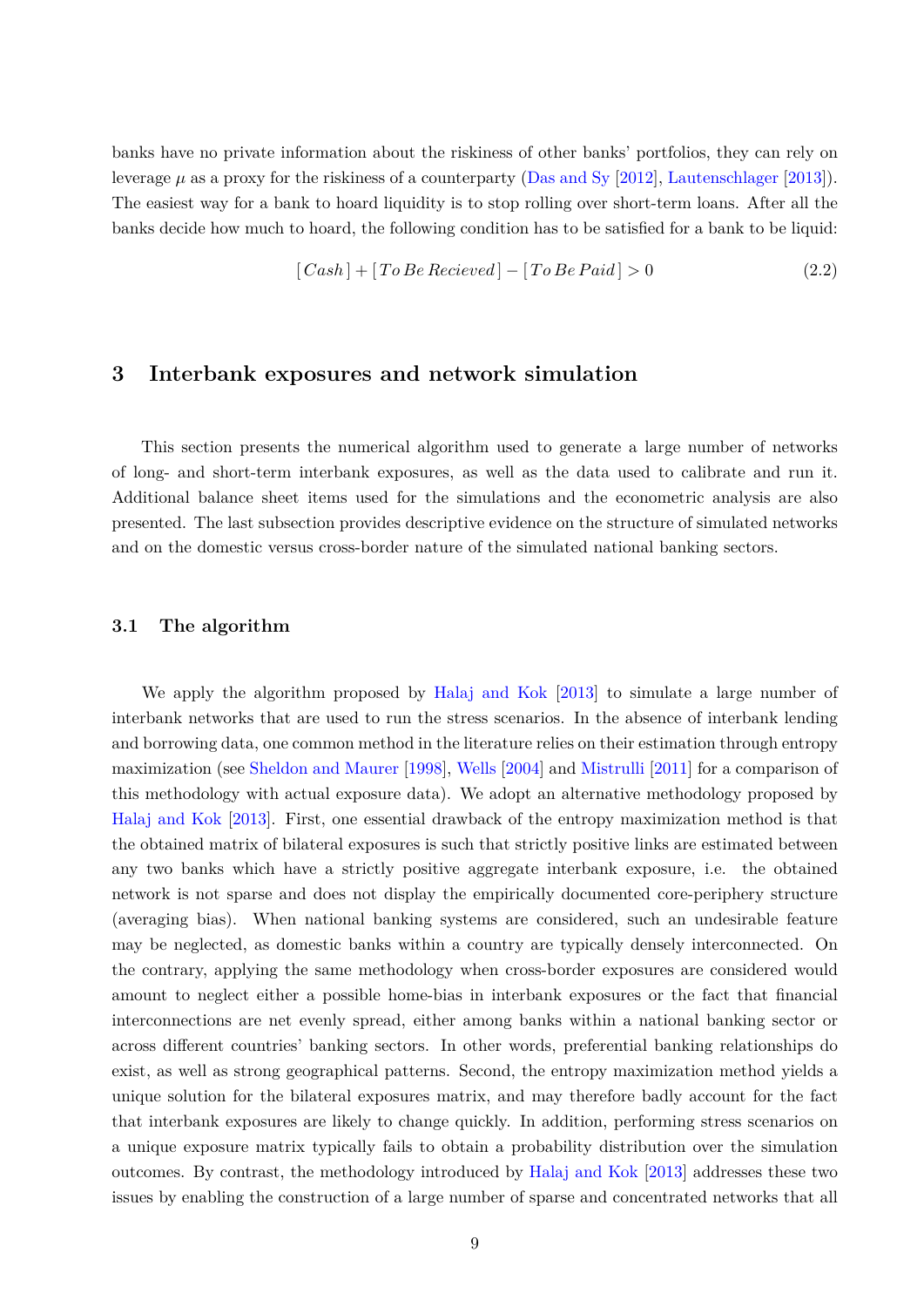match the aggregate exposure levels. Third, this methodology enables us to make use of additional information on actual interbank links obtained from TARGET2 payment data.[4](#page-11-0)

The algorithm to simulate bilateral exposure matrices relies on two inputs: *(i)* a probability map and *(ii)* aggregate interbank exposures data at a bank level (i.e. the sum of the exposures of any bank *i* to all other banks in the system). Denote  $\Pi_t$  a  $N \times N$  probability map at date *t* whose each element  $(i, j)$  is  $\pi_{ij} \in [0, 1]$  with  $\pi_{ii} = 0$  and  $\sum_j \pi_{ij} = 1$  for all *i*.  $\pi_{ij}$  is the share of funds lent by any bank *i* to any bank *j* and is later used as the probability structure of interbank linkages.

The construction of a large number of exposure matrices at date *t* relies on the Π*<sup>t</sup>* matrix and on the total interbank loans granted by any bank *i* to all its counterparties within the network, denoted  $L_i^t$ . The construction of one particular exposure matrix, i.e. of all bilateral elements  $L_{ij}^t$ , uses an "Accept-Reject" scheme. A pair  $(i, j)$  of banks is randomly drawn, with all pairs having equal probability. This link in the interbank network is kept with a probability  $\pi_{ij}$  and, if so, the absolute value of this exposure, denoted  $\tilde{L}_{ij}$ , equals  $L_i$  multiplied by a random number drawn from a uniform distribution with support  $[0; 1]$ . The amount of exposures left to be allocated is thus reduced. The procedure is repeated until the difference  $(L_i - \sum_j \tilde{L}_{ij})$  is below some threshold  $\kappa$ .

#### **3.2 Data and calibration**

#### **3.2.1 The sample of banks**

We run our contagion analysis using a sample of 73 European banking groups, whose list is provided in Table [4.](#page-32-0) Given our focus on the resilience of the European banking system, we select a subset of the banks that underwent the 2011 stress tests carried out by the European Banking Authority (EBA). In particular, our sample includes all the banking groups headquartered in Europe that are part of the list of Global Systemically Important Banks (G-SIBs), while it excludes some Spanish "cajas" to avoid an over-representation of the Spanish banking sector.<sup>[5](#page-11-1)</sup> It is worth noting that our sample also includes savings and cooperative banks, hence non-listed European institutions. In contrast with the extant empirical literature on contagion that relies on market data, this allows us to assess also the impact of a shock hitting relatively smaller market participants.

## **3.2.2 Simulating European interbank exposures: TARGET2 data and the probability maps**

**Long-term interbank exposures**. Information on the total interbank loans *L<sup>i</sup>* granted by any bank *i* to all its counterparties within the network is retrieved via the balance sheet item named

<span id="page-11-1"></span><span id="page-11-0"></span><sup>&</sup>lt;sup>4</sup>In 2012 TARGET2 settled 92% of the total large value payments traffic in euro.

<sup>&</sup>lt;sup>5</sup>See [EBA](#page-25-10) [\[2011b\]](#page-25-10). The latest list of G-SIBs has been published by the Financial Stability Board in November 2012 and is available at [http://www.financialstabilityboard.org/publications/r\\_111104bb.pdf.](http://www.financialstabilityboard.org/publications/r_111104bb.pdf.)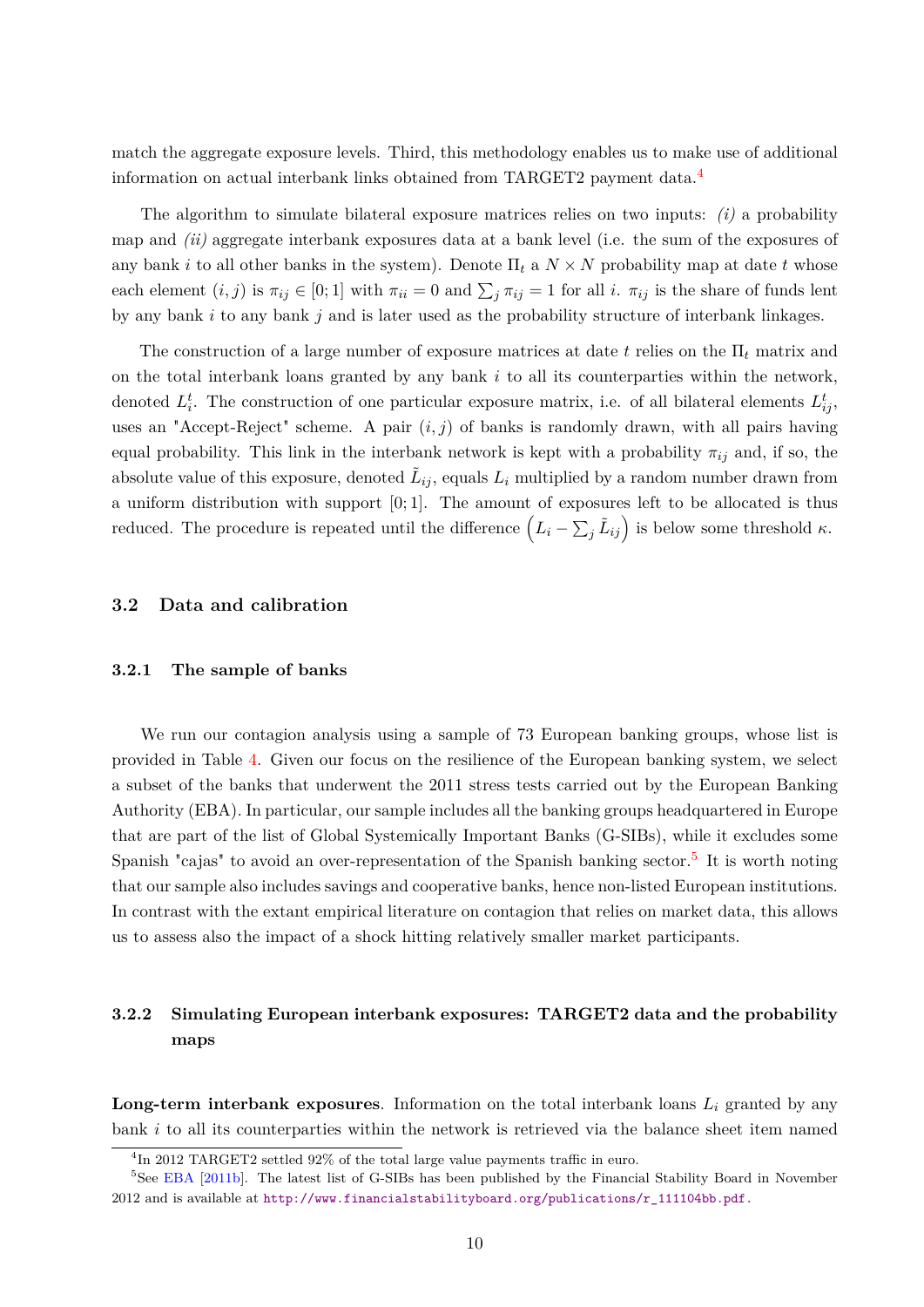"Net loans to banks" available in *SNL Financials*. [6](#page-12-0)

The probability map  $\Pi_t$  is obtained based on term interbank money market loans settled in TARGET2 during each year *t*. The money market dataset we use is the output of the Eurosystem's implementation of the [Furfine](#page-26-10) [\[1999\]](#page-26-10) methodology to TARGET2 payment data (see [Arciero et al.](#page-25-2) [\[2013\]](#page-25-2) for more details on the identification methodology).[7](#page-12-1) More specifically, we use loans with maturities ranging from one month and up to six months to compute shares of preferential lending. These percentages are then imputed in the simulation algorithm as *prior* probabilities about the existence and size of an interbank linkage.

For the last quarter of each year, for each lender, we bundle all term loans and compute the average amount lent to each borrower; hence based on such average amounts we look at how total credit was allocated among counterparties. Three details are worth noting in the assumptions we make to build the probability structure of interbank exposures. First, our computation includes all the banking groups participating in the interbank euro money market, i.e. not only the 73 banks belonging to our sample. Subsequently, to form the 'true' as well as the simulated networks of exposures, the shares are normalized to consider only the  $73$  sample banks.<sup>[8](#page-12-2)</sup> Second, we use only the term market segments in the calculations because it is for unsecured lending at such longer maturities that preferential interbank lending relationships are more likely to exist and relatively stronger geographical patterns emerge. This is especially so in periods of heightened uncertainty about counterparties' solvency. [9](#page-12-3) Third, we consider the average size of a long-term loan traded between a lender-borrower couple independently of the frequency at which the two banks interact in the market over the quarter. An undesirable aspect of this choice is that we may turn up assigning a very high link probability to a lender-borrower couple even if they have interacted only rarely in the market. Nonetheless, we deem this choice to be the most appropriate in the context of assessing interbank contagion, since it is the actual size of exposures/links that matters for the propagation of distress (see [Cont et al.](#page-25-11) [\[2010\]](#page-25-11)), independently of whether that link was set up every month rather than just once in the whole quarter.<sup>[10](#page-12-4)</sup>

<span id="page-12-4"></span><sup>10</sup>Alternative calibrations, e.g. in which prior probabilities are based on the daily average amount lent to

<span id="page-12-0"></span><sup>&</sup>lt;sup>6</sup>Net loans to banks are defined as *Net loans and advances made to banks after deducting any allowance for impairment*. The main difference between this item and "Loans and advances to banks" or "Deposits from banks" available e.g. in Bankscope, is that the latter also include loans to or from central banks (see [Upper](#page-27-0) [\[2011\]](#page-27-0)), which would be a major drawback for our analysis.

<span id="page-12-1"></span><sup>&</sup>lt;sup>7</sup>In this version of the paper, we use a dataset with distinction between originators and beneficiaries of TARGET2 transactions (i.e. indirect TARGET2 participants) that has been recently made available. Unlike the previous dataset where loans made on behalf of customers were attributed to the direct TARGET2 participants (i.e. settler banks), the new dataset allows us to obtain a more reliable representation of the universe of interbank money market loans and to estimate true exposures of the banks.

<span id="page-12-2"></span><sup>8</sup>This enables us to avoid any bias in the results related to the assignment of too large shares of interbank credit to banks that are in our sample but may represent only a small fraction of the amounts lent by a certain bank to European counterparties. Note that the 73 sample banks represent on average more than 90% of the overall euro money market turnover in the various maturity segments.

<span id="page-12-3"></span><sup>9</sup>See [Cocco et al.](#page-25-12) [\[2009\]](#page-25-12) and [Brauning and Fecht](#page-25-13) [\[2012\]](#page-25-13) for evidence of interbank lending relationships in the Portuguese and German money market, respectively. The second paper finds that during the 2007-08 crisis German borrowers paid on average lower interest rates to their relationship-lenders than to spot-lenders. The 2010 ECB euro money market study reports increasing market fragmentation in the euro money market in relation to the euro area sovereign debt crisis.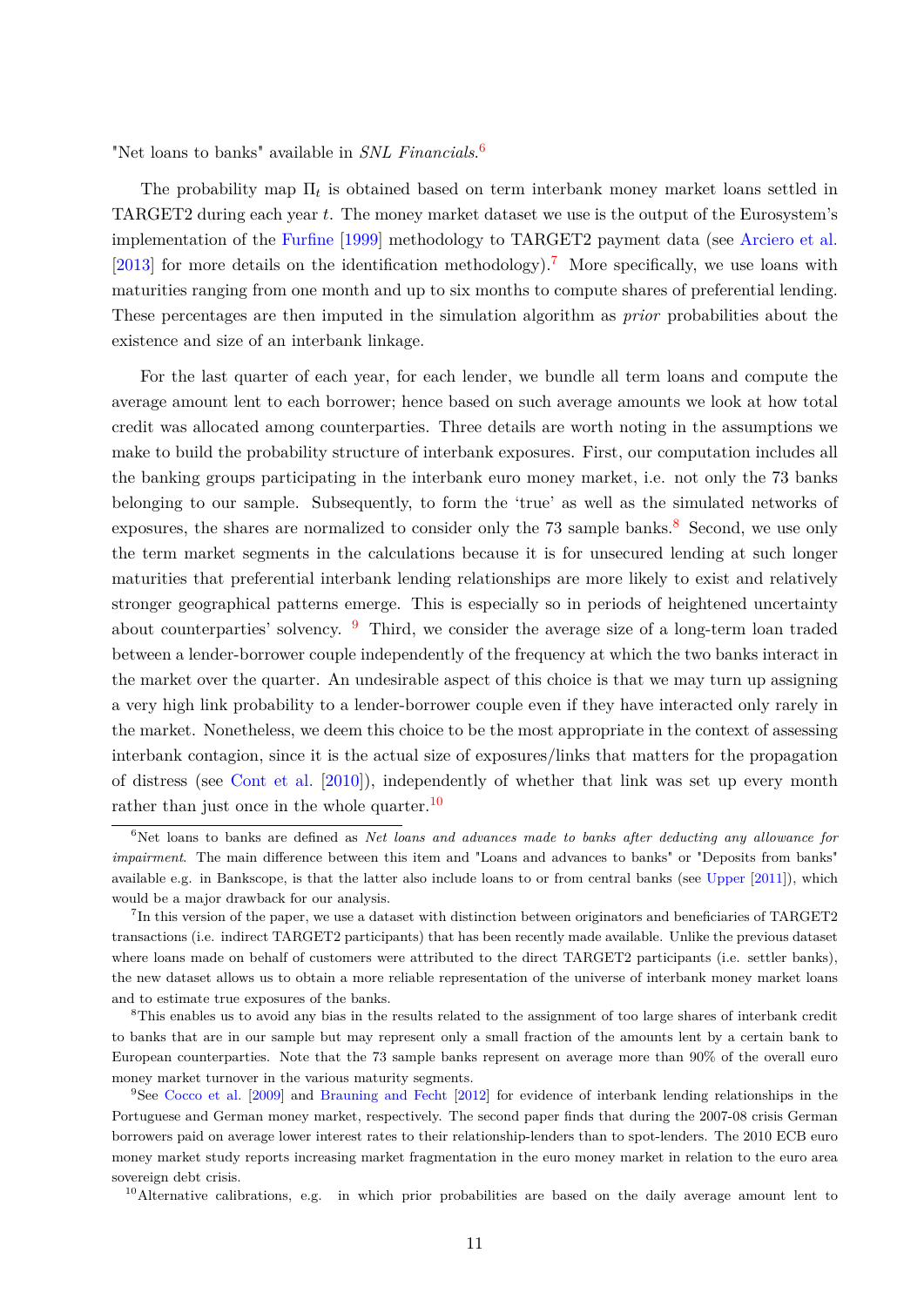**Short-term interbank exposures**. In the context of our model, liquidity contagion occurs through liquidity hoarding in the unsecured interbank money market. We take actual interbank loans, with maturities from overnight to one month, among the 73 sample banks from the dataset of [Arciero et al.](#page-25-2) [\[2013\]](#page-25-2). Notwithstanding the availability of five real networks of short-term interbank exposures from end-2008 to end-2012, we decided to simulate for each year 200 short-term interbank networks using the Halaj and Kok algorithm. This allows us to duly capture the evolving nature of short-term funding linkages and its impact on contagious losses. Moreover, we will use the large number of simulated long- and short-term networks to analyze the effect of their structural properties on the propagation of both solvency and liquidity contagion.

#### **3.2.3 Additional balance sheet data**

Additional year-end balance sheet information (Cash and cash equivalents, Total assets, Common equity) is retrieved from SNL Financials.<sup>[11](#page-13-0)</sup> Table [5](#page-33-0) reports, for each year, a set of summary statistics of banks' balance sheet ratios that are relevant for our analysis. On average, interbank exposures represent about 8% of total assets over the sample period. In 2009 banks display a reduced aggregate amount of interbank exposures (in percentage of total assets) than in 2008. The variation in the cross-section is also lower, while the ratio of common equity to total assets is on average higher, which could possibly result from the recapitalization imposed by banking supervisors after the EBA stress tests in 2009. In 2010 interbank loans continue decreasing, whereas bank liquidity deteriorates slightly and bank equity to assets ratio remains constant. In 2011 and 2012 liquidity improves, on average, while the level of common equity to total assets reduces. In fact, this is related to the negative common equity reported by various Greek and one Spanish bank for the last two years. Excluding from the sample banks with negative common equity, we can observe an increase in the average equity to assets ratio from 4.20% to 4.43% in 2011 and from 4.42% to 5% in 2012. [12](#page-13-1)

counterparties (thus also taking into account the frequency of bank interactions over the quarter), have been used as a robustness check. Also, note that, as reported in [Arciero et al.](#page-25-2) [\[2013\]](#page-25-2), the algorithm underestimates longer term loans at the beginning and at the end of the sample. This possibly affects our construction of the probability map for 2012 as this relies on loans traded in the last quarter of the year. We will be able to account for the underestimation as soon as new estimates of the loans are available that include TARGET2 transactions in the first months of 2013.

<span id="page-13-0"></span><sup>11</sup>Data are exceptionally retrieved from Bankscope when not available in SNL. Consistency between the two databases has been carefully cross-checked.

<span id="page-13-1"></span> $12$ In 2011 and 2012 balance sheet data are not available for two Greek banks (Agricultural Bank of Greece, or ATE Bank, recapitalized in July 2011 after having failed EBA stress tests and subsequently sold to Piraeus Bank in 2012, and TT Hellenic Postbank, liquidated in August 2012), nor for Bank of Cyprus and Cyprus Popular Bank in 2012. Additionally, Eurobank Ergasias and Piraeus Bank report negative common equity in 2011 and 2012, while Alpha Bank, National Bank of Greece, and Bankia have negative common equity in 2012.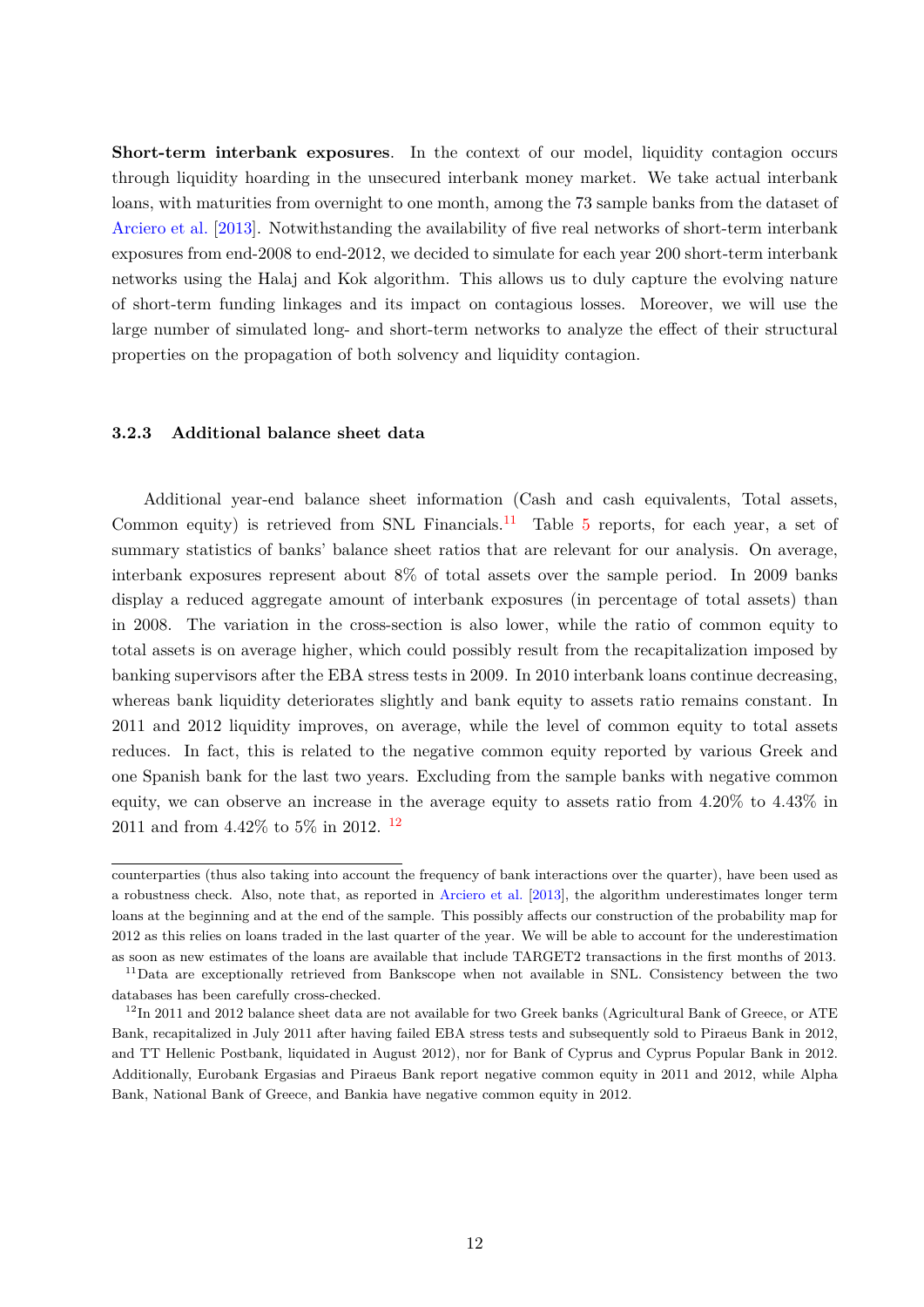#### **3.2.4 Simulation dates**

We repeat our counterfactual simulations at year-end for five dates,  $t = \{2008, 2009, 2010, 2011, 2012\}$ .<sup>[13](#page-14-0)</sup> Repeating the same stress scenario at multiple points in time allows tracking the evolution both of the financial system resilience to extreme financial distress and of the relative influence of the different contagion channels over time.

#### **3.3 Descriptive evidence on simulated interbank networks**

Table [6](#page-34-0) reports summary statistics about the structure of the 200 long-term interbank networks simulated using the Halaj and Kok's algorithm and the TARGET2-based probability map. The topological properties of the average simulated network are similar across the years and consistent with those observed for real interbank structures.<sup>[14](#page-14-1)</sup> For instance, each bank is connected only with a small subset of other banks in the market (five on average across the years), so that the degree of connectivity or *density* of the networks is very small. This notwithstanding, the average length of intermediation chains is very short, i.e. banks are generally close to each other, and losses can spread from the bank in difficulty to its direct and indirect counterparties via less than three exposures, on average, and at most via four. While most of the banks have very few counterparties, there are some banks who lend to many others. The ratio between the maximum and the median number of counterparties (the *degree*), is high and increases over time: in 2012, on average across 200 networks, the most interconnected bank was about eight times more connected than half of the others; for one network the ratio between maximum and median degree was as high as sixteen. This points to an increasing concentration of exposures over the years and to a core-periphery market structure. Table [7](#page-35-0) reports summary statistics for the structure of the 200 short-term interbank networks obtained using the Halaj and Kok algorithm and actual short-term money market exposures. The topological properties of the average short-term simulated network are similar to those of the long-term one across the years, however it is twice as dense as long-term networks.

Table [8](#page-36-0) reports summary statistics of cross-country long-term exposures over 200 simulated interbank networks. The numbers displayed are the average ratios of domestic and cross-border country-level exposures in percentage of the total capital of the country. In the upper part of the table, we notice that on average during the five years banks of one country are several times more exposed to their home counterparties, with domestic exposures reaching 24% of a country's capital and foreign exposures being around 3-5%. These average figures conceal a high heterogeneity across the simulated banking sectors, which shows up clearly looking at the *maximum* ratios of domestic and foreign exposures to aggregate capital. The maximum ratios are of similar order and may be several times higher than national systems' capital. However, such high ratios of domestic and

<span id="page-14-0"></span><sup>&</sup>lt;sup>13</sup>Given that the TARGET2 database for unsecured interbank loans starts as of June 2008, it is not possible to run the simulation for earlier years.

<span id="page-14-1"></span><sup>14</sup>See for instance [Soramaki et al.](#page-27-4) [\[2007\]](#page-27-4) and [Iori et al.](#page-26-11) [\[2008\]](#page-26-11).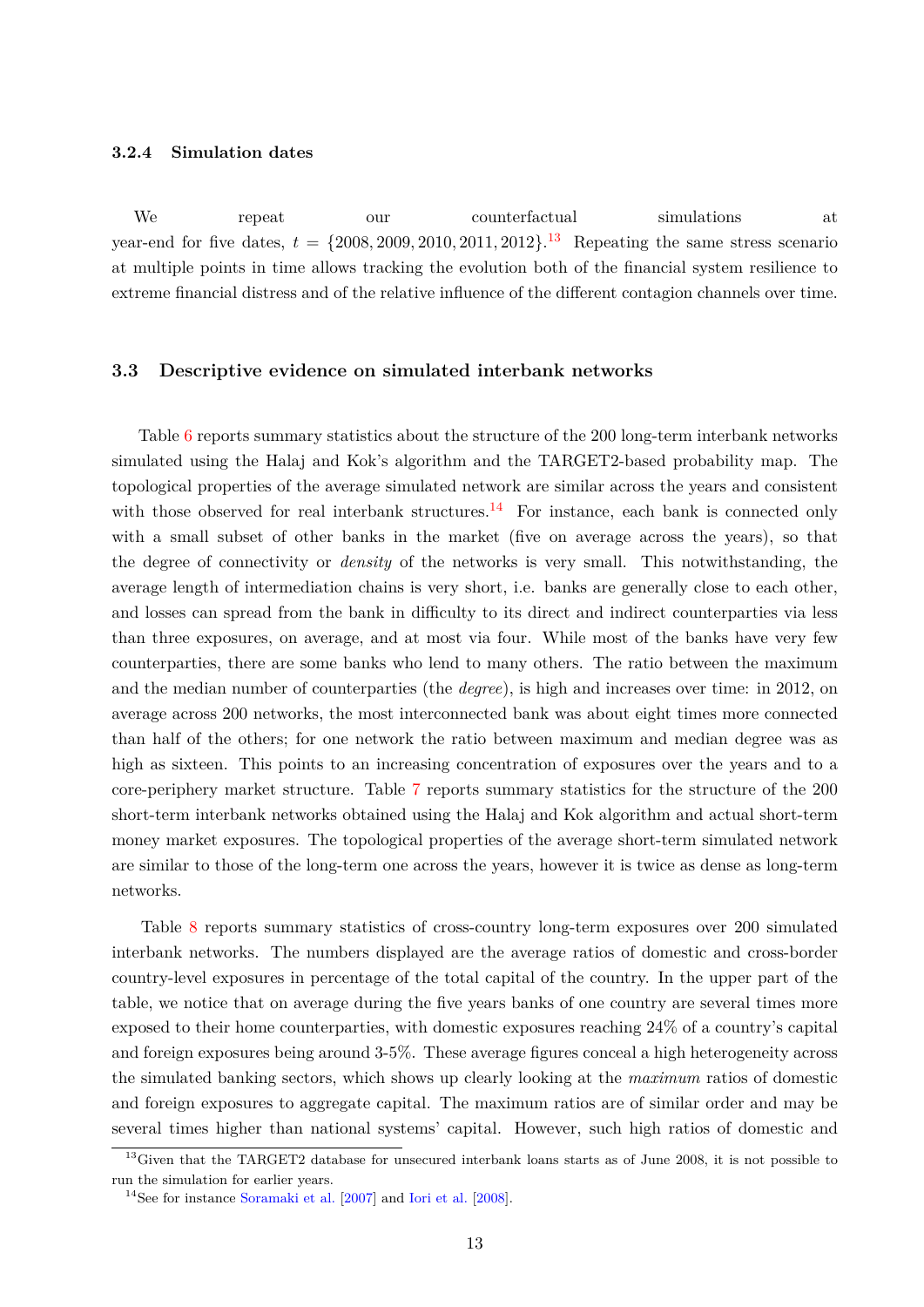cross-border interbank exposures relative to a banking sector's total capital represent very few observations, and most of the cells in the 73*x*73 exposure matrix are zeros which corresponds to low density of these networks.

All in all, this evidence supports our claim about the realism of the exposure networks over which contagion simulations are run. The methodology we adopt is realistic in terms of the structural properties being satisfied, but also because it allows capturing the evolving nature of bank interconnections. The simulated networks can be considered as probabilistic networks; networks that could be possibly formed in other realizations, however a specific simulated exposure can differ remarkably from one network to another, as well as from the actual short-term funding loan observed in the unsecured euro money market via TARGET2.

## **4 Simulation results**

In this section we look at simulation outcomes resulting from several rounds of solvency and liquidity contagion triggered by 500 different realizations of the 5% worse equity market shocks, and an exogenous bank default. As widely used in the literature we impose idiosyncratic bank defaults one by one. For each year, for each shock scenario, simulation results are computed over 200 pairs of simulated networks of long-term and short-term interbank exposures. The parameters used to calibrate the common market shock and the model are given in Table [3](#page-31-0) in Appendix 1. It is important to keep in mind that the results are three-dimensional: we compute the distributions of number of bank failures/losses in the European banking system due to an initial default of one of the 73 banks, over 500 market shock scenarios and 200 network pairs. Thus, in order to describe the results we aggregate contagion outcomes at the level of market and idiosyncratic shocks (initial bank defaults).

We start our analysis by looking at the distribution of average and maximum losses caused by the default of one bank over a set of shock scenarios. Then we compute a Value at Risk-like indicator of losses in the system, thereby synthesizing tail risks in our three-dimensional simulation framework. Thereafter, we study the extent of cross-border contagion in the European banking system and use heatmaps to visualize the more systemic or more fragile national banking sectors. Similarly, we try to exploit contagion outcomes to rank European banks as most systemic or most fragile. We conclude by describing changes in simulation results over the years, thus identifying patterns of increasing or decreasing system resilience.

#### **4.1 Contagion as a tail risk**

Table [9](#page-37-0) depicts the distribution of losses in the system averaged over the shock scenarios and over the defaults of an initial bank. The part '...before liquidity hoarding' accounts for losses due to both the common market shock and solvency contagion (excluding the capital loss of the bank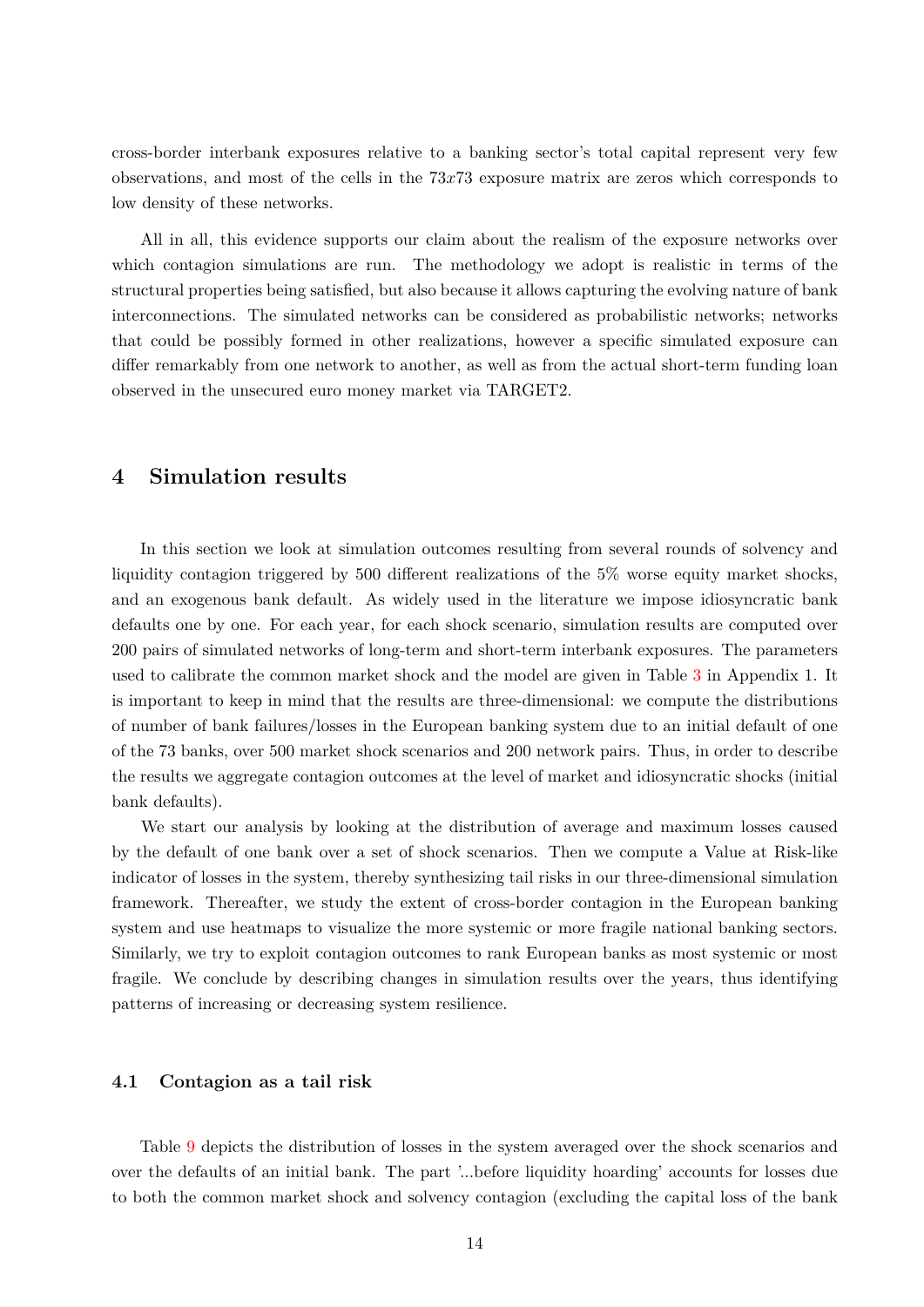exogenously set into default); the part '...after liquidity hoarding & further rounds of contagion' displays total losses due to all contagion channels. The difference between the two can therefore be attributed to mere liquidity contagion. We can see that average losses are rather limited in terms of number of defaulted banks as well as in size of depleted capital (the median is less than 2 and about 6% of system capital, respectively), and that the common shock and the solvency contagion channel account for most of them. In fact, the summary statistics in table [9](#page-37-0) show that the distributions of losses due to the shock and to solvency contagion are relatively thin-tailed across the 200 network pairs, suggesting that the underlying long-term interbank networks display only a mild variation. On the contrary, short-term interbank exposures seem to be more volatile: while in half of the network pairs average system losses (6% of overall system capital) can be explained by the initial shocks and by solvency contagion, the heavy tail of the distribution of total losses captures the variability of liquidity contagion results, with the share of depleted capital after all contagion channels reaching a maximum value of 14% in 2008 and of 6.74% in 2012 (corresponding to more than 5 bank failures in 2008 and about 2 banks in 2012).

The relatively low dispersion of these results is easily explained: by averaging over the initial bank default, we average away the high heterogeneity of a realistic banking system. On the contrary, European interbank networks are highly heterogenous, with a handful of very large banks and numerous small ones whose default impact on the system can be markedly different. This can easily be seen by analyzing the *maximum* number of bank failures and the *maximum* share of depleted capital upon an initial bank default. Table [10](#page-38-0) shows that the exogenous default of one bank (always coupled with a common market shock) can lead to the default of other 15 banks in 2008 and to a capital loss as large as one third of total system capital. Also in this table the common shock and solvency contagion account for most of the failures/losses. Notice that upon the default of the same bank, the maximum amount of losses is larger in 2008 than afterwards.

Figures [3,](#page-39-0) [4](#page-40-0) and [5](#page-40-0) allow us to have a more detailed view of how maximum losses (in terms of capital and number of bank failures) can vary from one network to another. Figure [3](#page-39-0) depicts the share of depleted capital in the system over networks ordered by total losses. We can observe that losses merely due to liquidity contagion (the difference between the green and blue dots) as well as total losses (the green dots) indeed vary among the networks. Total losses (due to the market shock and both contagion channels) can represent from about 11% to 33% of total system capital in all years. Interestingly, liquidity hoarding plays a very different role from one year to another, and seems to be more important in years 2008-2010: for some networks, losses due to liquidity contagion can represent up to half of the total. On figures [4](#page-40-0) and [5,](#page-40-0) we obtain maximum losses/failures resulting from the market stress coupled with one bank's default and plot distributions of these values for different networks. In these figures, we exclude losses due to the market shock. The number of defaults due to the market shock together with one bank's default can vary significantly depending on the underlying structure of interbank linkages: from 8.5% of system's capital (or 4 banks) in one network to 35% of capital (or 20 banks) in another. Thus, consistently with recent models of contagion in financial networks relying on simulated networks of exposures (see, [Georg](#page-26-3) [\[2013\]](#page-26-3) and [Arinaminpathy et al.](#page-25-14) [\[2012\]](#page-25-14)), our results reveal the critical impact of the underlying network structure on the propagation of financial losses. Importantly, it points to the need to account for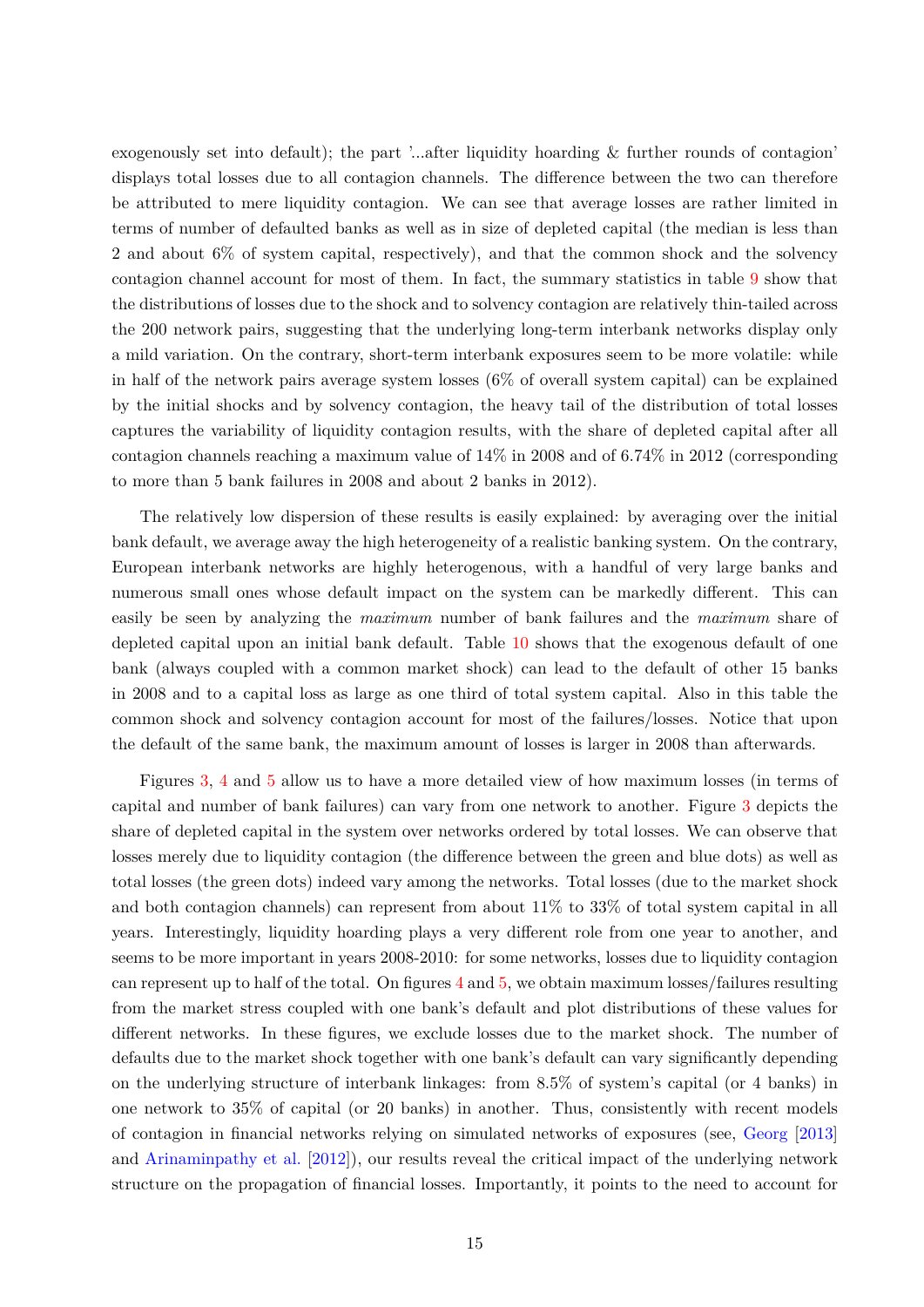the evolving nature of the web of interbank linkages when running contagion simulations.

So far, we have looked both at averaged and maximum contagion outcomes over the market shocks and how different the impact of contagion is with respect to the initial default bank and the underlying network. We have seen that maximum losses can be sizeable, whereas average losses are limited. To better investigate the likelihood of such tail risks, we analyze for each year the distribution of the Value at Risk  $(VaR)$  or  $VaR^2(5\%)$  of our banking system. This is defined as the 95th left percentile of the distribution of losses (as a percentage of system capital) over both idiosyncratic and market shock scenarios. Figure [6](#page-41-0) plots the distribution of *V aR*(5%) of losses due to contagion over 200 network pairs. We can see that the 5% worst capital loss stands on average at 8% and 6.5% over the networks in 2008 and all other years correspondingly, and that the loss distribution in 2008 has heavier tail. By comparing figure [6](#page-41-0) and [4,](#page-40-0) we observe that losses in the 5% worst cases are almost half smaller than in the worst case, demonstrating the tail nature of contagion.

#### **4.2 Cross-border contagion**

Table [11](#page-39-1) allows us to glance at the extent of domestic *versus* cross-border contagion in the whole European banking sector. Unlike the heat maps (figures [7](#page-42-0) to [11\)](#page-44-0) which cover national banking sectors with more than two banks, the table summarizes results for all 21 European countries: panel A. presents the distribution of the losses corresponding to the ones on the main diagonal of the heat map figures, that is total losses imposed by an average bank in a banking system on its domestic counterparties; panel B. shows the distribution of the off-diagonal losses, in other words, losses imposed by an average bank in a banking system on its foreign countparties. We can observe that, on average, a national banking sector imposes larger losses domestically than across the borders. However, maximum losses imposed domestically are usually smaller than losses imposed across the borders, except in 2009.

We plot heat maps in order to analyze the potential for cross-border contagion in the European banking sector. The cells  $(A;B)$  of the map represent with colors the strength of the total capital loss experienced by country *A*'s banking sector (as a fraction of its aggregate initial capital) given a common market shock and the default of a bank in the foreign banking system *B*. Examining heat maps in figures from [7](#page-42-0) to [11,](#page-44-0) we can easily identify the most 'systemic' banking sectors, on the one hand (i.e. those resulting in a *vertical* line in which warmer-colors prevail), and the systems which are the most 'fragile', on the other (i.e. those resulting in a *horizontal* line in which warmer colors dominate). Note that a black in the color-scale of the map corresponds to a maximum country loss of 14% of the country's aggregate initial capital, while white cells correspond to no loss at all.<sup>[15](#page-17-0)</sup>

<span id="page-17-0"></span><sup>&</sup>lt;sup>15</sup>Total country capital losses following the market shock and an idiosyncratic foreign bank default are computed on average over 500 realizations of the market shock; over 200 different pairs of long- and short-term exposure networks; over the initially defaulting foreign banks. They have been normalized to account for the different number of banks (and hence of simulations) considered for the various national banking sectors. Heat maps have been anonymized for data confidentiality reasons, and countries for which less than 3 banks are available in the sample have been removed.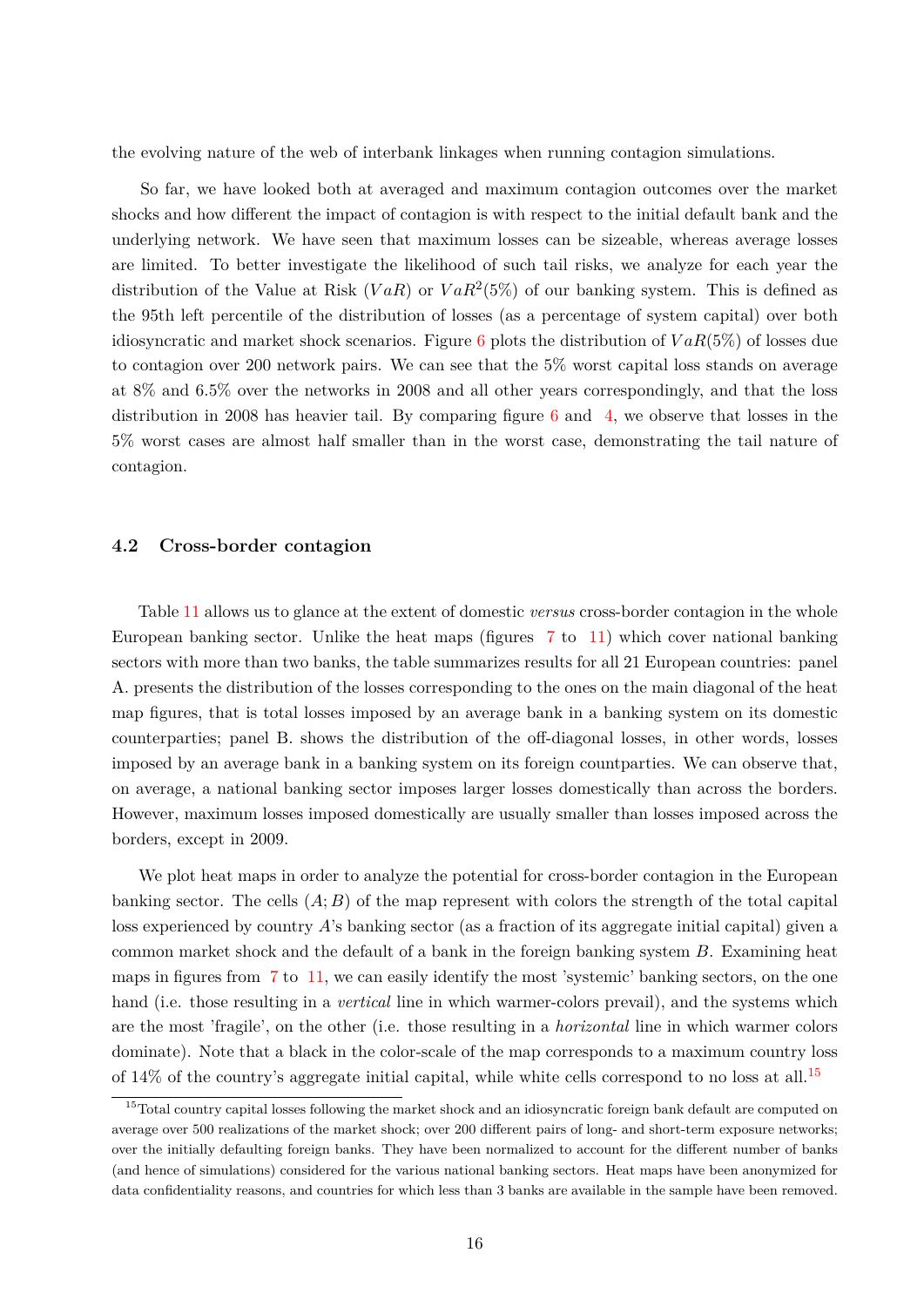In 2008 the banking sectors of countries E, H and K appear to be more systemic in terms of the number of foreign banking sectors that will be impacted by the default of an average bank in these countries, however losses are limited to around 6%. The systems B and J follow, however the aggregate losses that the default of an average bank in B imposes on A are much larger. Banks in country B are also noticeably more exposed to each other with losses reaching 13%. The default of a bank headquartered in D, F or I does not have a sizeable impact on other European banks. With regard to the banking sectors that are the most exposed to cross-border contagion, banks from A, B and K generally seem to experience the highest loss following a foreign default (more numerous colored cells). It is worth noting that banks in most of the countries are also exposed within the system, with level of losses comparing to the international.

The 2009 and 2010 maps show that the potential for cross-border contagion changed over time: on the one hand, the risks increased over time with more national banking systems experiencing higher losses, but at the same time, less countries became exposed. Interestingly, the risks got concentrated around several systemic countries, B, E and H. This phenomenon is particularly well observed for the most fragile banking sectors, A, B and K: in 2008-2009, they were exposed to the majority of the countries, whereas in 2010, losses from the three banking sectors B, E and H prevailed. Over time, banks became also more exposed domestically (the diagonal cells appear more pronounced).

In 2011 and 2012, we observe even more pronounced reduction in exposures with the same centers of risk concentration. Namely, E and H remained the most systemic banking sectors and imposed higher cross-border losses in 2011. The situation changed radically in 2012: B was the most systemic whereas E became the most fragile. At the same time, the prevailing of light colors in the map reveals a European banking system overall less vulnerable to cross-border contagion.

All in all, we find that the level of losses remains rather stable across the years: the highest losses suffered by a national banking sector remains within 12-14%; notwithstanding, the crossborder patterns do vary remarkably. In 2011 and 2012, banks reduce their interbank exposures (see table [5\)](#page-33-0), and most notably so in the cross-country dimension (see table [8\)](#page-36-0), possibly as a consequence of continued sovereign-bank financial tensions in Europe. This leads to lower contagion losses overall concealing, however, a high heterogeneity across countries.

#### **4.3 Systemic and fragile banks**

Figure [12](#page-45-0) depicts the systemic importance of all banks in each year from 2008 to 2012. We define a bank as 'systemic' when its default imposes more than the 85th percentile of the loss distribution over a given network pair. On the vertical axis we see the number of networks in which each bank appears to be systemic. Most of the banks are systemic in none or very few networks, however some banks turn out to be systemic in more than 60% and even 90% of the networks.

Countries are ordered randomly, with the same order over time.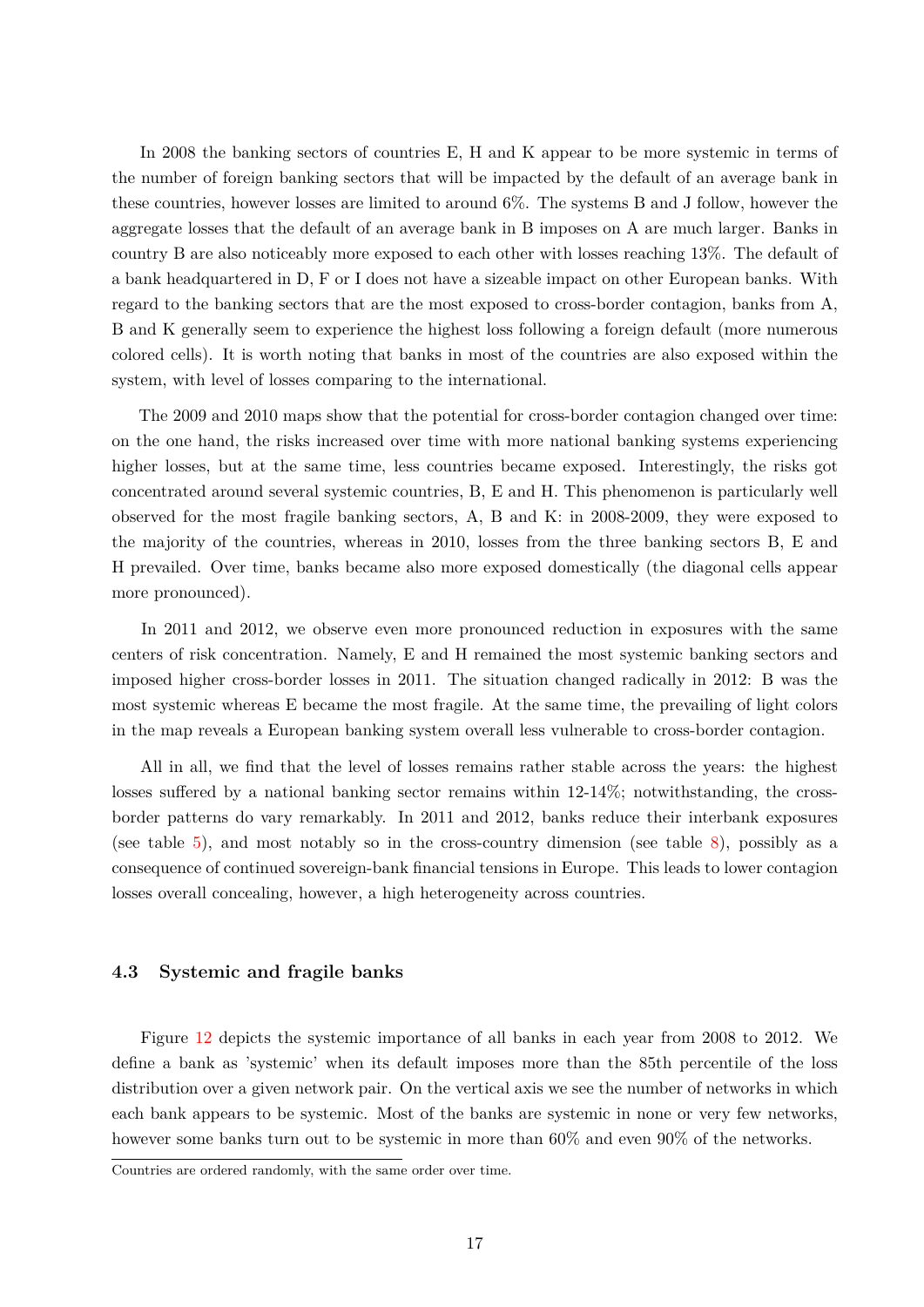Similarly, we try to rank banks according to the capital loss that they experience following the default of all other banks. In particular, we define a bank as 'fragile' if it suffers losses above the 85th percentile of the loss distribution over the set of shock scenarios. Figure [13](#page-45-0) points in all the years from 2008 to 2010 some of the banks that did experience severe difficulties in 2011-2012.

#### **4.4 Focusing on system resilience over time**

As already highlighted, the system vulnerability to contagion differs from one year to another. The evidence presented so far points to a pattern of increasing (although not uniform) resilience to contagion from 2008 to 2012. For instance, we have seen in Table [9](#page-37-0) and Table [10](#page-38-0) that upon the default of the same bank, the average and maximum amount of losses are significantly larger in 2008 than in the subsequent years. The larger maximum shares of depleted capital in 2011 and 2012 are possibly related to the disappearance of 4 and 9 banks, respectively, from the sample in these years due to actual defaults. This determines both a lower total system capital and a lower diversification of interbank assets, thus resulting in a higher contagion outcome.

Figure [6](#page-41-0) demonstrates the evolution of the system resilience to contagion over time. The year when the system was the most fragile is 2008. In fact, the 2008 loss distribution is characterized by a statistically significant higher median and a heavier tail than those in the other years. The overall resilience of the system with respect to solvency contagion gradually improved over time.

The reasons behind increasing system resilience to solvency contagion are threefold. First, banks became better capitalized: average (max) common equity to total assets ratio increased from 4.18% (11.13%) in 2008 to 5% (14.82%) in 2012 with a decrease to 4.43% in 2011 (table [5\)](#page-33-0). Second, the average fraction of 'Net loans to banks' to total assets gradually fell from 8.31% in 2008 to 6.81% in 2012 (table [5\)](#page-33-0), and 'Net loans to banks' is the item used to reconstruct the long-term exposure networks on which solvency contagion takes place. Third, the network characteristics also changed. Namely, the network became less connected over the years (the ratio of actual to possible links reduced from 4% in 2008 to 2% in 2012); more skewed (the ratio of max to average degree jumped from 5.5 in 2008 to 7.75 in 2012); with increasing average shortest path length (in 2008, the median distance separating any two banks was of only 3.05 other institutions, whereas it reached 3.39 in 2011, and back to 3.04 in 2012) (table [6\)](#page-34-0).

The intuition for the relationships between network measures and the results of contagion propagation goes as follows. First, less connected networks are less fragile because there are less links through which contagion may propagate. Second, more skewed networks may be more resilient to contagion, on average, since most of the banks have only few exposures, so that their default has little impact on the system. However, in those rare scenarios when a highly connected bank defaults, losses can be sizeable. This is consistent with the observation that although the system is on overage safer in 2012 than in 2008, in some extreme cases losses can reach 22% of the total system capital. Third, a higher average shortest path length has a direct explanation for the ease of losses propagation: the lower the average length of intermediation chains, the more easily losses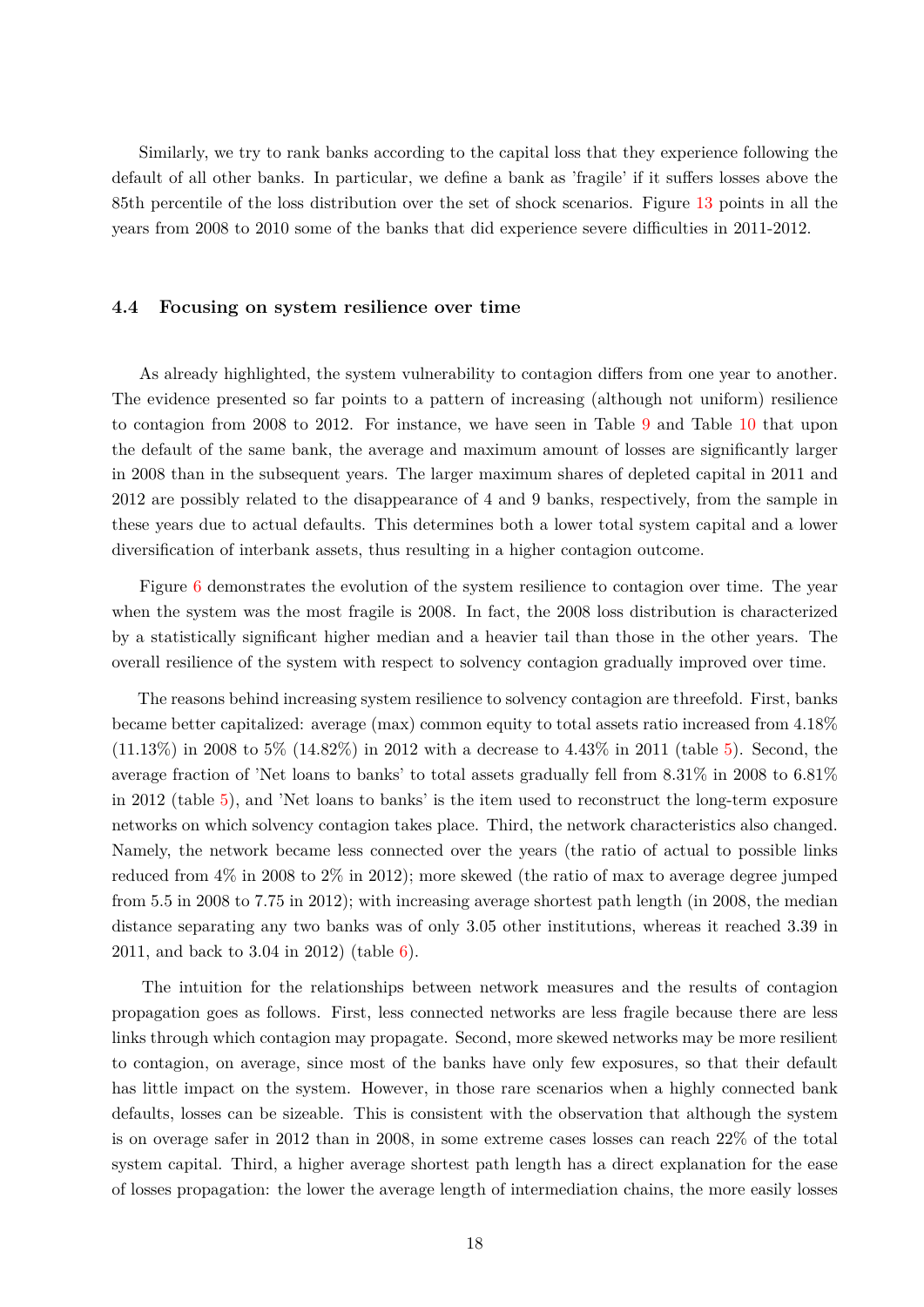may reach any other bank.

#### **4.5 Robustness checks**

We perform a number of robustness checks to test how different model parameters impact our results. We document that changes in all the model parameters - recovery rate, availability of cash and liquidity hoarding specifications - drive our results in the expected direction. More specifically, lower recovery rates increase impact of both contagion channels, less cash as well as more aggressive liquidity hoarding drive up losses due to funding issues. The levels of the impact, though, remain perfectly reasonable, with average increase of initial losses by 10-15%.

## **5 Econometric analysis**

In order to shed light on the relationship between simulation results, banks' financial ratios and network characteristics, we conduct an econometric analysis of the determinants of contagion. First, we analyze the determinants of bank-level contagion. In later subsections, we study contagion outcomes at a system level and at a country level.

#### **5.1 Econometric specification**

As explained below, all our dependent variables are bounded below (by zero) and above (by the number of banks in the system, or by the capital in the system) and both boundary values are likely to be observed in the data. The estimation of such a model cannot rely on OLS. A convenient way of overcoming this difficulty is by normalizing the dependent variables so that they take values on [0; 1]. For instance, rather than using the average number of times that a bank defaults following a set of shock scenarios, we focus on the average frequency with which it defaults; rather than using the loss amount suffered by a bank, we use the average proportion of its capital that gets depleted following the shock scenarios. The estimation of models with fractional response variables relies on the methodology proposed by [Papke and Woolridge](#page-26-12) [\[1996\]](#page-26-12). It uses the generalized linear model (GLM) developed by [Nelder and Wedderburn](#page-26-13) [\[1972\]](#page-26-13) and [McCullagh and Nelder](#page-26-14) [\[1989\]](#page-26-14).

Let Y be the dependent variable. It is assumed to be generated from a distribution in the exponential family, whose mean  $\mu$  depends on the independent variables  $X$  through:

$$
\mathbb{E}\left[Y\right] = \mu = \Gamma^{-1}\left(X\beta\right) \tag{5.3}
$$

where  $\beta$  is a vector of unknown parameters and  $\Gamma$  the p.d.f. of the link function. Furthermore, the variance of *Y* is a function of the mean, so that: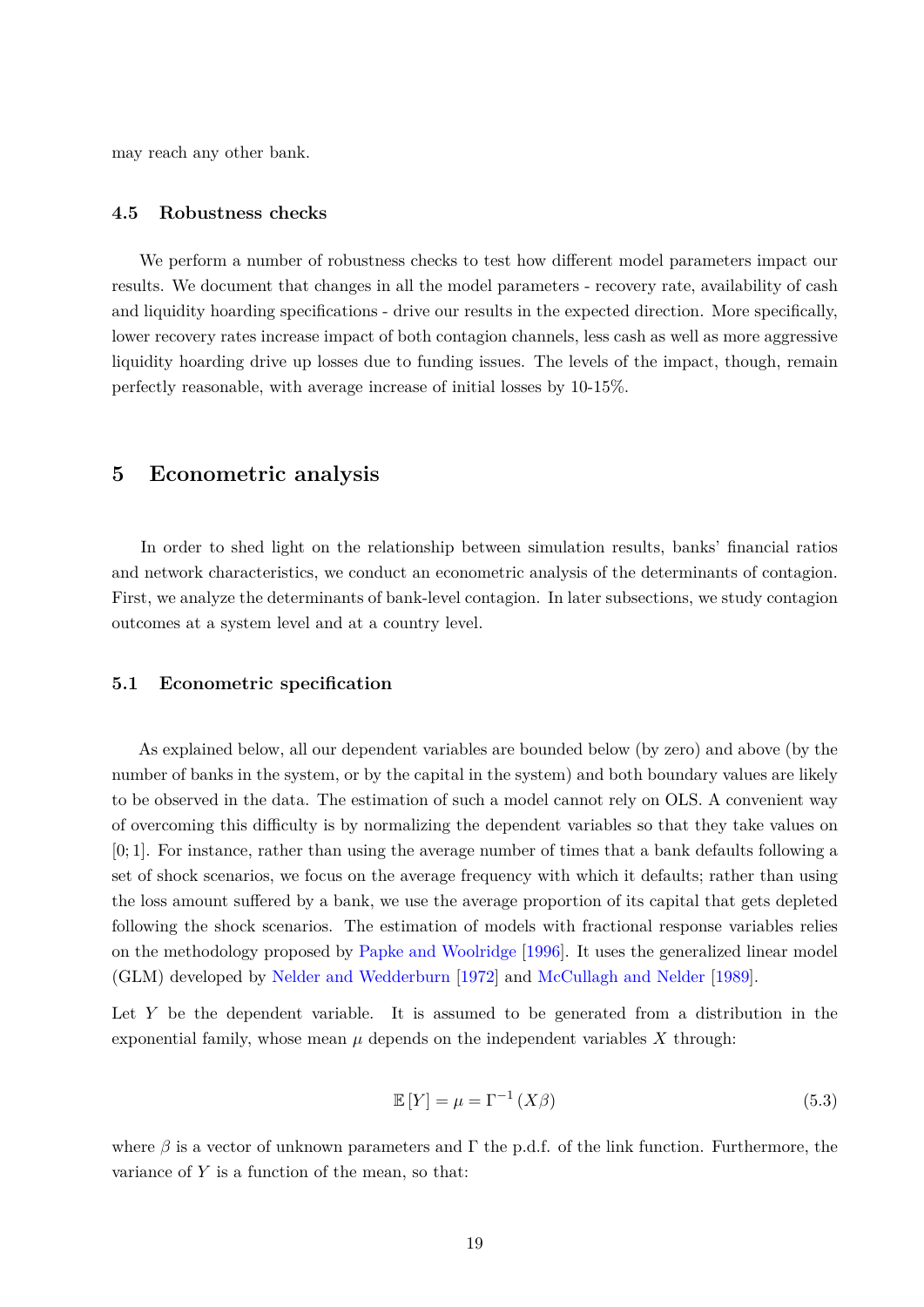$$
Var[Y] = Var\left[\Gamma^{-1}\left(X\beta\right)\right]
$$
\n(5.4)

In order to model proportions, a convenient specification is that by [Papke and Woolridge](#page-26-12) [\[1996\]](#page-26-12) who assume that the dependent variable can be modeled by a binomial distribution, in combination with a logit link function Γ. The vector of parameters  $\beta$  is estimated by maximum likelihood.

#### **5.2 Bank-level determinants of contagion**

This section explains the determinants of bank fragility or vulnerability with both balance sheet and exposure characteristics.

#### **5.2.1 Default outcomes**

This section estimates the determinants of both bank *fragility* (i.e. average number of defaults and average amount of losses suffered following a set of shock scenarios) and bank *systemicity* (i.e. the average number of defaults and average amount of losses caused by the initial default of a bank, over a set of shock scenarios). Thus, dependent variables in the various specifications of the default model are related to default outcomes, whereas independent variables are network, exposure and balance sheet characteristics.

More specifically, for each year of results we estimate the following specification:

<span id="page-21-0"></span>
$$
Y(i, n, t) = g^{-1}(\beta_0 + \beta_1 * X(i, n, t)) + \epsilon(i, n, t),
$$
\n(5.5)

where  $Y(i, n, t)$  denotes the various fragility or systemicity default outcomes for simulated (pair of) network *n* in year *t*. The vector of regressors  $X(i, n, t)$  is composed of variables related to financial ratios, network position pre-shock, exposures to the weakest banks and control variables described below.

#### **5.2.2 Explanatory variables and expected effects**

The following regressors have been used to estimate equation [5.5](#page-21-0) :

*Financial ratios*. Solvency ratio: *Common equity* / *T otal assets*; Liquidity ratio: *Short* − *term funding* / *Total assets*. <sup>[16](#page-21-1)</sup> Everything else equal, we expect banks that are more capitalised and more liquid to be less vulnerable to contagion due to their long and short term interbank exposures. The effect of higher financial ratios on bank systemicity is less obvious. Nonetheless,

<span id="page-21-1"></span><sup>&</sup>lt;sup>16</sup>The ratio of long term exposures to common equity has also been tested as proxy for bank solvability. The ratio of short term to long term funding and the so called "interbank ratio" (interbank assets divided by interbank liabilities) have been tested as proxies for bank liquidity.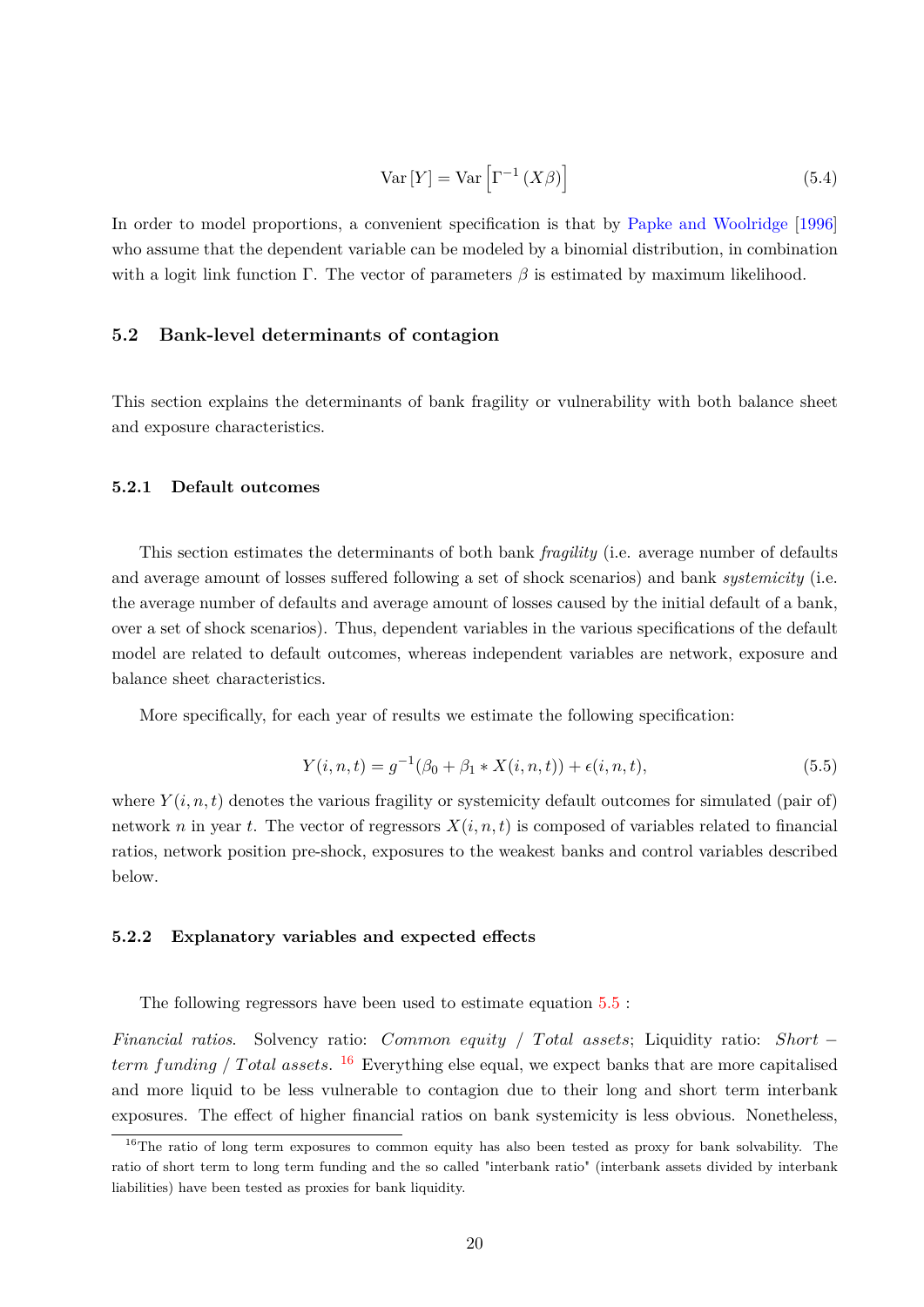the mechanics of the model suggests that removing well capitalised and liquid banks from the system would result in a more fragile banking sector overall. Therefore, we can expect that being more leveraged and illiquid results in higher bank systemicity.

*(Long-term) Network position pre-shock*. Closeness, betweenness or eigenvector centrality in the network of long-term interbank exposures have been alternatively tested as explanatory variables.<sup>[17](#page-22-0)</sup> Recent literature has shown that the position occupied by a financial institution in the network of interbank connections can explain e.g. its capacity to access interbank liquidity after a shock (see [Abbassi et al.](#page-25-15) [\[2013\]](#page-25-15)), the price at which it can fund itself in the money market (see [Gabrieli](#page-26-15) [\[2012\]](#page-26-15)), or its daily liquidity holdings as a participant in a large value payment system (see [Bech](#page-25-16) [et al.](#page-25-16) [\[2010\]](#page-25-16)). Based on this evidence, we expect *(i)* banks occupying a more central position in the interbank network in terms of being directly exposed to many counterparties (i.e. banks that are *closer* to all banks), *(ii)* banks that are more central in that they interpose themselves on many intermediation chains in the interbank network (i.e. banks with higher *betweenness*), *(iii)* banks occupying a central position because of their exposures to highly central counterparties (i.e. banks with higher *eigenvector* centrality) to be more systemic. The effect of higher centrality on bank fragility is less clear cut. On the one hand, one could expect more central banks (in terms of the three measures described) to be more exposed, hence more vulnerable, to contagion. On the other, banks that are direct lenders to many counterparties are also more diverisified in the asset side of their balance sheet, hence potentially more resilient to the propagation of interbank losses.

*Exposures to/from weakest banks*. For each bank and year, we construct the share of bank *i* longterm interbank lending directed to the three "riskiest" banks in the system. The latter are identified as the three *(i)* most leveraged, *(ii)* least liquid, *(iii)* most interconnected, *(iv)* most indebted European banks at the end of year *t*. Exposures to the "riskiest" counterparties are computed for the fragility regressions, since beyond the importance of a bank's own financial ratios, exposures to risky counterparties can have a negative effect on banks' resilience to adverse shocks. In general, we expect a bank's fragility to be higher the higher the share of its interbank loans granted to risky (more leveraged, less liquid, more indebted) counterparties. The effect of being largely exposed to very interconnected banks, however, is less straightforward. As in the case of banks with high eigenvector centrality, being exposed to banks with many counterparties in the long-term exposures network might actually lower bank fragility, because of the higher resilience of very connected (hence more diversified) counterparties. At the same time, however, exposures to banks that are highly interconnected in the short term (liquidity) networks could increase bank frailty, because a very connected counterparty could be subject to more contemporaneous liquidity withdrawals. For a bank being systemic, it is more important what types of banks are exposed to it, therefore we compute the share of bank *i* long-term interbank borrowing from the three "riskiest" banks in the system. If banks exposed to the defaulted peer are already risky, e.g. more leveraged, they may fail more easily.

<span id="page-22-0"></span> $17$ Refer to [Abbassi et al.](#page-25-15) [\[2013\]](#page-25-15) for a description of network centrality indicators and their economic interpretation.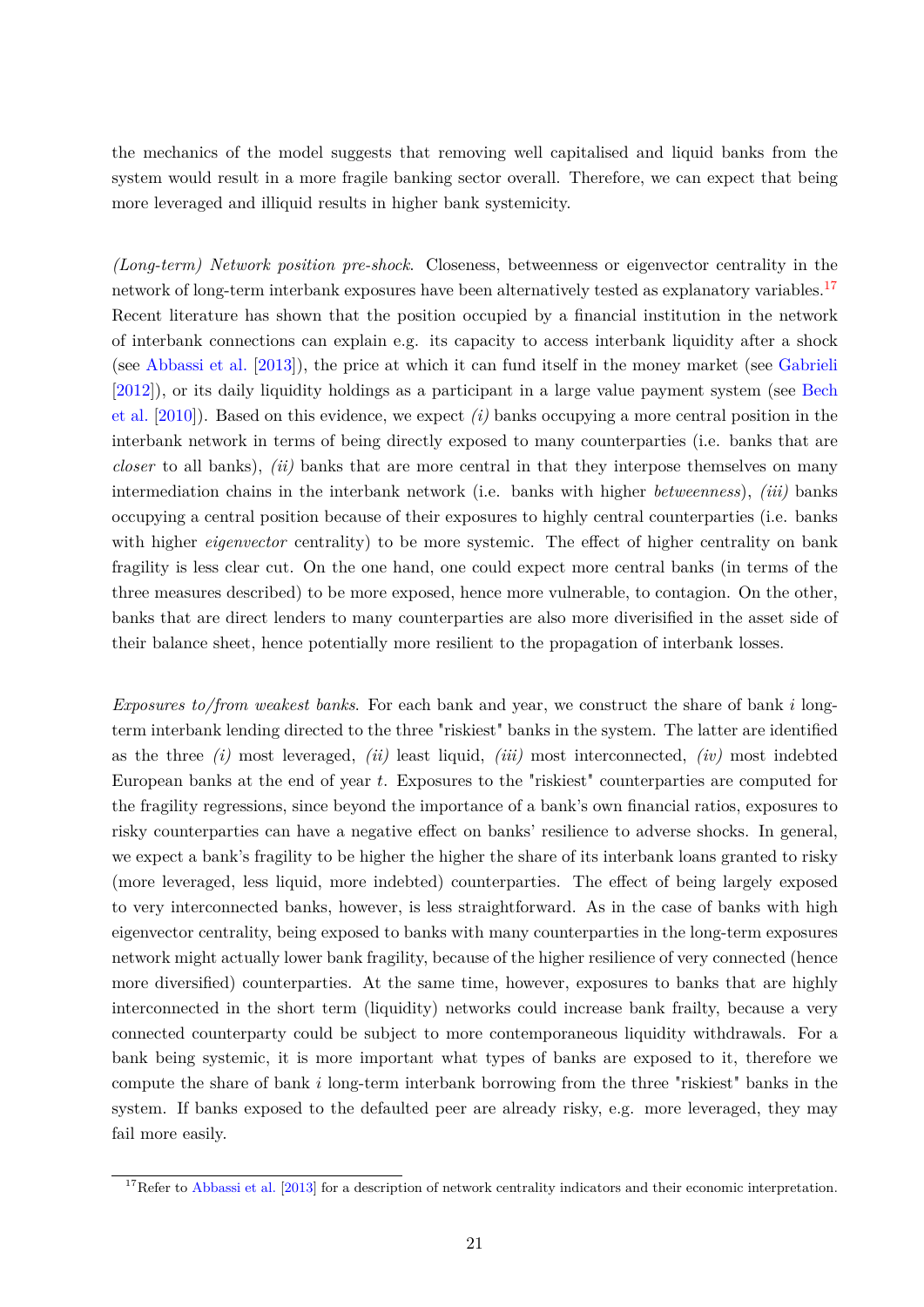*Control variables.* To clearly identify the effect of the regressors of interest on the contagiondependent variables, we control for the structural features of the simulated long- and short- term networks. These are notably: network *clustering*, reflecting the extent to which banks lending to each other tend to have a third common counterparty; *average shortest path length*, reflecting the length of intermediation chains; the ratio of maximum to mean degree, indicating to what extent the distribution of the number of bank counterparties is heavy tailed, with few (core) banks that are very highly interconnected, and most (peripheral) banks that have links only to few counterparties.

#### **5.2.3 Results**

**Bank fragility**. Table [12](#page-46-0) shows the results for  $Y(i, n, t)$  being successively the average number of defaults and average amount of losses suffered by bank *i* in network (pair) *n* in *t* = 2008 over a set of 500 shock scenarios. The results show that balance sheet ratios (for both solvency and liquidity) are significantly correlated to banks' vulnerability to contagion, especially in terms of the number of times that a bank defaults. The coefficient capturing the role of a bank position in the network before the shock is also significant. Banks that are highly interconnected are more likely to default following a shock scenario and to suffer larger losses. The coefficients of the shares of interbank lending directed to the riskiest banks in the system confirm our intuition that being exposed to the most leveraged and least liquid banks increases both the likelihood of bank failure and the amount of losses experienced. These "exposure metrics" are however less important than banks' own financial ratios in economic terms. Being exposed to a larger banks, however, reduces both the probability of default and the losses suffered since they are more stable and less likely to default themselves. Finally, it is interesting to note that structural network characteristics do not explain different degrees of bank vulnerability. The two exceptions are clustering coefficient and average shortest path in long-term networks. More specifically, a system with longer intermediation chains and less triangles seems to be more resilient to the propagation of interbank losses. Results are consistent across years with minor differences.

**Bank systemicity**. Table  $13$  shows the results for  $Y(i, n, t)$  being successively the average number of defaults and average amount of losses caused by the failure of bank *i* in network (pair) *n* in  $t = 2008$  over a set of 500 shock scenarios. Similarly to the results for bank fragility, a bank's own financial ratios appear to be significantly correlated with its contagious impact. The magnitude of estimated coefficients is, however, lower than in the previous tables both for the average proportion of bank defaults and the average amount of losses. As one would expect being big explains being systemic in both terms, imposing more defaults and more losses. Eigenvector centrality turns out to increase a bank systemicity: the more connected a bank due to its numerous direct and indirect lending exposures, the higher the proportion of banks failing and the proportion of capital lost in the banking network following the propagation of a shock. As for the fragility regressions, these tables show that when the riskiest counterparties, more leveraged, more exposed, larger and with higher beta, are exposed to a bank, it increases the bank's systemic importance.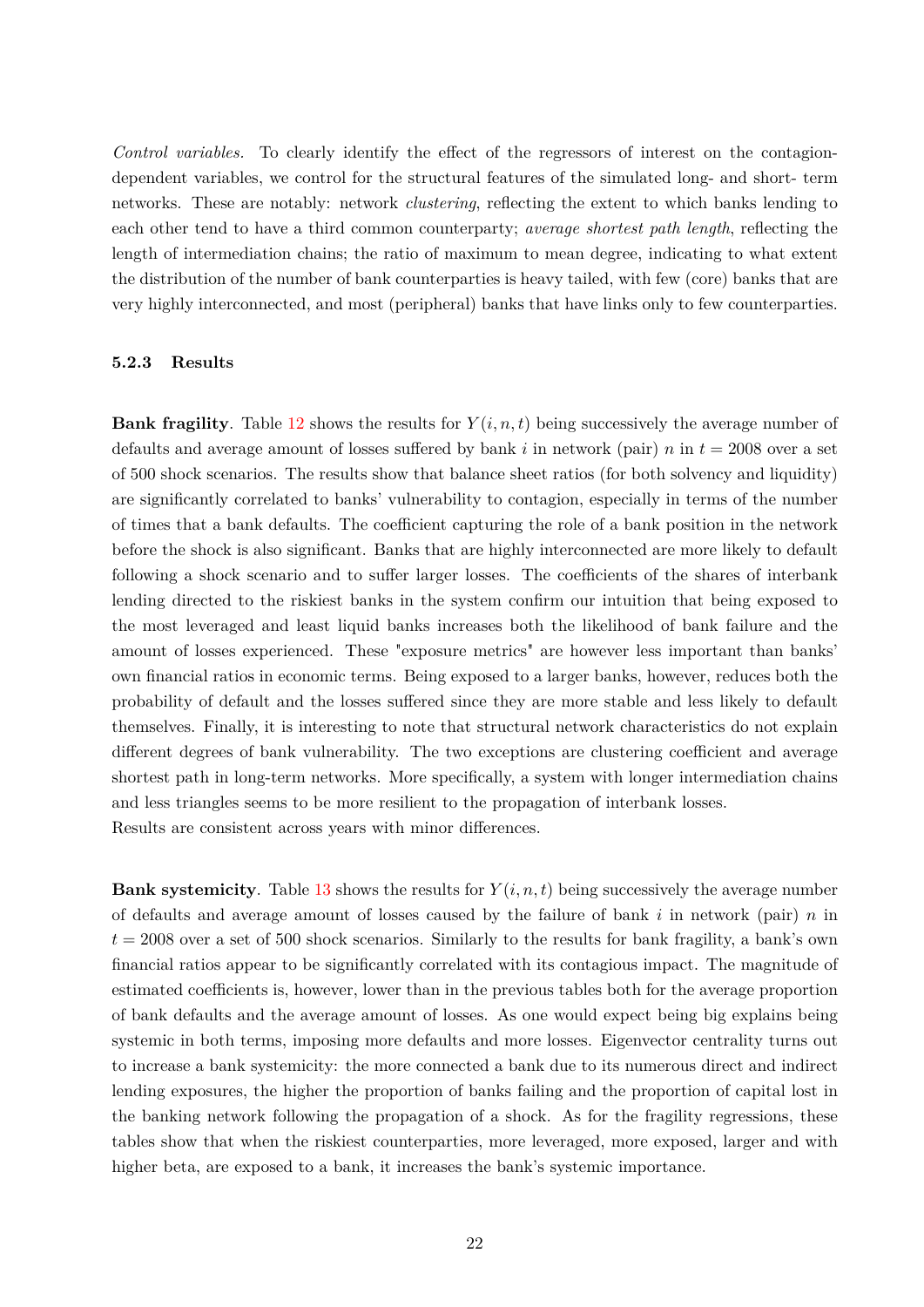## **6 Conclusion**

This paper investigates the scope for cross-border contagion in Europe based on true exposure data at a bank-to-bank level in a joint framework of solvency and liquidity contagion. We analyze geographical patterns of shock propagation between 73 European banking groups from end-2008 until end-2012.

We exploit for the first time a unique dataset of interbank money market transactions, with various maturities, estimated from TARGET2 payment data to obtain a realistic representation of how European banks are connected through their long- and short-term claims. We rely on the money market database to construct realistic probability maps of interbank exposures. These maps, together with the amount of individual banks' aggregate loans to other banks, are used to simulate a large number of long- and short-term exposure matrices through a novel methodology proposed by [Halaj and Kok](#page-26-1) [\[2013\]](#page-26-1).

Simulation of multiple networks from real data probability maps with significant heterogeneity among them allows us to analyze not only the vulnerability of one particular network realization retrieved from the real data, but of a large number of potential realistic networks. We find that both solvency and liquidity contagion are tail risks: losses averaged over stress-scenarios, initial bank defaults or simulated networks are rather limited; however, averaging conceals rare extreme events. We document that losses at the tail of the distributions can reach one third of the system capital in 2008, and that the resilience of the system improves significantly over time.

We find that, under extreme equity market stress and following the exogenous default of one bank, cross-border contagion can materialize in the European banking system. The average and maximum losses caused by a foreign bank's default, however, varies remarkably over time. In particular, in 2009 and 2010 the European banking system seems to have significantly increased its capacity to withstand the same kind of adverse financial conditions that it had to face after the default of Lehman Brothers. In 2011-2012, banks reduce their interbank positions, and most notably so cross-country, possibly as a consequence of continued sovereign-bank financial tensions in Europe. This leads to lower contagion losses overall, concealing however a high heterogeneity across-countries.

Finally, we document a strong impact on the cross-border propagation of losses of heterogeneity and concentration in the structure of interbank exposures. Moreover, the number of defaults resulting from extreme market stress coupled with one bank's default can be more than three times larger depending on the underlying structure of interbank linkages. This is consistent with recent models of contagion in financial networks relying on simulated networks of exposures (see, [Georg](#page-26-3) [\[2013\]](#page-26-3) and [Arinaminpathy et al.](#page-25-14) [\[2012\]](#page-25-14)), and points to the need to account for the evolving nature of the web of interbank linkages when running contagion analysis. Furthermore, we exploit this heterogeneity in order to investigate the determinants of bank fragility or systemicity that drive contagion outcomes with both banks' balance sheet and exposure characteristics. We also analyze the determinants of system-wide and country-level contagion by exploiting within-year cross-network heterogeneity.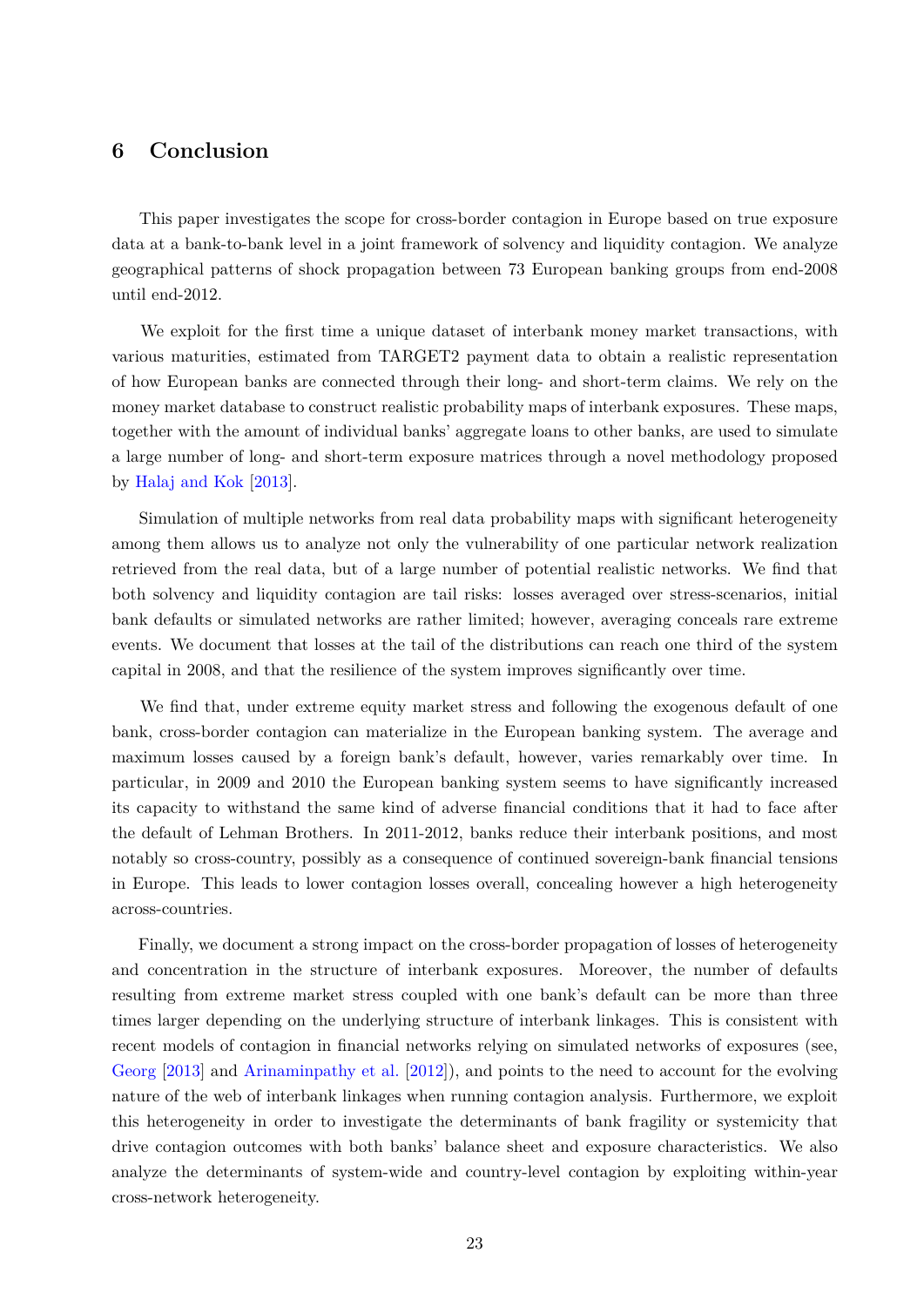## **References**

- <span id="page-25-1"></span>M. Abascal, T. Alonso, and S. Mayordomo. Fragmentation in european financial markets: Measures, determinants and policy solutions. *BBVA Research Working Paper*, (13/22), 2013.
- <span id="page-25-15"></span>P. Abbassi, S. Gabrieli, and C. Georg. A network view on money market freezes. *mimeo*, 2013.
- <span id="page-25-7"></span>V. Acharya and O. Merrouche. Precautionary hoarding of liquidity and inter-bank markets: Evidence from the sub-prime crisis. *Review of Finance*, (17):107–160, 2013.
- <span id="page-25-2"></span>L. Arciero, R. Heijmans, R. Heuver, M. Massarenti, C. Picillo, and F. Vacirca. How to measure the unsecured money market? the eurosystem's implementation and validation using target2 data. *De Nederlandsche Bank Working Paper*, (369), 2013.
- <span id="page-25-14"></span>N. Arinaminpathy, S. Kapadia, and R. May. Size and complexity in model financial systems. *Bank of England Working Paper*, (465), 2012.
- <span id="page-25-6"></span>. Basel Committee on Banking Supervision. Calibrating regulatory minimum capital requirements and capital buffers: A top down approach. *Bank for International Settlements*, October, 2010.
- <span id="page-25-16"></span>M.L. Bech, J.T.E. Chapman, and R.J. Garratt. Which bank is the "central" bank. *Journal of of Monetary Economics*, 57(3), 2010.
- <span id="page-25-8"></span>J. Berrospide. Bank liquidity hoarding and the financial crisis: An empirical evaluation. *Federal Reserve Board Working paper*, 2013.
- <span id="page-25-13"></span>F. Brauning and F. Fecht. Relationship lending in the interbank market and the price of liquidity. *Deutsche Bundesbank Working Paper*, (22), 2012.
- <span id="page-25-12"></span>J.F. Cocco, F.J. Gomes, and N.C. Martins. Lending relationships in the interbank market. *Journal of Financial Intermediation*, 18:24–48, 2009.
- <span id="page-25-11"></span>R. Cont, A. Moussa, and E.B. Santos. Network structure and systemic risk in banking systems. *mimeo, Columbia University*, 2010.
- <span id="page-25-9"></span>S. Das and A.M.R. Sy. How risky are banks' risk weighted assets? evidence from the financial crisis. *IMF Working Paper*, (36), 2012.
- <span id="page-25-3"></span>H. Degryse, M.A. Elahi, and M.F. Penas. Cross-border exposures abd financial contagion. *European Banking Sector Discussion Paper*, (2009-02), 2009.
- <span id="page-25-0"></span>EBA. 2011 eu capital exercise. 2011a.
- <span id="page-25-10"></span>EBA. Eu-wide stress test aggregate report. 2011b.
- <span id="page-25-4"></span>Elsinger, L., A. Lehar, and M. Summer. Risk assessment of banking systems. *Management Science*, (52):1301–1314, 2006a.
- <span id="page-25-5"></span>L. Elsinger, A. Lehar, and M. Summer. Using market information for banking system risk assessment. *International Journal of Central Banking*, (2(1)):137–165, 2006b.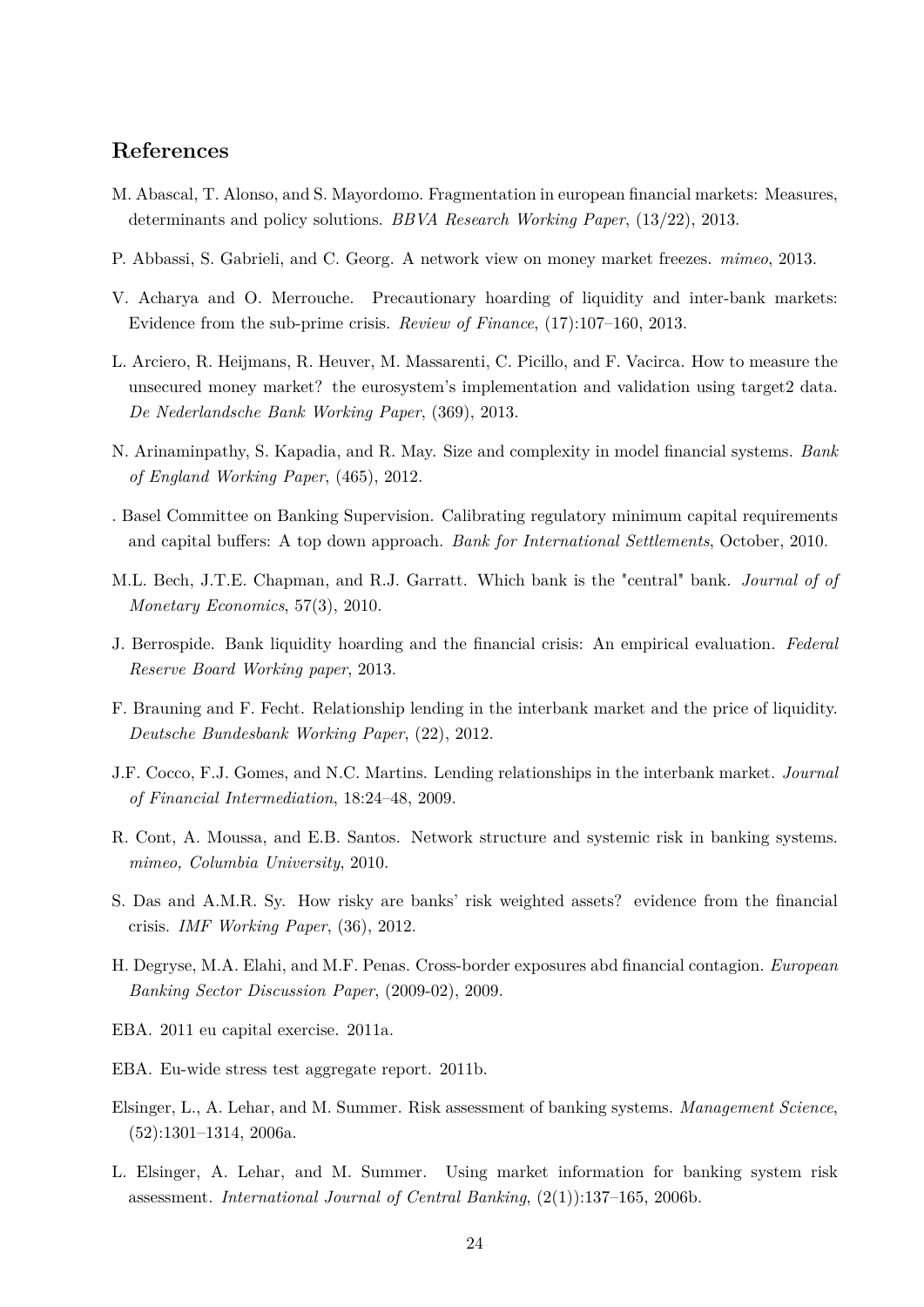- <span id="page-26-6"></span>M. Espinosa-Vega and J. Sole. Cross-border financial surveillance: A network perspective. *IMF Working Paper*, (105), 2010.
- <span id="page-26-0"></span>V. Fourel, J.-C. Heam, D. Salakhova, and S. Tavolaro. Domino effects when banks hoard liquidity: the french network. *Banque de France Working Paper*, (432), 2013.
- <span id="page-26-10"></span>C. Furfine. The microstructure of the federal funds market. *Financial Markets, Institutions, and Instruments*, 8(5):24–44, 1999.
- <span id="page-26-7"></span>C. Furfine. Interbank exposures: Quantifying the risk of contagion. *Journal of Money, Credit and Banking*, 35(1):111–128, 2003.
- <span id="page-26-15"></span>S. Gabrieli. Too-connected versus too-big-to-fail: Banks' network centrality and overnight interest rates. *Banque de France Working Paper*, (398), 2012.
- <span id="page-26-4"></span>P. Gai and S. Kapadia. Contagion in financial networks. *Proceedings of the Royal Society A*, 466 (2120), 2010.
- <span id="page-26-3"></span>C.-P. Georg. The effect of interbank network structure on contagion and common shocks. *Journal of Banking and Finance*, forthcoming, 2013.
- <span id="page-26-5"></span>R. Gropp, M. Lo Duca, and J. Vesala. Cross-border contagion risk in europe. In H. Shin and R. Gropp, editors, *Banking, Development and Structural Change*. 2009.
- <span id="page-26-1"></span>G. Halaj and C. Kok. Assessing interbank contagion using simulated networks. *ECB Working Paper Series*, (1506), 2013.
- <span id="page-26-11"></span>G. Iori, G. De Masi, V.P. Ovidiu, G. Gabbi, and Caldarelli. A network analysis of the italian overnight money market. *Journal of Economic Dynamics and Control*, 32:259–278, 2008.
- <span id="page-26-8"></span>S. Lautenschlager. The leverage ratio - a simple and comparable measure? *Speech at the evening reception of the Deutsche Bundesbank/SAFE Conference "Supervising banks in complex financial systems", Frankfurt am Main, 21 October*, 2013.
- <span id="page-26-14"></span>P. McCullagh and J. Nelder. *Generalized Linear Models, Second Edition*. Chapman and Hall/CRC, 1989.
- <span id="page-26-2"></span>C. Minoiu and J.A. Reyes. A network analysis of global banking: 1978 - 2009. *IMF Working Paper*, (74), 2011.
- <span id="page-26-9"></span>P. E. Mistrulli. Assessing financial contagion in the interbank market: Maximum entropy versus observed interbank lending patterns. *Journal of Banking and Finance*, 35:1114–1127, 2011.
- <span id="page-26-13"></span>J. Nelder and R. Wedderburn. Generalized linear models. *Journal of the Royal Statistical Society*, 135:370–384, 1972.
- <span id="page-26-12"></span>L. Papke and J. Woolridge. Econometric methods for fractional response variables with an application to 401(k) plan participation rates. *Journal of Applied Econometrics*, 11:619–632, 1996.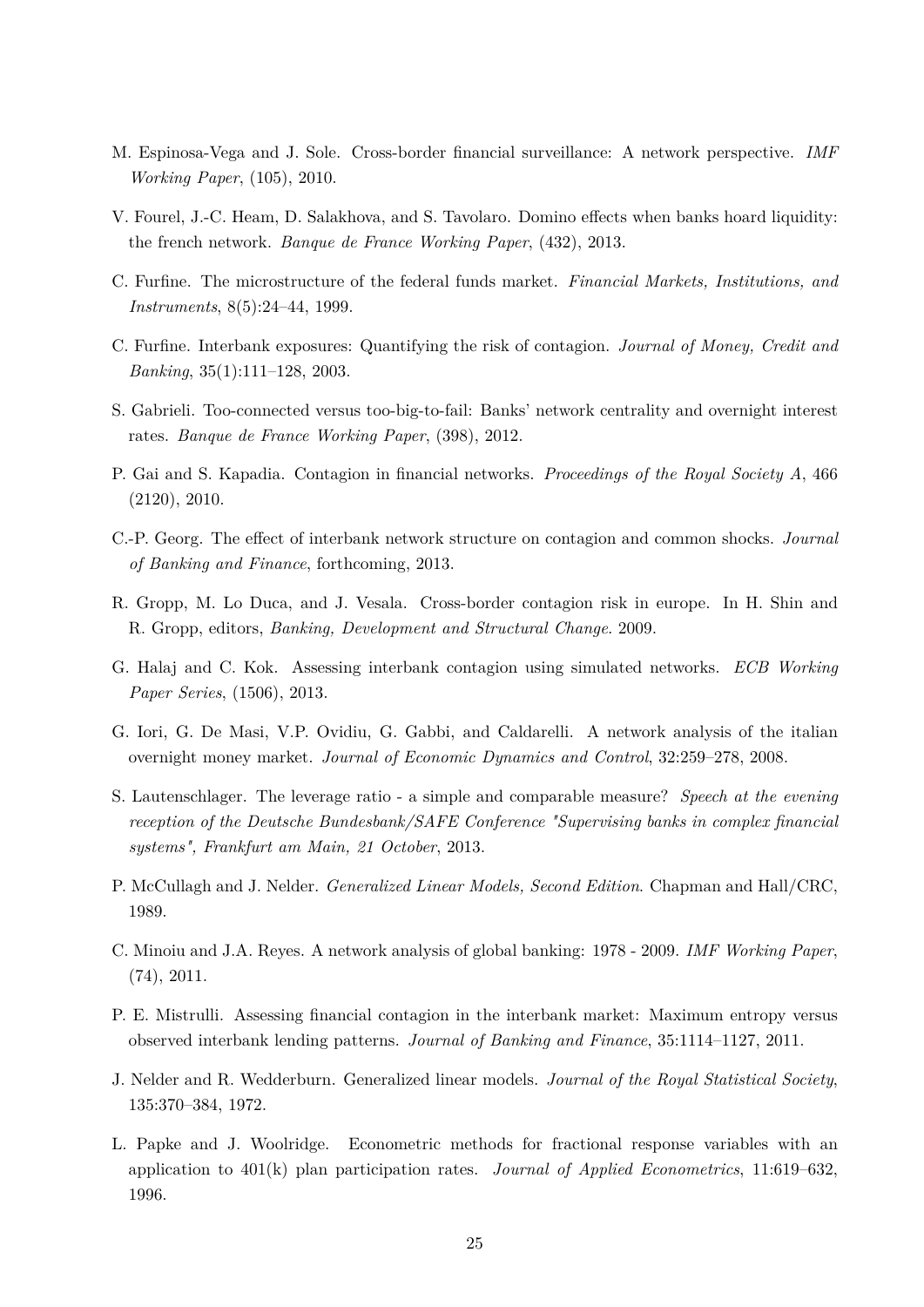- <span id="page-27-2"></span>G. Sheldon and M. Maurer. Interbank lending and systemic risk: An empirical analysis for switzerland. *Swiss Journal of Economics and Statistics*, 134:685–704, 1998.
- <span id="page-27-4"></span>K. Soramaki, M.L. Bech, J. Arnold, R.J. Glass, and W.E. Beyeler. The topology of interbank payment flows. *Physica A*, 2007.
- <span id="page-27-1"></span>S. Strah, J.Hynes, and S. Shaffer. The impact of the recent financial crisis on the capital positions of large u.s. financial institutions: An empirical analysis. *mimeo*, 2013.
- <span id="page-27-0"></span>C. Upper. Simulation methods to assess the danger of contagion in interbank markets. *Journal of Financial Stability*, 7(3):111–125, 2011.
- <span id="page-27-3"></span>S. Wells. Financial interlinkages in the united kingdom's interbank market and the risk of contagion. *Bank of England Working Paper*, (230), 2004.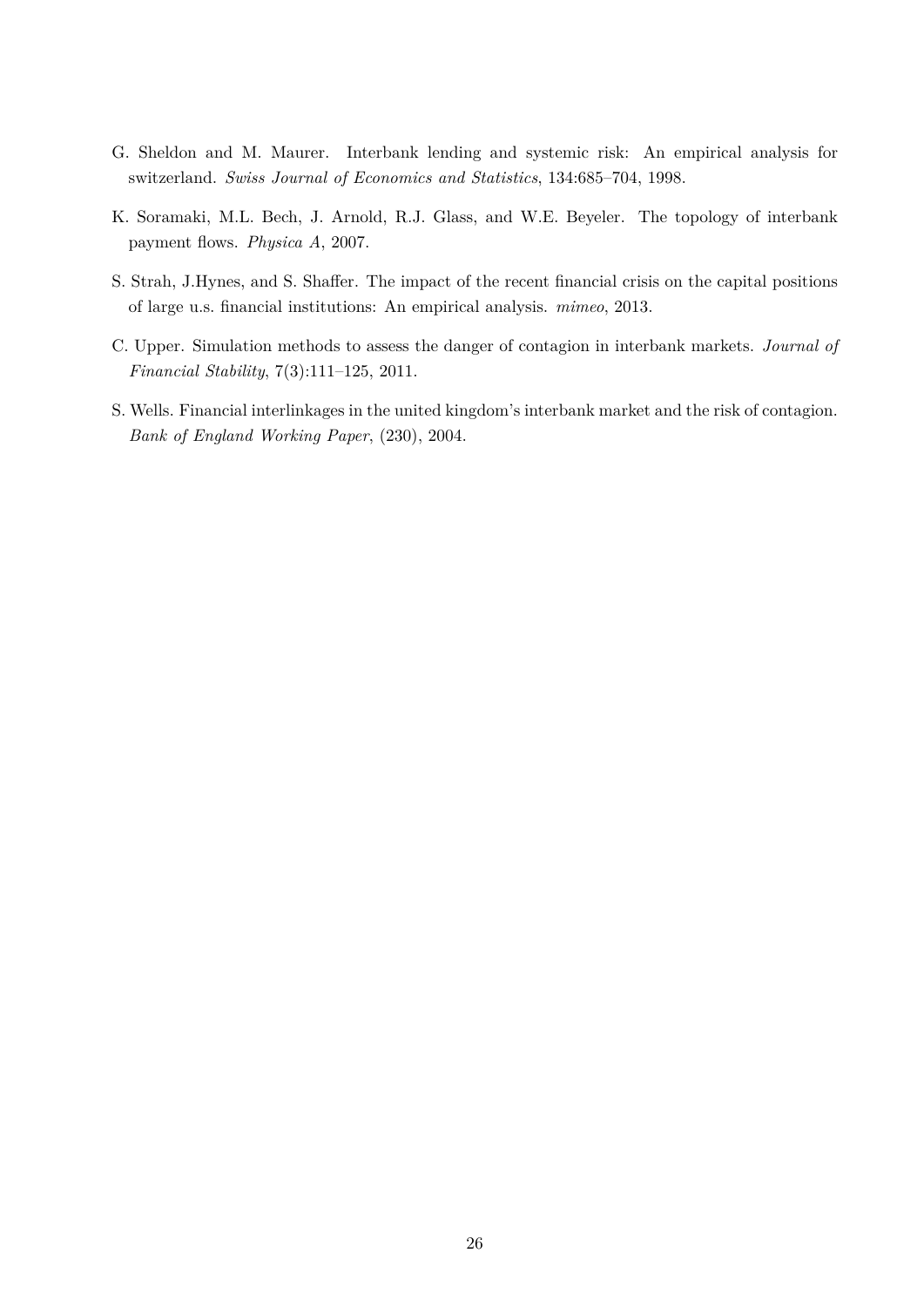## **A Appendix**

### <span id="page-28-0"></span>**A.1 The model**

#### **A.1.1 Common market shock**

We model a shock with both a common component and an idiosyncratic component. First, a market shock hits all listed banks' capital. As mentioned by [Upper](#page-27-0) [\[2011\]](#page-27-0), contagion is more likely with such a shock. Second, a bank is exogenously assumed to fail.

The market shock is modeled using a one-factor model for equity returns. The principal factor and loading coefficients for all listed banks<sup>[18](#page-28-2)</sup> in our sample  $(42$  institutions) are computed using daily equity returns over a period spanning from January 1999 to December 2008. The first factor is fitted to a Student *t* distribution, from which 100,000 simulations are drawn. The 500 left-tail realizations of the first principal component are kept, corresponding to approximatively 5% tail shocks. The impact on each bank's capital is recovered through the factor loadings.

We keep the same market shock for each year in order to make sure about the change in fragility of the system to contagion during these five years.

<span id="page-28-1"></span>Simultaneously, one bank is forced to default. One advantage of such a shock is that it enables analyzing the systemic importance of each institution, even though it abstracts from actual bank probabilities of default. Losses through solvency and liquidity channels are then computed.



**Figure 2:** Distribution of the shocks to individual banks over 500 shock scenarios, measured as percentage of banks' capital

<span id="page-28-2"></span> $18$ Non-listed banks are assumed to face no market shock, as their equity value is assumed not to be correlated with market prices.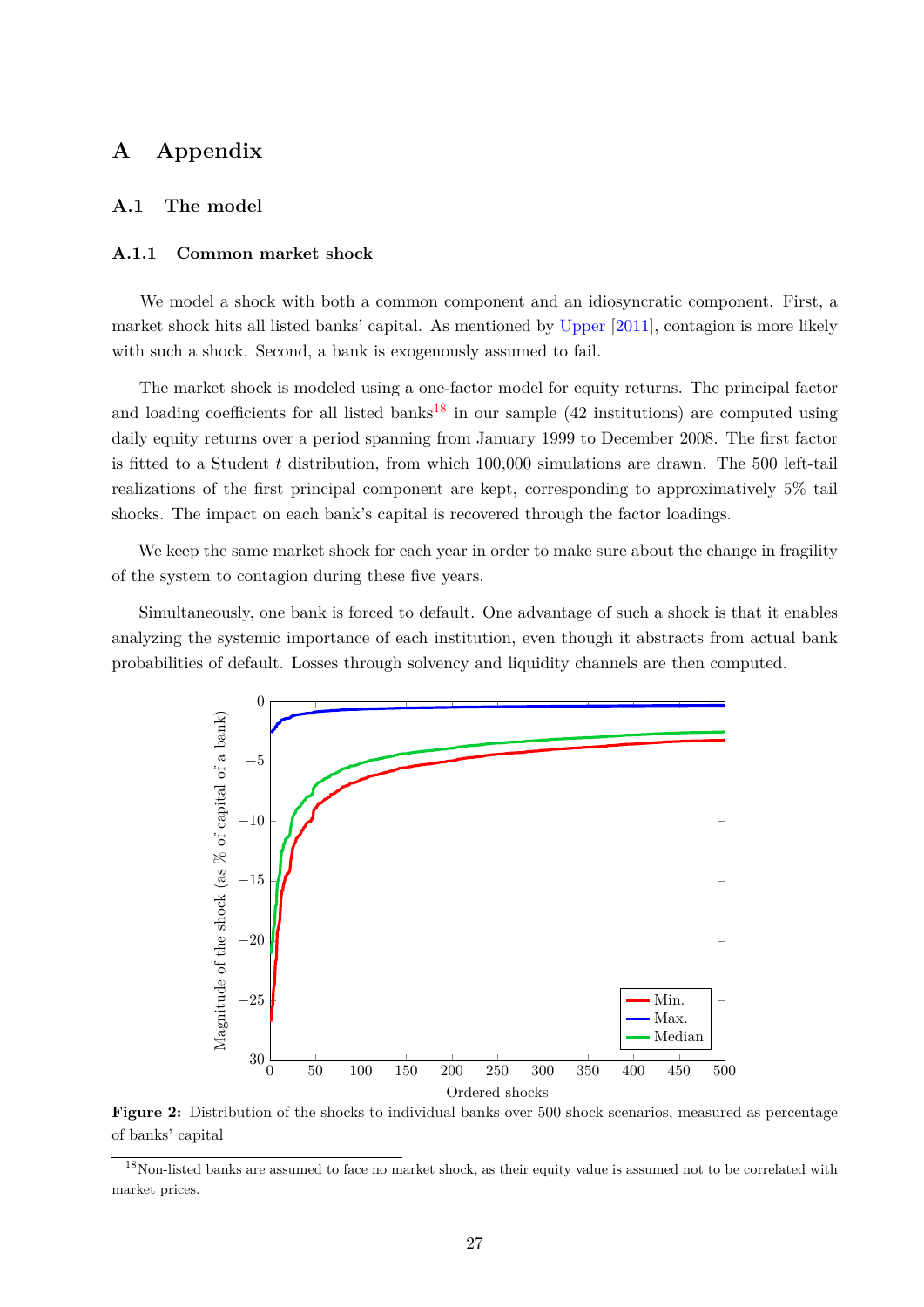|                                                   |  | Min Mean Median | Max    |
|---------------------------------------------------|--|-----------------|--------|
| <b>Idiosyncratic shock</b> $0.04\%$ 1.37\% 0.70\% |  |                 | 6.64\% |
| Market shock $1.94\%$ $3.38\%$ $2.66\%$ $16.17\%$ |  |                 |        |

**Table 2:** Distribution of the idiosyncratic and market shocks to the whole system measured as percentage of total system capital

#### **A.1.2 Solvency contagion**

We closely follow the model by [Fourel et al.](#page-26-0) [\[2013\]](#page-26-0). At time  $t = 1$ , banks are hit by a shock  $\epsilon$ according to the methodology previously described. If the initial losses are higher than the capital of a bank, the latter goes into bankruptcy. We can therefore define the set of all banks defaulting due to a market shock, named "fundamental defaults", as

$$
\mathbf{FD(C)} = \left\{ i \in \mathbf{N} : C_0(i) + \underbrace{\epsilon(i)}_{\text{initial shock}} \le 0 \right\}
$$
\n
$$
= \left\{ i \in \mathbf{N} : C_1(i) = 0 \right\},
$$
\n(A.6)

where  $C_1(i) = (C_0(i) + \epsilon(i))^+$  is the capital of bank *i* just after the initial shock.

From this situation, we can define a *solvency default cascade* (in Amini *et al.*'s terminology) as a sequence of capital levels  $(C_2^k(i), i \in \mathbb{N})_{k \geq 0}$  (where *k* represents the algorithmic step) occurring at time  $t = 2$  and corresponding to the defaults due to insolvency:

$$
\begin{cases}\nC_2^0(i) = C_1(i) \\
C_2^k(i) = \max(C_2^0(i) - \sum_{\{j, C_2^{k-1}(j) = 0\}} (1 - R^S) \times E_0(i, j); 0), \text{ for } k \ge 1,\n\end{cases}
$$
\n(A.7)

where  $R_S$  is an exogenous recovery rate for solvency contagion.

The sequence is converging (in at most *n* steps) since  $(C_2^k)_k$  is a component-wise decreasing sequence of positive real numbers. Note that subscripts are used for periods of time and superscripts for rounds of cascades. By "period", we mean the sequential spread of losses through different channels. This should not be interpreted *stricto sensu*: we rather consider a sequence of events that can concomitantly occur in a short period of time, e.g. within one week.

Comparison of the banks initially in default (that is **FD(C)**) and the banks in default at the end of  $t = 2$  corresponds to the set of institutions that defaulted only due to solvency default contagion. We label this set  $S_2$ .

#### **A.1.3 Liquidity hoarding**

In the liquidly hoarding section of our contagion simulations we employ a different functional form than in [Fourel et al.](#page-26-0) [\[2013\]](#page-26-0). We closely follow their model in the remaining sections.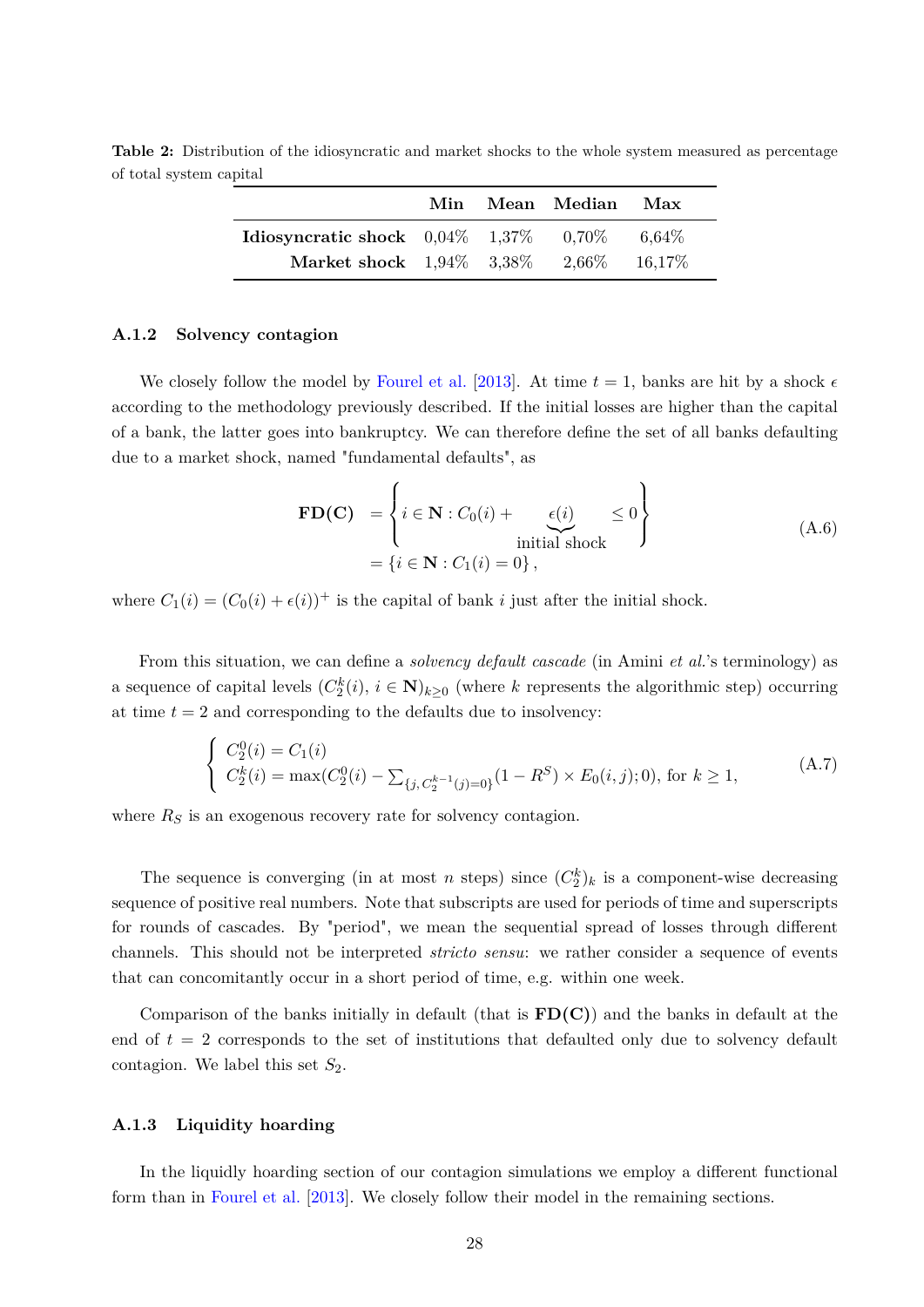#### *Decision on how much to hoard*

To know how much liquidity a bank hoards in total, and how much it hoards from each counterparty, we make some assumptions. First of all, the total amount of liquidity withdrawn depends on the size of the shock to the bank's capital: the bigger the losses due to the market shock, the more the bank hoards liquidity. The proportion of liquidity to be hoarded by bank *i* is  $\lambda(i) \in [0,1]$ . It is assumed to depend on the capital loss  $Loss(i)$ : at time *t*, we denote  $\lambda_t(i) = a \text{Loss}(i) \mathbf{1}_{[A;B]} + b \text{Loss}(i) \mathbf{1}_{[B;100]}$ , where **1** is an indicator function<sup>[19](#page-30-0)</sup>. We assume that bank *i* curtails its positions in the short-term interbank money market by stopping rolling over debt for a total amount  $\lambda_t(i) E_t^{ST}(i)$  where  $E_t^{ST}(i) = \sum_{j \in S_{t-1}} E_{t-1}^{ST}(i,j)$  and  $S_{t-1}$  is the set of non-defaulted banks at the end of period  $t - 1$ .

#### *How much to hoard from each counterparty*

Second, the amount of liquidity the bank hoards from each counterparty depends on the generalized market perception of its credit risk, for which the leverage ratio can be used as a proxy. The higher the leverage, the riskier a bank is perceived, the more its counterparties will hoard from it. Defining  $\mu_t(j)$  as  $\mu_t(j) = 1 - C_t(j)/TA_t(j)$ , we can decompose the total amount of liquidity hoarded by bank *i* from its counterparties as follows:

$$
\lambda_t(i) E_t^{ST,k-1}(i) = \lambda_t(i) E_t^{ST,k-1}(i) \sum_{\substack{j, C_t^{k-1}(j) \ge 0}} \frac{\mu_t(j) E_t^{ST,k-1}(i,j)}{\Sigma_h \mu_t(k) E_t^{ST,k-1}(i,h)}.
$$
\n(A.8)

#### *Liquidity condition*

When a bank hoards liquidity, it improves its short-term funding position, whereas liquidity withdrawals by its counterparties deteriorate it. The following liquidity condition must hold:

$$
\underbrace{Ca_{t}(i)}_{\text{cash}} + \underbrace{\lambda_{t}(i)E_{t}^{ST,k-1}(i)}_{\text{honding inflows}} - \underbrace{\sum_{j,C_{t}^{k-1}(j)\geq 0} \lambda_{t}(j)E_{t}^{ST,k-1}(j)\frac{\mu_{t}(i)E_{t}^{ST,k-1}(j,i)}{\sum_{l}\mu_{t}(l)E_{t}^{ST,k-1}(j,l)}}_{\text{honding outflows}} > 0.
$$
 (A.9)

That is, bank *i* needs to have enough liquid assets, either interbank or non-interbank, to pay its short-term debt.

In line with the solvency contagion algorithm, we state that a bank is in default when its capital has been fully wiped out (solvency condition) or when it can not satisfy its short-term commitments (liquidity condition).

*Update of the algorithm to account for the losses due to solvency and liquidity contagion*

<span id="page-30-0"></span> $19W$ e test a range of parameters value in order to check the robustness of our results.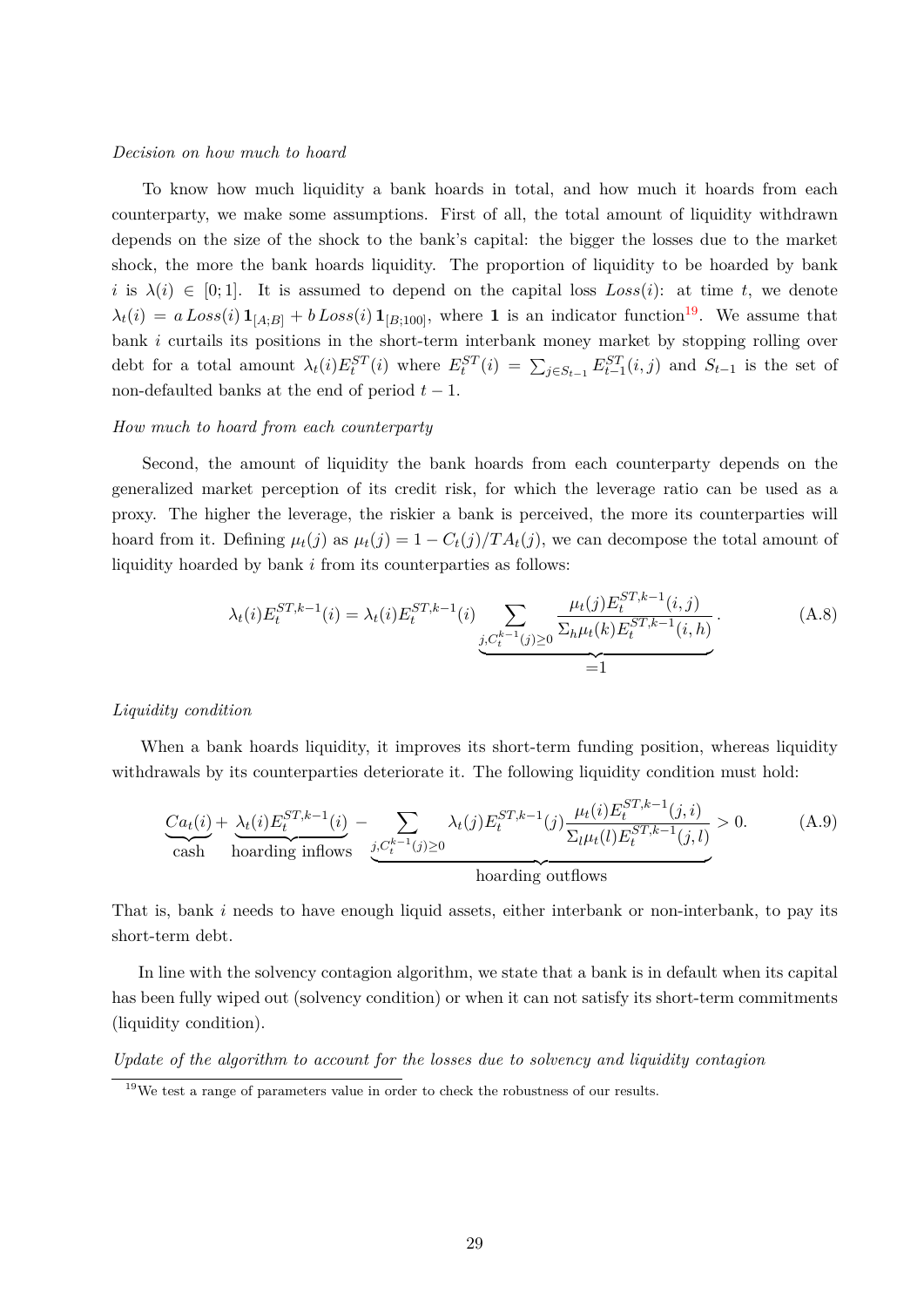$$
\begin{cases}\nC_t^0(i) = C_{t-1}(i) \\
\text{for } k \ge 1, \\
C_t'^k(i) = C_t^0(i) - \sum_{\{j, C_t^{k-1}(j) = 0\}} (1 - R^L) E_t^{ST}(i, j) \\
\text{Liquidity condition:} \\
C_t''^k(i) = \begin{cases}\n0 & \text{if } C a_t(i) + \lambda_t(i) E_t^{ST, k-1}(i) - \\
0 & \sum_{h, C_t^{k-1}(h) \ge 0} \lambda_t(h) E_t^{ST, k-1}(h) \frac{\mu_t(i) E_t^{ST, k-1}(h, i)}{\sum_{l} \mu_t(l) E_t^{ST, k-1}(h, l)} < 0 \\
C_t'^j(i) & \text{otherwise}\n\end{cases}\n\end{cases} \tag{A.10}
$$
\n
$$
\text{Updateing equation:}
$$

At the end of period *t*, the algorithm provides the status of each bank (alive or in default), its capital level and short-term exposures. Some banks may have defaulted during period *t*, thus some non-defaulted banks have recorded losses on their capital level. If the capital is then lower than their economic one, another round of liquidity hoarding treated in period  $t + 1$  will take place.

## **A.1.4 Model calibration**

<span id="page-31-0"></span>The following exogenous values are used to calibrate the model.

|                                | Values of exogenous parameters |  |  |  |  |
|--------------------------------|--------------------------------|--|--|--|--|
| Recovery rate $(R^S)$          | 0,4                            |  |  |  |  |
| First hoarding threshold $(A)$ | $\mathbf{0}$                   |  |  |  |  |
| Amount hoarding (a)            |                                |  |  |  |  |
| Second hoarding threshold (B)  | 0,2                            |  |  |  |  |
| Amount hoarding (b)            |                                |  |  |  |  |
| Proportion of free cash        | 0.4                            |  |  |  |  |

**Table 3:** Parameters used to calibrate the model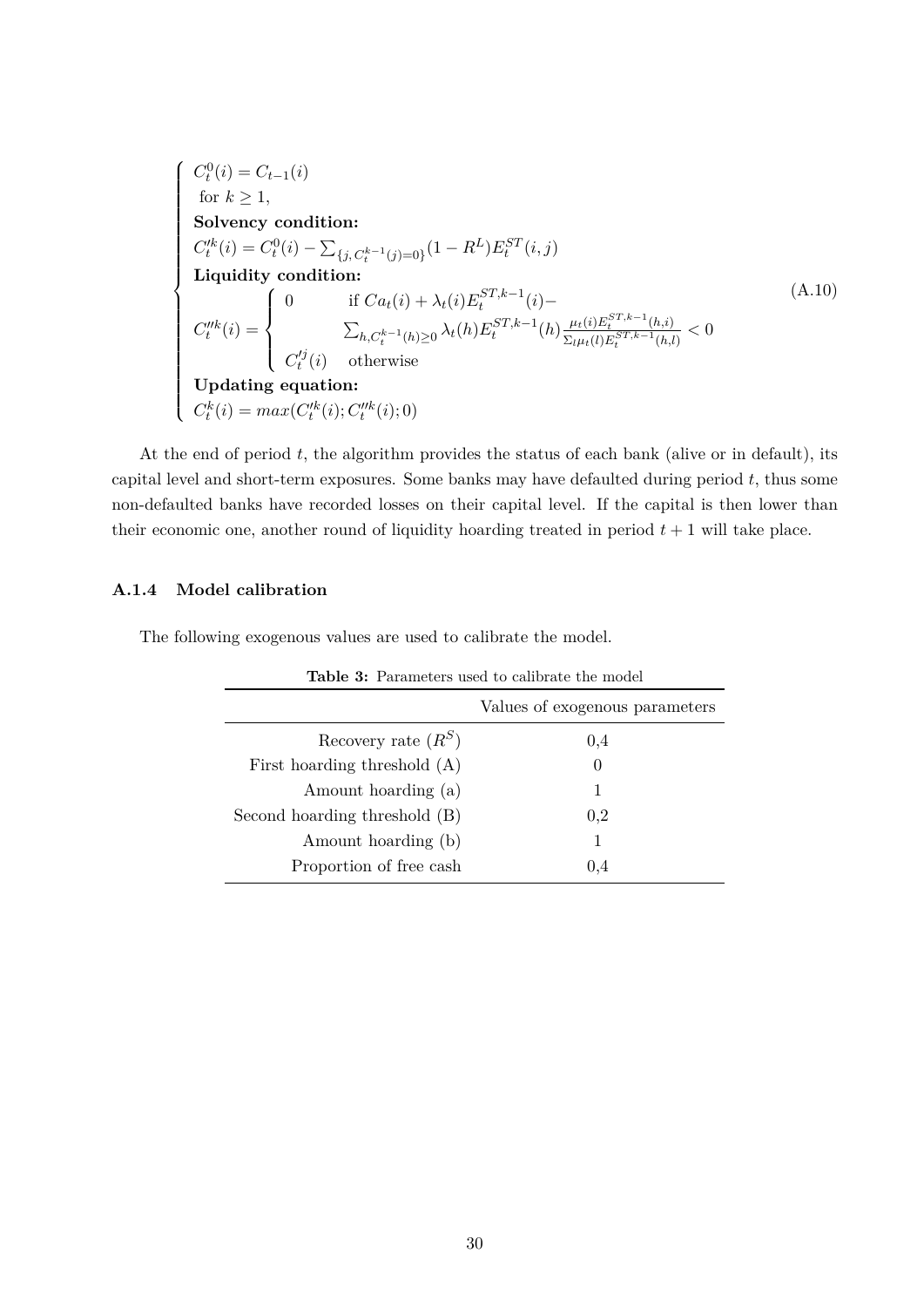#### **A.2 The sample**

l,

<span id="page-32-0"></span>

| Country   | <b>Bank Name</b>                              | Country             | <b>Bank Name</b>                   |
|-----------|-----------------------------------------------|---------------------|------------------------------------|
| AT        | Erste Group Bank                              | <b>GR</b>           | Alpha Bank**                       |
| AT        | Raiffeisen Bank International                 | GR                  | ATE Bank*                          |
| AT        | Oesterreichische Volksbanken                  | GR                  | Eurobank Ergasias*                 |
| BE        | Dexia                                         | <b>GR</b>           | National Bank of Greece**          |
| BE        | KBC Groep                                     | GR.                 | Piraeus Bank*                      |
| CH        | Credit Suisse Group                           | GR                  | TT Hellenic Postbank*              |
| <b>CH</b> | <b>UBS</b>                                    | HU                  | OTP Bank Nyrt                      |
| CY        | Bank of Cyprus Public**                       | IE                  | Allied Irish Banks                 |
| CY        | Cyprus Popular Bank Public**                  | IE                  | Bank of Ireland                    |
| DE        | Bayerische Landesbank                         | IT                  | Banca Monte dei Paschi di Siena    |
| DE        | Commerzbank                                   | IT                  | Banca Popolare dell'Emilia Romagna |
| DE        | DekaBank                                      | IT                  | Banco Popolare Società Cooperativa |
| DE        | Deutsche Bank                                 | IT                  | Intesa SanPaolo                    |
| DE        | <b>HSH</b> Nordbank                           | $\operatorname{IT}$ | Unicredit                          |
| DE        | Hypo Real Estate Holding                      | IT                  | Unione di Banche Italiane          |
| DE        | Landesbank Baden-Württemberg                  | MT                  | Bank of Valletta                   |
| DE        | Landesbank Berlin Holding                     | $\rm NL$            | ABN AMRO Group                     |
| DE        | Landesbank Hessen-Thueringen                  | $\rm NL$            | <b>ING Bank</b>                    |
| DE        | Norddeutsche Landesbank                       | $\rm NL$            | Rabobank Group                     |
| DE        | Westdeutsche Genossenschafts-Zentralbank      | $\rm NL$            | SNS Bank                           |
| DK        | Danske Bank                                   | NO                  | DnB ASA                            |
| DK        | Jyske Bank                                    | PL                  | Powszechna Kasa Oszczednosci       |
| DK        | Nykredit Realkredit                           | PT                  | Banco BPI                          |
| DK        | Sydbank                                       | PT                  | Banco Comercial Português          |
| ES        | Banco Bilbao Vizcaya Argentaria               | PT                  | Caixa Geral de Depositos           |
| ES        | Banco de Sabadell                             | PT                  | Espirito Santo Financial Group     |
| ES        | Banco Popular Espanol                         | <b>SE</b>           | Nordea Bank                        |
| ES        | Banco Santander                               | SE                  | Skandinavinska Enskilda Banken     |
| ES        | Bankinter                                     | <b>SE</b>           | Svenska Handelsbanken              |
| ES        | Caja de Ahorros y Monte de Piedad de Madrid** | SE                  | Swedbank                           |
| ES        | Caja de Ahorros y Pensiones de Barcelona      | <b>SI</b>           | Nova Ljubljanska Banka             |
| FI        | Op-Pohjola Group                              | UK                  | <b>Barclays</b>                    |
| FR        | <b>BNP</b> Paribas                            | UK                  | Lloyds Banking Group               |
| FR        | <b>BPCE</b>                                   | UK                  | <b>HSBC</b> Holdings               |
| FR        | Crédit Agricole                               | UK                  | Royal Bank of Scotland             |
| <b>FR</b> | Crédit Mutuel                                 | UK                  | Standard Chartered                 |
| FR        | Société Générale                              |                     |                                    |

**Table 4:** The sample

This table provides the sample of 73 banks used for the default simulations and the econometric analysis, as well as their domestic country. It is a subset of the list of banks that underwent the 2011 stress tests carried out by the European Banking Authority [\(EBA](#page-25-10) [\[2011b\]](#page-25-10)). The \* and \*\* indicate banks which are not included in the 2011 and 2012 sample, respectively, due either to failures or to unavailable data. The country abbreviations are as follows:  $AT =$  Austria,  $BE =$  Belgium,  $CH =$  Switzerland,  $CY =$  Cyprus,  $DE =$  Germany,  $DK =$  Denmark,  $ES =$  Spain, FI  $=$  Finland, FR  $=$  France, GR  $=$  Greece, HU  $=$  Hungary, IE  $=$  Ireland, IT  $=$  Italy, MT  $=$  Malta, NL  $=$  Netherlands,  $NO = Norway, PL = Poland, PT = Portugal, SE = Sweden, SI = Slovenia, UK = United Kingdom.$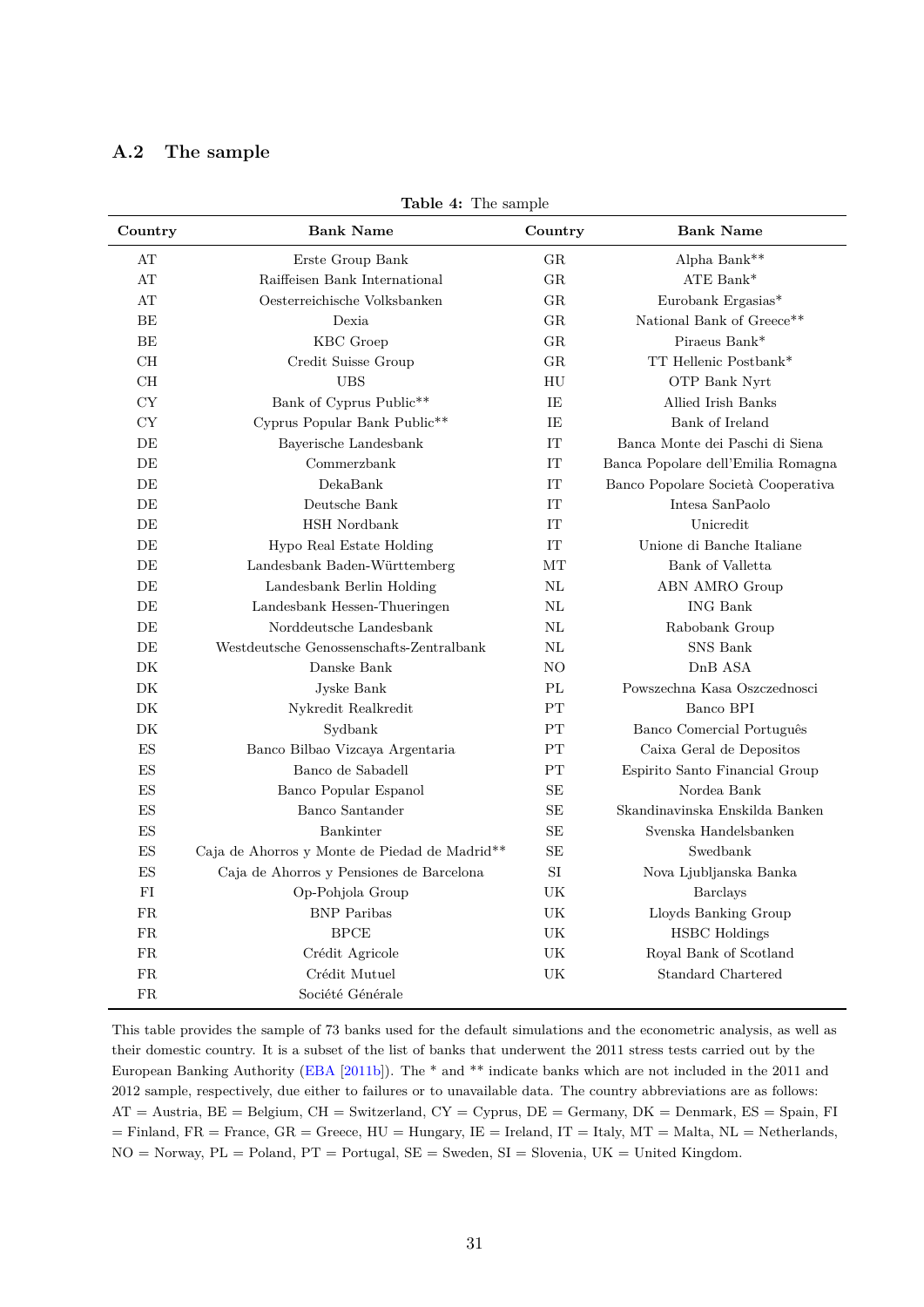## **A.3 Descriptive statistics**

<span id="page-33-0"></span>

|                                          |          |          | Year     |           |           |
|------------------------------------------|----------|----------|----------|-----------|-----------|
|                                          | 2008     | 2009     | 2010     | 2011      | 2012      |
| Cash and cash Equivalents / Total Assets |          |          |          |           |           |
| Average                                  | $9.96\%$ | $9.54\%$ | 8.68%    | 9.64%     | 9.68%     |
| Minimum                                  | 1.44\%   | 1.45\%   | 1.03%    | 1.09%     | $0.99\%$  |
| Median                                   | 8.70%    | 8.49%    | 7.71%    | 8.38%     | 8.34%     |
| Maximum                                  | 32.78%   | 29.35%   | 30.64\%  | 29.88%    | 27.53%    |
| Standard deviation                       | 5.94%    | 5.19%    | 5.20%    | 5.48%     | 5.10%     |
| Common Equity / Total Assets             |          |          |          |           |           |
| Average                                  | 4.18%    | 4.73%    | 4.73%    | $4.20\%*$ | $4.42\%*$ |
| Minimum                                  | $0.62\%$ | 1.05%    | $0.08\%$ | $-5.72\%$ | $-4.54\%$ |
| Median                                   | 3.90%    | 4.40%    | $4.55\%$ | 3.76%     | 4.33%     |
| Maximum                                  | 11.13%   | 13.06%   | 13.32\%  | 13.85%    | 14.92%    |
| Standard deviation                       | 2.25%    | $2.35\%$ | 2.42\%   | 2.76\%    | 2.99%     |
| Net Loans to Banks / Total Assets        |          |          |          |           |           |
| Average                                  | 8.31\%   | 7.93%    | 7.19%    | 7.24\%    | 6.81%     |
| Minimum                                  | 0.88%    | $0.88\%$ | $0.68\%$ | $0.64\%$  | 0.54%     |
| Median                                   | 7.09%    | 6.61%    | 5.60%    | 5.49%     | 4.70%     |
| Maximum                                  | 31.73%   | 29.14%   | 30.17%   | 29.61%    | 26.28%    |
| Standard deviation                       | $6.01\%$ | $5.55\%$ | 5.50%    | 5.65%     | 5.73%     |

|  | Table 5: Descriptive statistics of sample banks' balance sheet ratios |  |  |  |  |  |  |
|--|-----------------------------------------------------------------------|--|--|--|--|--|--|
|--|-----------------------------------------------------------------------|--|--|--|--|--|--|

\* Excluding from the sample banks with negative common equity, we can observe an increase in the average leverage ratio from  $4.20\%$  to  $4.43\%$  in 2011 and from  $4.42\%$  to  $5\%$  in 2012. Source: SNL Financials and own calculations.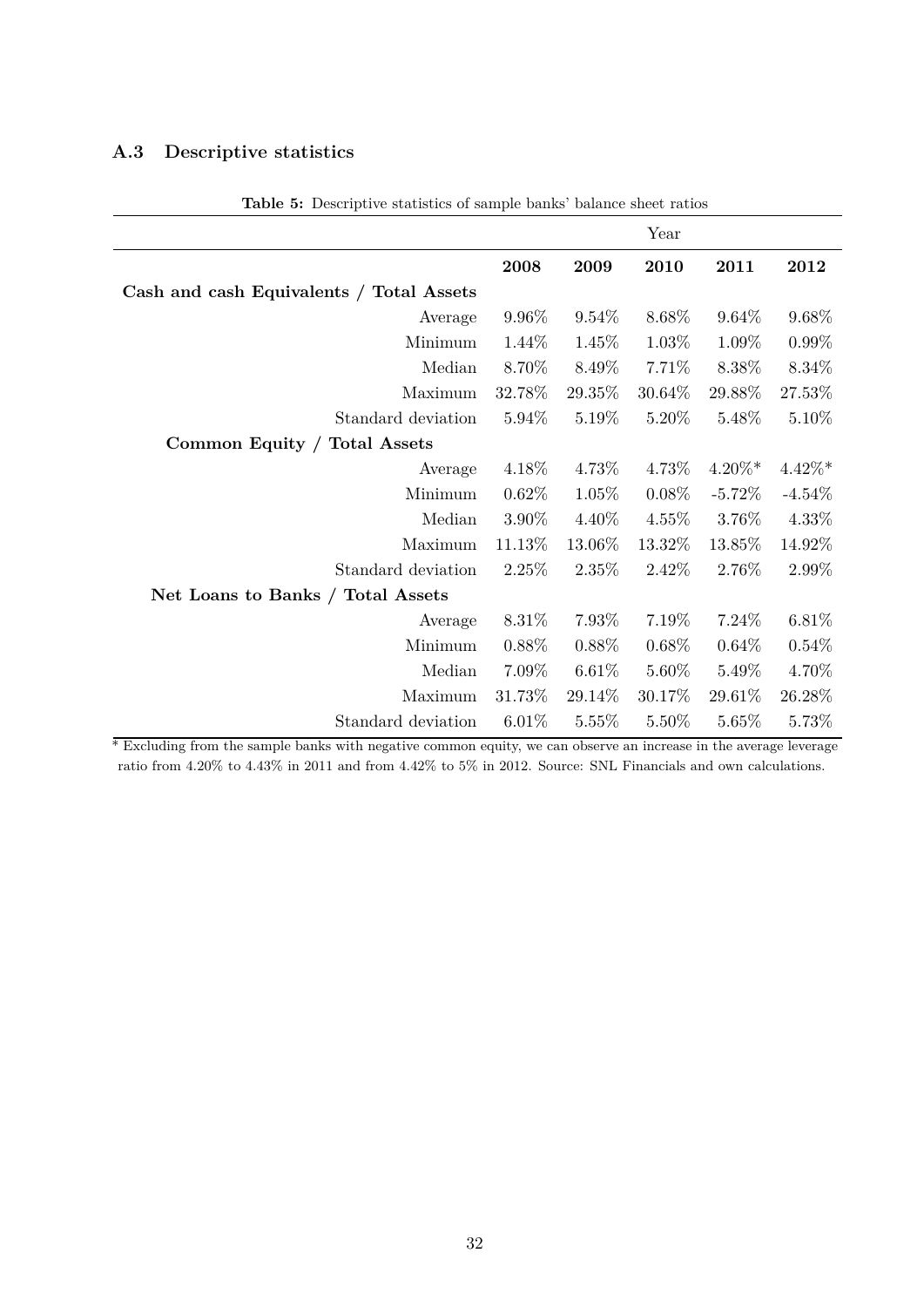|                    |        |        | Year                  |        |        |
|--------------------|--------|--------|-----------------------|--------|--------|
|                    | 2008   | 2009   | 2010                  | 2011   | 2012   |
|                    |        |        | Number of links       |        |        |
| Minimum            | 180,00 | 223,00 | 194,00                | 146,00 | 100,00 |
| Median             | 201,00 | 242,00 | 210,50                | 165,00 | 111,00 |
| Maximum            | 216,00 | 264,00 | 226,00                | 181,00 | 122,00 |
| Standard deviation | 6,13   | 7,34   | 6,19                  | 6,08   | 4,18   |
|                    |        |        | Density               |        |        |
| Minimum            | 0,03   | 0,04   | 0,04                  | 0,03   | 0,02   |
| Median             | 0,04   | 0,05   | 0,04                  | 0,03   | 0,02   |
| Maximum            | 0,04   | 0,05   | 0,04                  | 0,03   | 0,02   |
| Standard deviation | 0,001  | 0,001  | 0,001                 | 0,001  | 0,001  |
|                    |        |        | Average shortest path |        |        |
| Minimum            | 2,82   | 2,79   | 2,97                  | 3,10   | 2,45   |
| Median             | 3,05   | 3,08   | 3,27                  | 3,39   | 3,04   |
| Maximum            | 3,93   | 3,45   | 3,70                  | 3,72   | 4,09   |
| Standard deviation | 0,133  | 0,115  | 0,124                 | 0,122  | 0,259  |
|                    |        |        | Max / Median degree   |        |        |
| Minimum            | 3,80   | 2,71   | 3,40                  | 4,50   | 6,50   |
| Median             | 5,50   | 3,33   | 5,00                  | 5,33   | 7,75   |
| Maximum            | 7,67   | 4,33   | 6,50                  | 8,50   | 16,00  |
| Standard deviation | 0,73   | 0,32   | 0,64                  | 0,63   | 3,57   |

<span id="page-34-0"></span>**Table 6:** Descriptive statistics of the 200 networks of long-term interbank exposures.

Networks have been simulated using the methodology developed by [Halaj and Kok](#page-26-1) [\[2013\]](#page-26-1). The probability map has been obtained from data on actual euro money market loans with maturities from one to six months.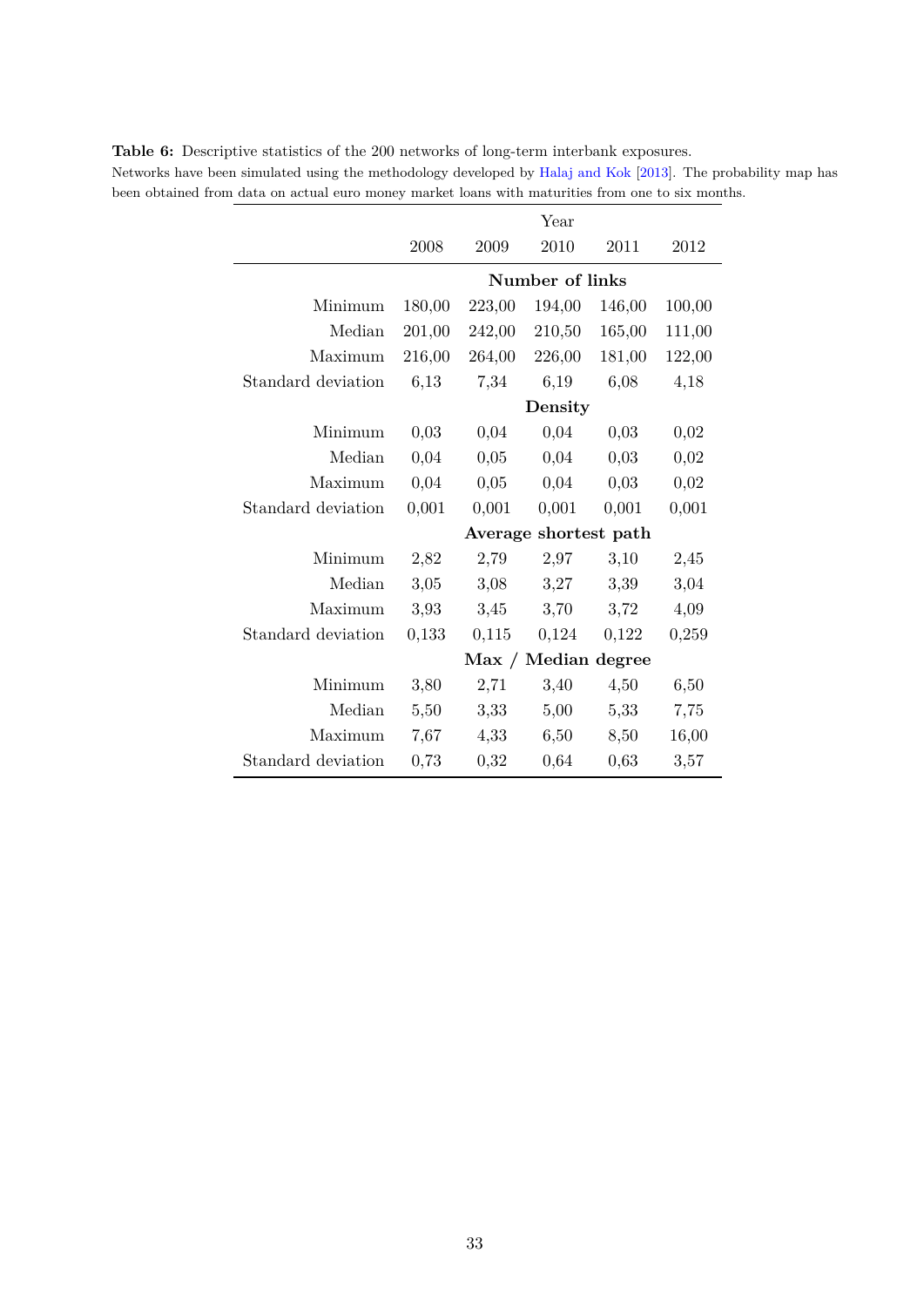| been obtained from data on actual euro money market loans with maturities up to one month. |       |                       |         |       |       |  |
|--------------------------------------------------------------------------------------------|-------|-----------------------|---------|-------|-------|--|
|                                                                                            | 2008  | 2009                  | 2010    | 2011  | 2012  |  |
| Number of links                                                                            |       |                       |         |       |       |  |
| Minimum                                                                                    | 396   | 433                   | 454     | 356   | 193   |  |
| Median                                                                                     | 428   | 465                   | 486     | 389   | 213   |  |
| Maximum                                                                                    | 469   | 491                   | 523     | 426   | 230   |  |
| Standard deviation                                                                         | 12,34 | 12,65                 | 14,14   | 12,24 | 6,44  |  |
|                                                                                            |       |                       | Density |       |       |  |
| Minimum                                                                                    | 0,08  | 0,08                  | 0,09    | 0,07  | 0,04  |  |
| Median                                                                                     | 0,08  | 0,09                  | 0,09    | 0,07  | 0,04  |  |
| Maximum                                                                                    | 0,09  | 0,09                  | 0,10    | 0,08  | 0,04  |  |
| Standard deviation                                                                         | 0,002 | 0,002                 | 0,003   | 0,002 | 0,001 |  |
|                                                                                            |       | Average shortest path |         |       |       |  |
| Minimum                                                                                    | 2,34  | 2,41                  | 2,45    | 2,52  | 2,94  |  |
| Median                                                                                     | 2,55  | 2,63                  | 2,65    | 2,80  | 3,48  |  |
| Maximum                                                                                    | 2,79  | 2,96                  | 3,01    | 3,28  | 4,31  |  |
| Standard deviation                                                                         | 0,09  | 0,08                  | 0,10    | 0,16  | 0,25  |  |
|                                                                                            |       | Max / Median degree   |         |       |       |  |
| Minimum                                                                                    | 2,67  | 2,46                  | 2,92    | 3,40  | 3,60  |  |
| Median                                                                                     | 3,36  | 3,29                  | 3,67    | 4,22  | 5,00  |  |
| Maximum                                                                                    | 4,33  | 4,27                  | 4,73    | 5,25  | 6,25  |  |
| Standard deviation                                                                         | 0,35  | 0,34                  | 0,30    | 0,36  | 0,62  |  |

<span id="page-35-0"></span>**Table 7:** Descriptive statistics of the 200 networks of short-term interbank exposures. Networks have been simulated using the methodology developed by [Halaj and Kok](#page-26-1) [\[2013\]](#page-26-1). The probability map has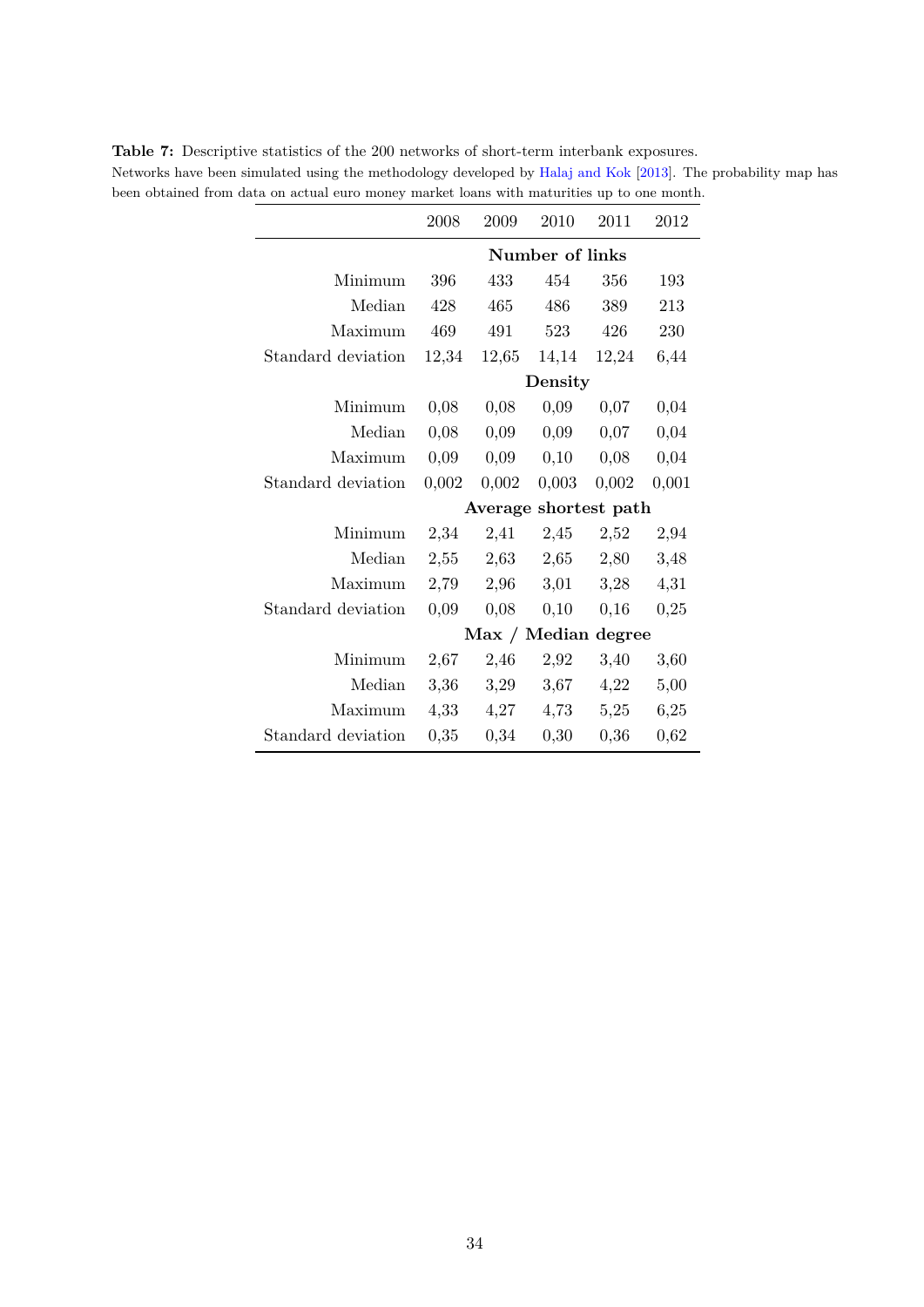<span id="page-36-0"></span>**Table 8:** Descriptive statistics of domestic and cross-country exposures in the 200 long-term interbank networks.

The probability map has been obtained from data on actual euro money market loans with maturities from one to six months. Table A. shows statistics of total exposures of banks to their domestic counterparties over the total capital of the system. Table B. shows statistics of exposures of banks to their foreign counterparties (by country) divided by the total capital of the system. i

|         | Year   |               |          |                                         |       |  |  |  |
|---------|--------|---------------|----------|-----------------------------------------|-------|--|--|--|
|         | 2008   | 2009          | 2010     | 2011                                    | 2012  |  |  |  |
|         |        |               |          | A. Domestic interbank exposures         |       |  |  |  |
|         |        |               |          | (country level, % of country's capital) |       |  |  |  |
| Mean    | 24\%   | $22\%$        | 15\%     | 18\%                                    | 12\%  |  |  |  |
| Min     | $0\%$  | $0\%$         | $0\%$    | $0\%$                                   | $0\%$ |  |  |  |
| Median  | $0\%$  | $0\%$         | $0\%$    | $0\%$                                   | $0\%$ |  |  |  |
| Max     |        | $306\%$ 232\% | 166\%    | 157\%                                   | 136\% |  |  |  |
| Std dev | 66%    | 53\%          | 36\%     | $39\%$                                  | 33\%  |  |  |  |
|         |        |               |          | B. Cross-border interbank exposures     |       |  |  |  |
|         |        |               |          | (country level, % of country's capital) |       |  |  |  |
| Mean    | 3.44\% | $3.20\%$      | $3.00\%$ | 5.07%                                   | 1.74% |  |  |  |
| Min     | $0\%$  | $0\%$         | $0\%$    | $0\%$                                   | $0\%$ |  |  |  |
| Median  | $0\%$  | $0\%$         | $0\%$    | $0\%$                                   | $0\%$ |  |  |  |
| Max     | 97\%   | 177\%         |          | $103\%$ 942\%*                          | 89%   |  |  |  |
| Std dev | 10\%   | 11\%          | 10\%     | 46\%                                    | 8%    |  |  |  |

\* This outlier value somehow confuses statistics. Without it,

the maximum value is equal to 130% and the mean value to 2.93%.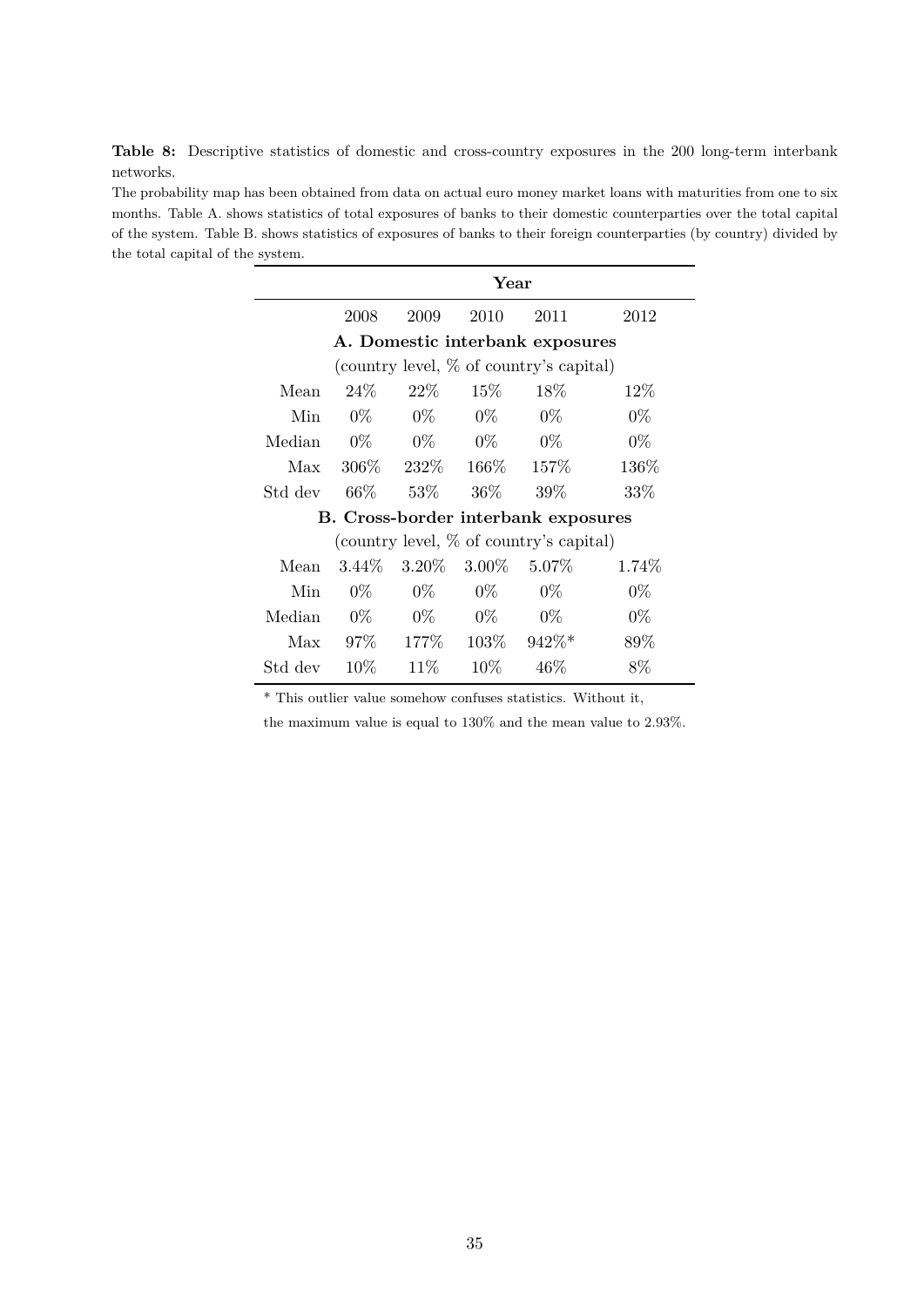## **A.4 Simulation results**

<span id="page-37-0"></span>**Table 9:** Summary statistics of simulation results averaged over 500 shock scenarios and the defaults of an initial bank.

Distribution of default outcomes over 200 pairs of networks. Default outcomes are averaged over the shock scenarios and over the defaults of an initial bank. Default outcomes are reported in terms of number of bank failures triggered by the default of an initial bank and of losses as a proportion of total system capital (i.e. of depleted capital). All the losses due to the common market shock and to solvency contagion are accounted for in '... before hoarding', whereas total losses are accounted for in '... after hoarding'. Thus the difference between the two is attributed to liquidity contagion

|                                          | 2008                                      | 2009                              | 2010     | 2011     | 2012  |  |  |  |
|------------------------------------------|-------------------------------------------|-----------------------------------|----------|----------|-------|--|--|--|
| Number of defaults before hoarding       |                                           |                                   |          |          |       |  |  |  |
| Min                                      | 1,28                                      | 1,27                              | 1,17     | 1,22     | 1,18  |  |  |  |
| Median                                   | 1,53                                      | 1,51                              | 1,31     | 1,44     | 1,33  |  |  |  |
| 75th percentile                          | 1,67                                      | 1,61                              | 1,37     | 1,53     | 1,40  |  |  |  |
| Max                                      | 2,18                                      | 2,16                              | 1,68     | 1,84     | 1,77  |  |  |  |
|                                          | Share of depleted capital before hoarding |                                   |          |          |       |  |  |  |
| Min                                      | 5,62%                                     | 5,66%                             | 5,62%    | 5,61%    | 5,65% |  |  |  |
| Median                                   | 6,02%                                     | 5,95%                             | $5,85\%$ | 5,84%    | 5,96% |  |  |  |
| 75th percentile                          | 6,20%                                     | 6,10%                             | $5,97\%$ | 5,95%    | 6,13% |  |  |  |
| Max                                      | 7,32%                                     | 6,69%                             | 6,68%    | 6,77%    | 6,72% |  |  |  |
|                                          |                                           | Number of defaults after hoarding |          |          |       |  |  |  |
| Min                                      | 1,30                                      | 1,29                              | 1,19     | 1,29     | 1,18  |  |  |  |
| Median                                   | 1,63                                      | 1,59                              | 1,40     | 1,51     | 1,33  |  |  |  |
| 75th percentile                          | 1,82                                      | 1,75                              | 1,56     | 1,63     | 1,41  |  |  |  |
| Max                                      | 5,55                                      | 5,28                              | 3,12     | 3,67     | 1,79  |  |  |  |
| Share of depleted capital after hoarding |                                           |                                   |          |          |       |  |  |  |
| Min                                      | 5,64%                                     | 5,67%                             | 5,65%    | 5,63%    | 5,67% |  |  |  |
| Median                                   | $6,09\%$                                  | $6{,}01\%$                        | $5,94\%$ | $5,90\%$ | 5,97% |  |  |  |
| 75th percentile                          | $6,41\%$                                  | $6{,}22\%$                        | $6,13\%$ | 6,07%    | 6,14% |  |  |  |
| Max                                      | 14,00%                                    | 10,89%                            | 8,91%    | 7,32%    | 6,74% |  |  |  |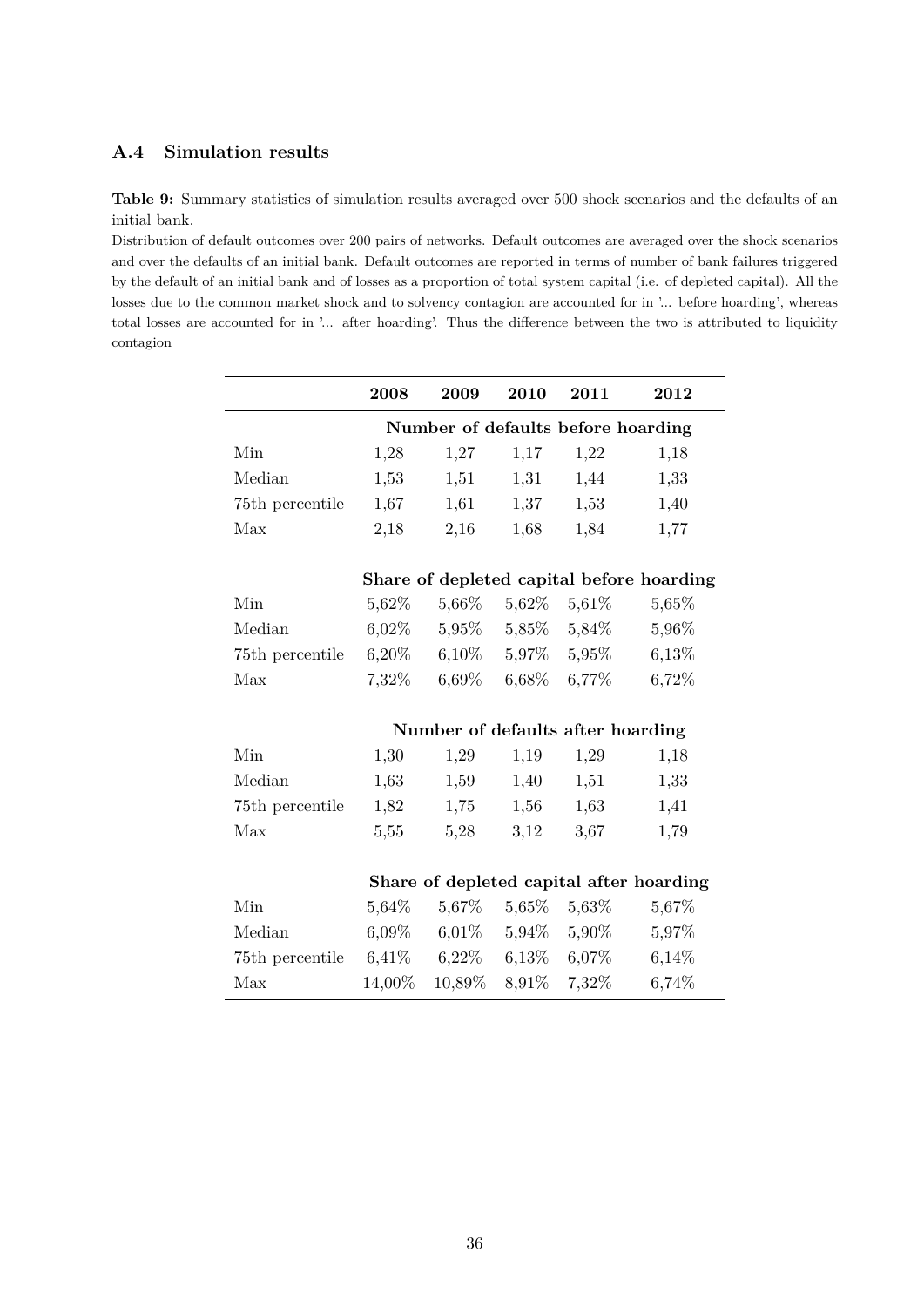<span id="page-38-0"></span>**Table 10:** Summary statistics of simulation results: maximum losses over 500 shock scenarios and the defaults of an initial bank.

Distribution of maximum default outcomes over 200 pairs of networks. Maximum default outcomes are measured in terms of maximum number of bank failures triggered by the default of an initial bank and of losses as a proportion of total system capital (i.e. of depleted capital). All the losses due to the common market shock and to solvency contagion are accounted for in '... before hoarding', whereas total losses are accounted for in '... after hoarding'. Thus the difference between the two is attributed to liquidity contagion

|                                          | 2008                               | 2009        | 2010      | 2011                              | 2012                                      |  |  |  |  |
|------------------------------------------|------------------------------------|-------------|-----------|-----------------------------------|-------------------------------------------|--|--|--|--|
|                                          | Number of defaults before hoarding |             |           |                                   |                                           |  |  |  |  |
| Min                                      | 5,00                               | 3,05        | 3,00      | 4,00                              | 3,00                                      |  |  |  |  |
| Median                                   | 8,07                               | 8,00        | 6,00      | 7,00                              | 6,26                                      |  |  |  |  |
| 75th percentile                          | 9,72                               | 9,07        | 7,00      | 9,00                              | 8,01                                      |  |  |  |  |
| Max                                      | 15,00                              | 13,09       | 11,16     | 14,00                             | 11,00                                     |  |  |  |  |
|                                          |                                    |             |           |                                   | Share of depleted capital before hoarding |  |  |  |  |
| Min                                      | 11,74%                             | 11,19%      | 11,66%    | 11,09%                            | 10,97%                                    |  |  |  |  |
| Median                                   | 17,59%                             | 16,29%      | 15,93%    | 17,05%                            | 16,23%                                    |  |  |  |  |
| 75th percentile                          | 20,66%                             | 18,63%      | 17,67%    | 19,24%                            | 18,60%                                    |  |  |  |  |
| Max                                      | 32,57%                             | 30,98%      | 27,56%    | 32,03%                            | 29,33%                                    |  |  |  |  |
|                                          |                                    |             |           | Number of defaults after hoarding |                                           |  |  |  |  |
| Min                                      | 5,00                               | 3,24        | 3,00      | 4,00                              | 3,05                                      |  |  |  |  |
| Median                                   | 9,00                               | 8,06        | 6,08      | 8,00                              | 6,50                                      |  |  |  |  |
| 75th percentile                          | 10,05                              | 10,00       | 8,00      | 9,00                              | 8,04                                      |  |  |  |  |
| Max                                      | 15,00                              | 13,09       | 12,12     | 15,00                             | 11,00                                     |  |  |  |  |
| Share of depleted capital after hoarding |                                    |             |           |                                   |                                           |  |  |  |  |
| Min                                      | 11,77%                             | 11,69%      | 11,69%    | 11,46%                            | 10,97%                                    |  |  |  |  |
| Median                                   | 18,57%                             | $16{,}79\%$ | $16,84\%$ | 17,33%                            | 16,23%                                    |  |  |  |  |
| 75th percentile                          | 21,54%                             | 19,17%      | 18,77%    | 19,75%                            | 18,60%                                    |  |  |  |  |
| Max                                      | 32,57%                             | 32,02%      | 27,56%    | 32,03%                            | 29,33%                                    |  |  |  |  |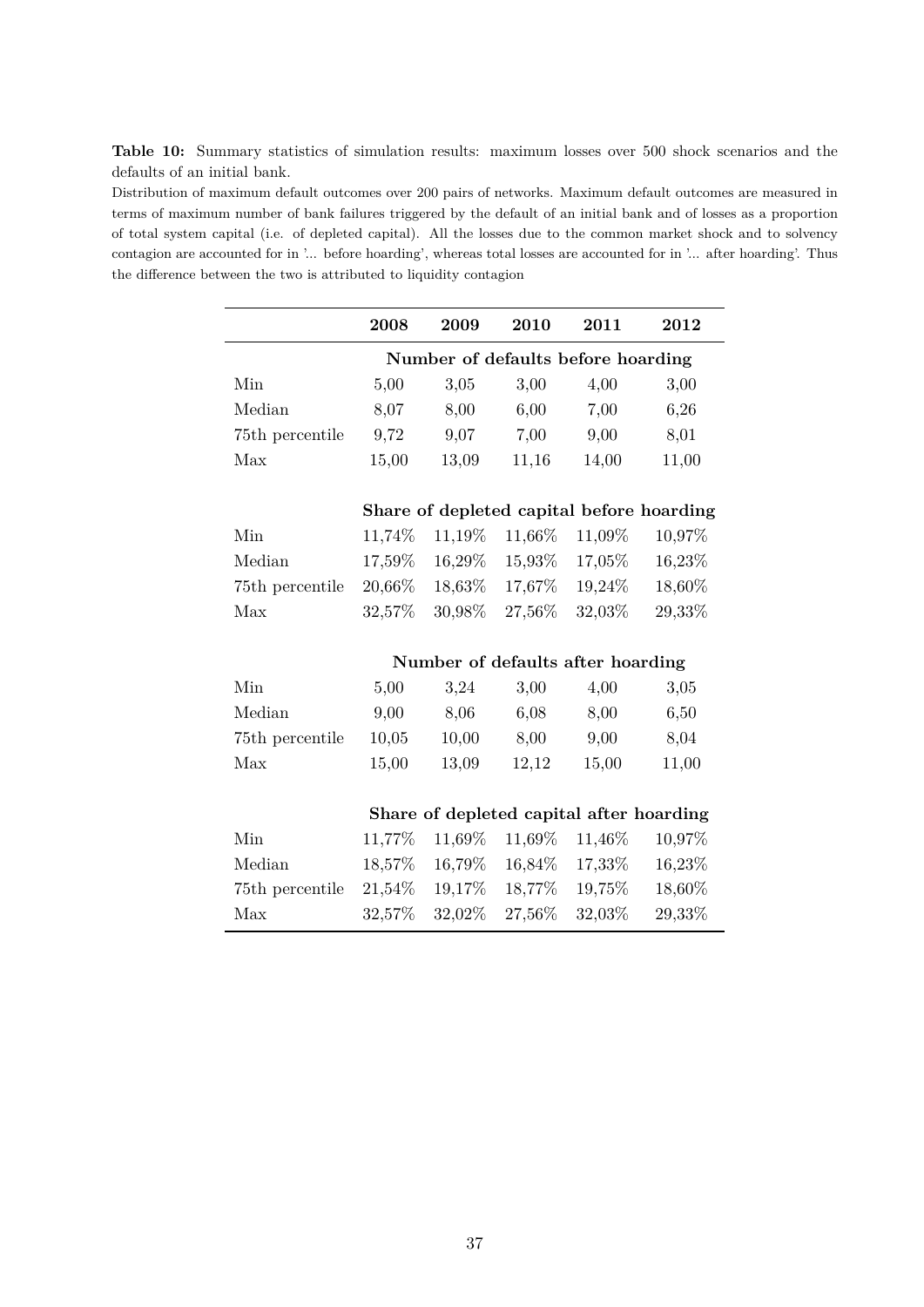<span id="page-39-1"></span>**Table 11:** Summary statistics of simulation results: domestic and cross-country losses averaged over 500 schock scenarios and the defaults of an initial bank.

Table A. presents by-country distributions of average losses (over 200 network pairs) imposed by a bank on its domestic counterparties over the total capital of the system. Table B. presents by-country distributions of average losses (over 200 network pairs) imposed by a bank on its foreign counterparties over the total capital of the system.

|                                 |          |          | Year                                   |               |          |  |  |  |  |
|---------------------------------|----------|----------|----------------------------------------|---------------|----------|--|--|--|--|
|                                 | 2008     | 2009     | 2010                                   | 2011          | 2012     |  |  |  |  |
| A. Losses imposed on home banks |          |          |                                        |               |          |  |  |  |  |
| Mean                            | 1,96%    | 2,45%    | 2,46\%                                 | 1,77%         | 1,53%    |  |  |  |  |
| Min                             | $0,00\%$ | $0,00\%$ | $0,00\%$                               | $0,00\%$      | $0,00\%$ |  |  |  |  |
| Median                          | 1,06%    | 1,15%    | 1,60%                                  | $0,03\%$      | $0,03\%$ |  |  |  |  |
| Max                             | 13,03%   | 15,34%   | 10,89%                                 | 13,21%        | 10,90%   |  |  |  |  |
| Std dev                         | 3,18%    | 3,93%    | 2,99%                                  | 3,24%         | 2,84%    |  |  |  |  |
|                                 |          |          | <b>B.</b> Individual Losses imposed on | foreign banks |          |  |  |  |  |
| Mean                            | 1,21\%   | $0,90\%$ | 0,82%                                  | $0,60\%$      | 0,43%    |  |  |  |  |
| Min                             | $0,00\%$ | $0,00\%$ | $0,00\%$                               | $0,00\%$      | $0,00\%$ |  |  |  |  |
| Median                          | 0,31%    | 0,28%    | 0,26%                                  | $0,03\%$      | $0,00\%$ |  |  |  |  |
| Max                             | 34,56%   | 12,80%   | 25,22%                                 | 36,15%        | 15,64%   |  |  |  |  |
| Std dev                         | 2,81%    | 1,77%    | 1,94%                                  | 2,12%         | 1,28%    |  |  |  |  |

<span id="page-39-0"></span>

**Figure 3: Share of interbank losses -before and after liquidity hoarding- ordered by the size of total losses (as % of total system capital)**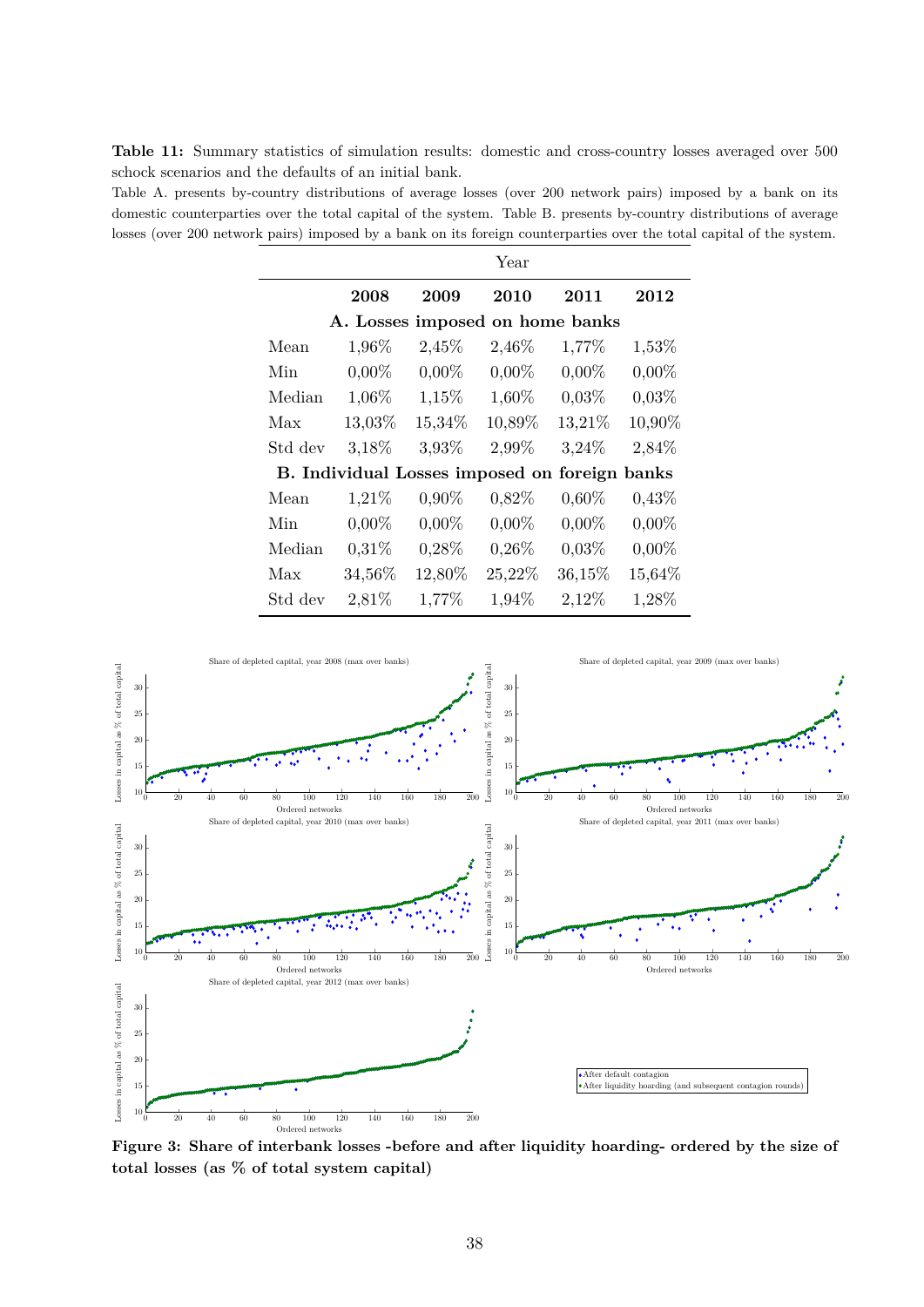

<span id="page-40-0"></span>Distribution of maximum losses in capital due to both contagion channels in 200 networks

**Figure 4: Distribution of losses due to both solvency and liquidity contagion (as % of total system capital)**

Distribution of maximum number of bank failures due to both contagion channels in 200 networks



**Figure 5: Distribution of maximum number of failures due to both solvency and liquidity contagion**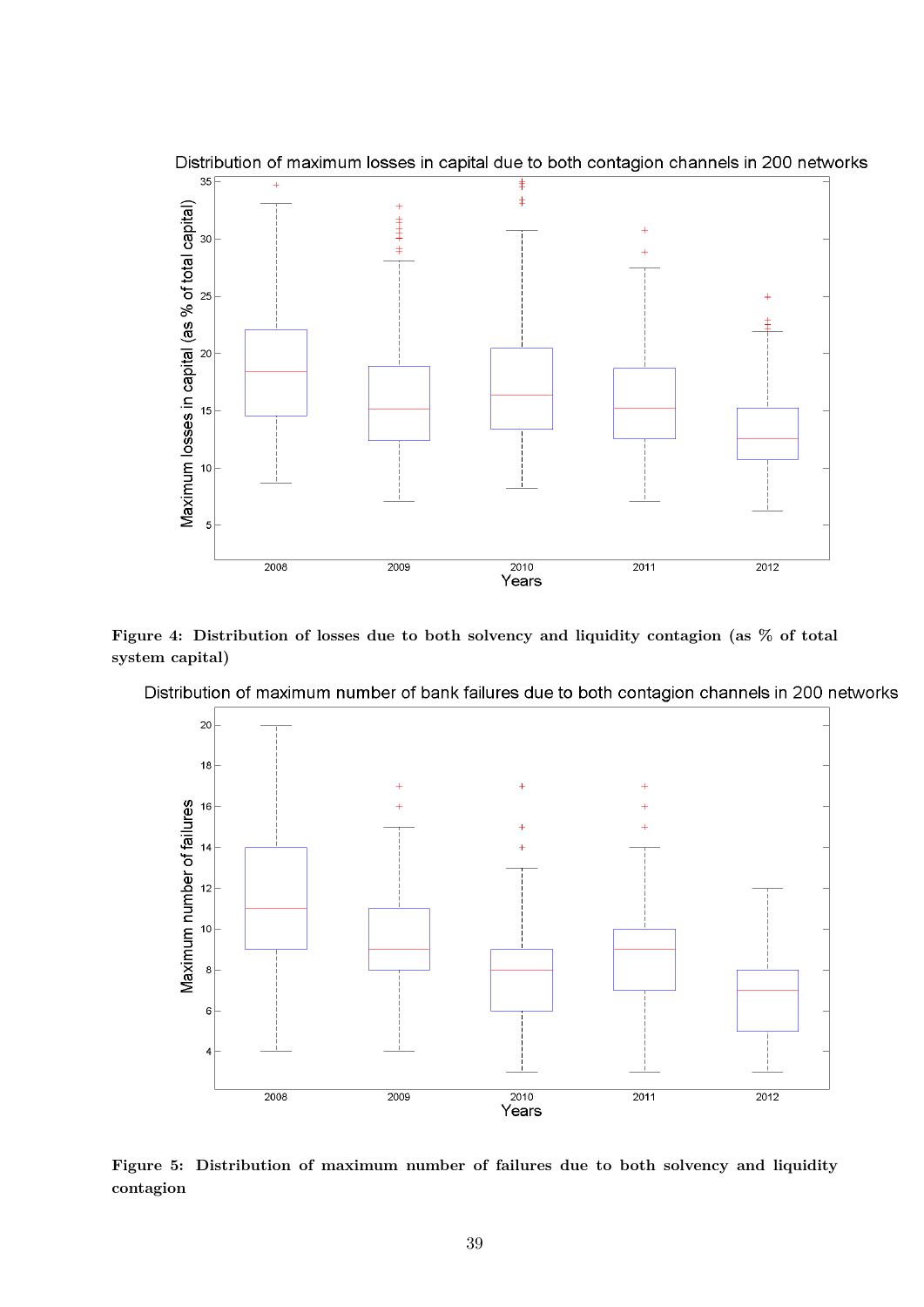<span id="page-41-0"></span>

**Figure 6: Distribution of the 5% worst losses due to both solvency and liquidity contagion over 500 shock scenarios and 200 network pairs (as % of total system capital)**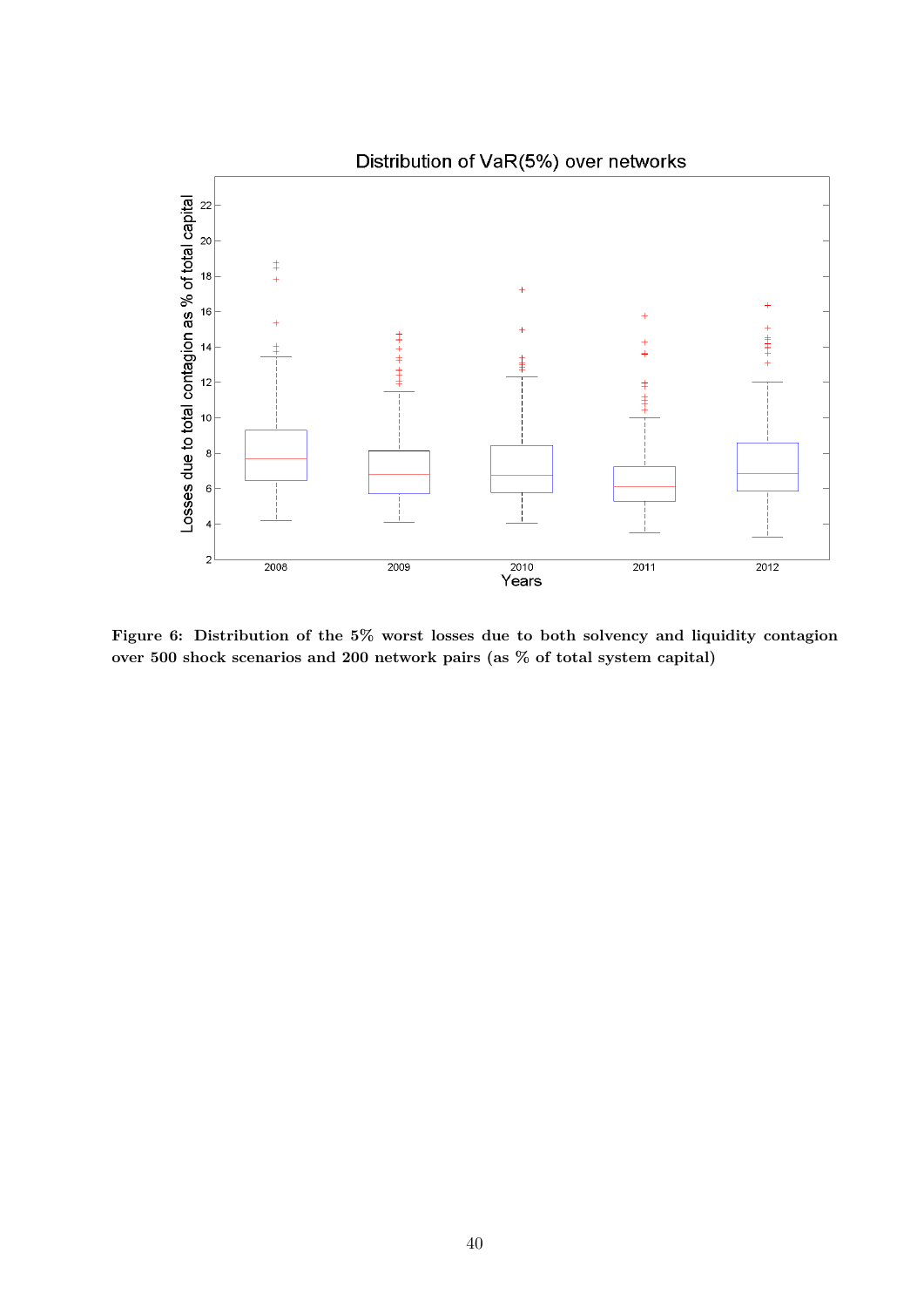

#### <span id="page-42-0"></span>Europe-wide systemic importance of national banking sectors (2008)

#### **Figure 7: Total cross-border contagion in 2008**

The cells (*A*; *B*) of the map represent with colors the strength of the total capital loss experienced by country *A*'s banking sector (as a fraction of its aggregate initial capital) given a common market shock and the default of a bank in the foreign banking system *B*. Total country capital losses are computed on average over 500 realizations of the market shock and 200 different pairs of long- and short-term exposure networks. They have been normalized to account for the different number of banks (and hence of simulations) considered for the various national banking sectors. Heatmaps have been anonymized for data confidentiality reasons; countries for which less than 3 sample banks are available have been removed from the charts. Countries are ordered randomly, but the order is the same across years.



Europe-wide systemic importance of national banking sectors (2009)

**Figure 8: Total cross-border contagion in 2009** See caption in Figure [7.](#page-42-0)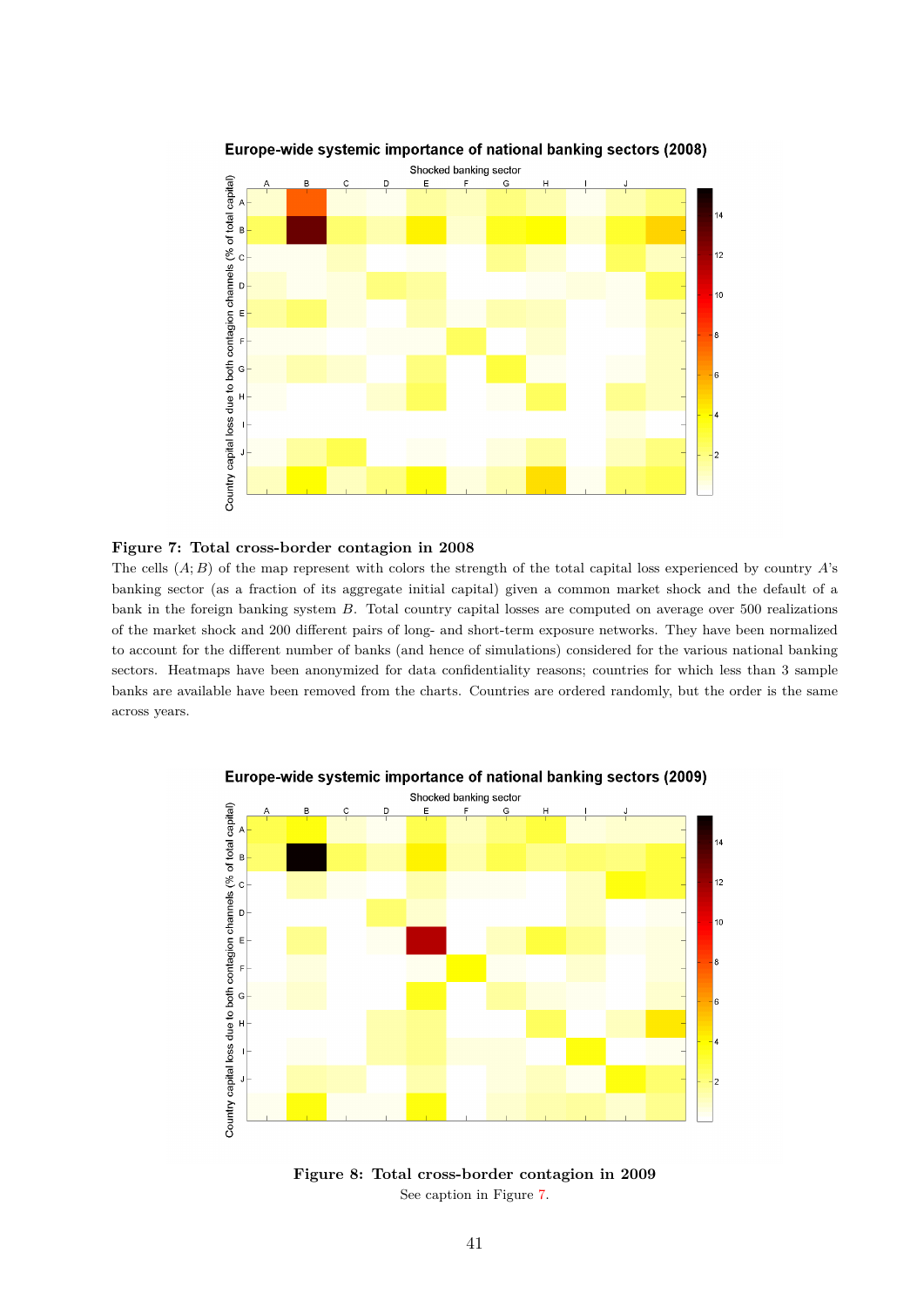

Europe-wide systemic importance of national banking sectors (2010)

**Figure 9: Total cross-border contagion in 2010** See caption in Figure [7.](#page-42-0)



Europe-wide systemic importance of national banking sectors (2011)



See caption in Figure [7.](#page-42-0) Note that one additional country has been removed from the 2011 heat map because of data unavailability for sample banks from this country in 2011.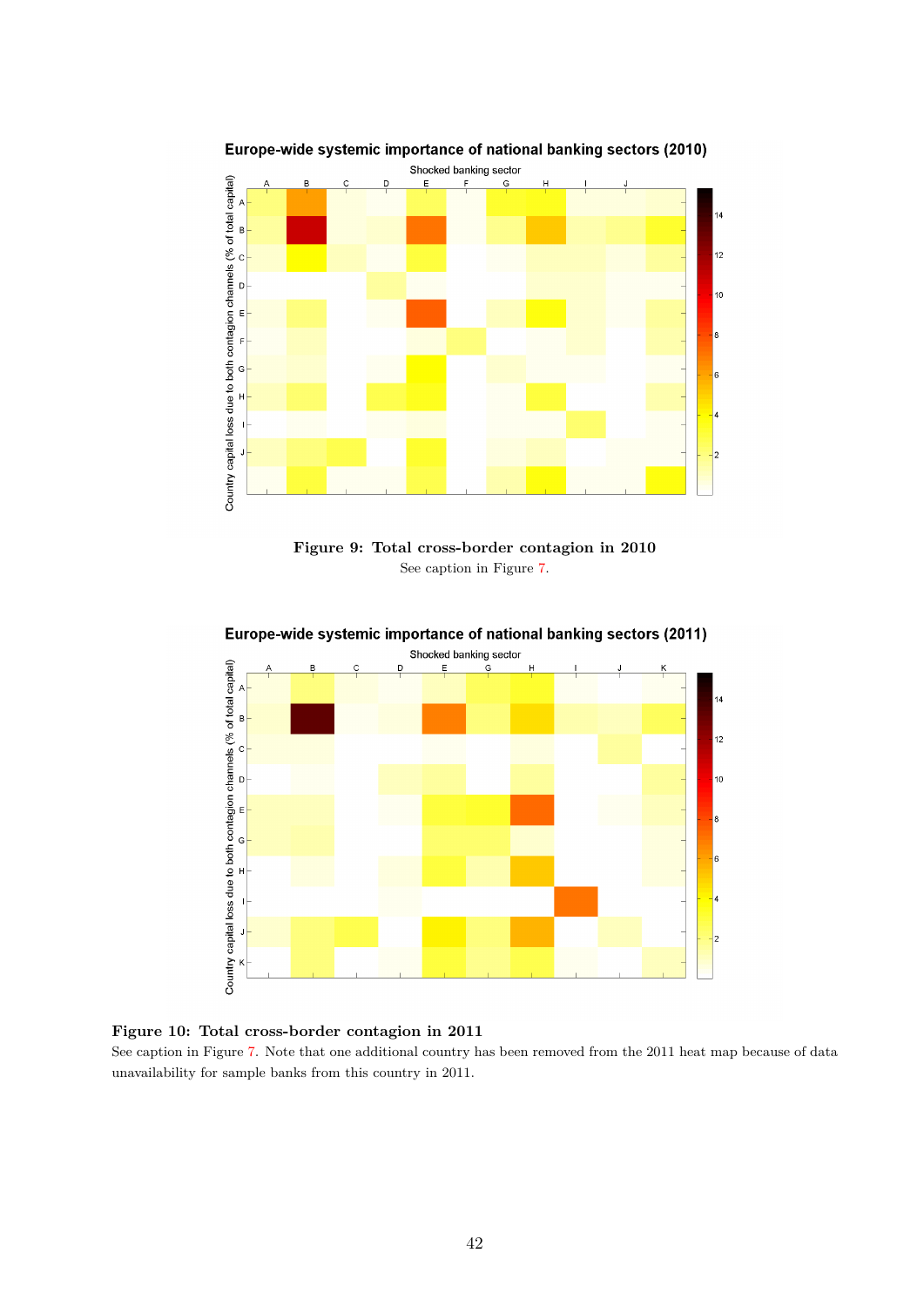

<span id="page-44-0"></span>Europe-wide systemic importance of national banking sectors (2012)

**Figure 11: Total cross-border contagion in 2012**

See caption in Figure [7.](#page-42-0) Note that one additional country has been removed from the 2012 heat map because of data unavailability for sample banks from this country in 2012.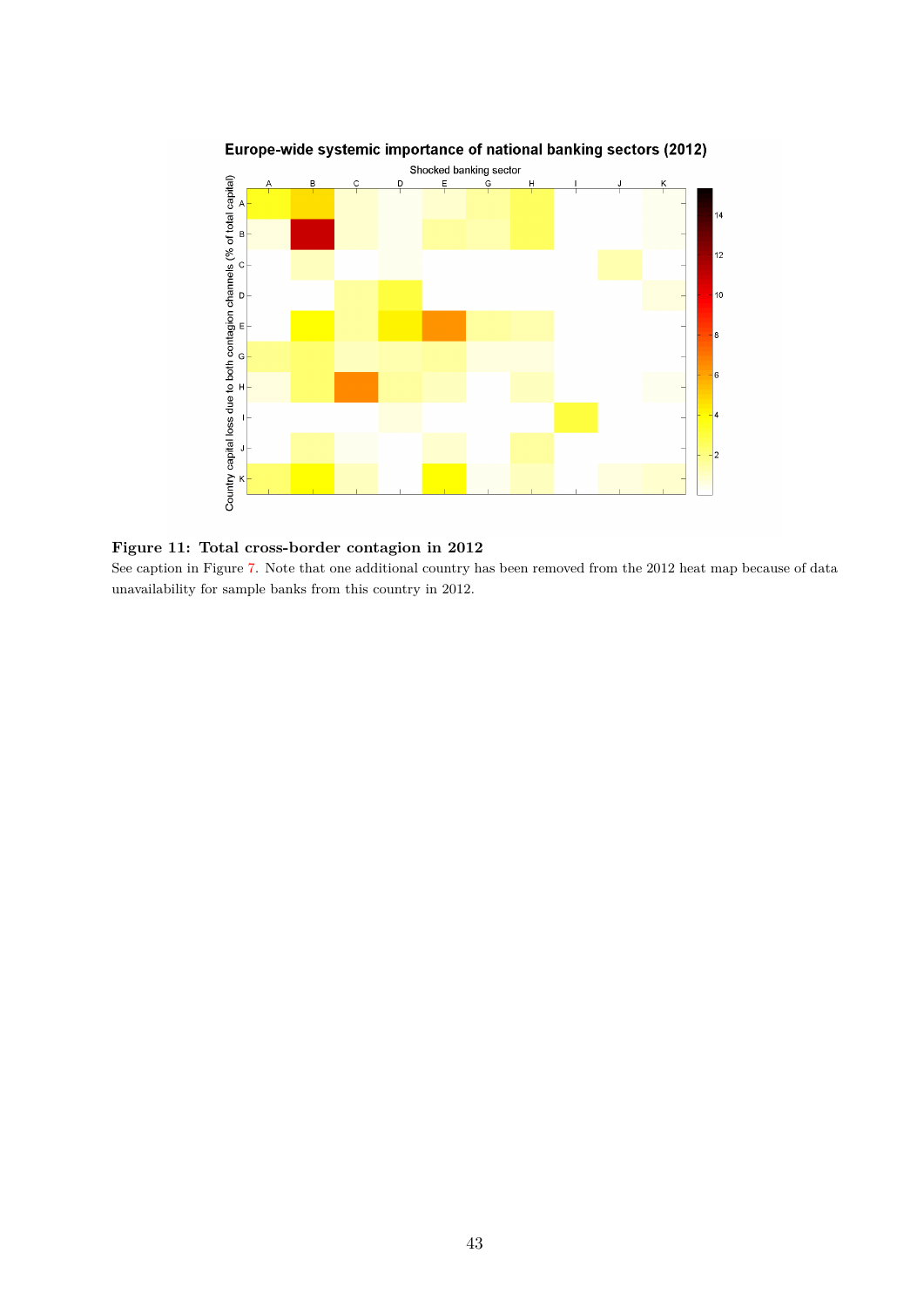<span id="page-45-0"></span>

**Figure 12: Systemic banks for each of the 5 years of analysis**.

For each year, we have number of networks in which each bank is systemic. Most of the banks are either never systemic or rarely systemic, whereas some are systemic in almost all 200 simulated networks. We define a bank to be systemic, when losses (through both channels of contagion) imposed on the system by its default exceed 85th percentile of loss distribution.





For each year, we have number of networks in which each bank is fragile. Most of the banks are either never fragile or rarely fragile, whereas some are fragile in more than half of 200 simulated networks. We define a bank to be fragile, when it defaults due to an initial default more frequently that 85% of other banks.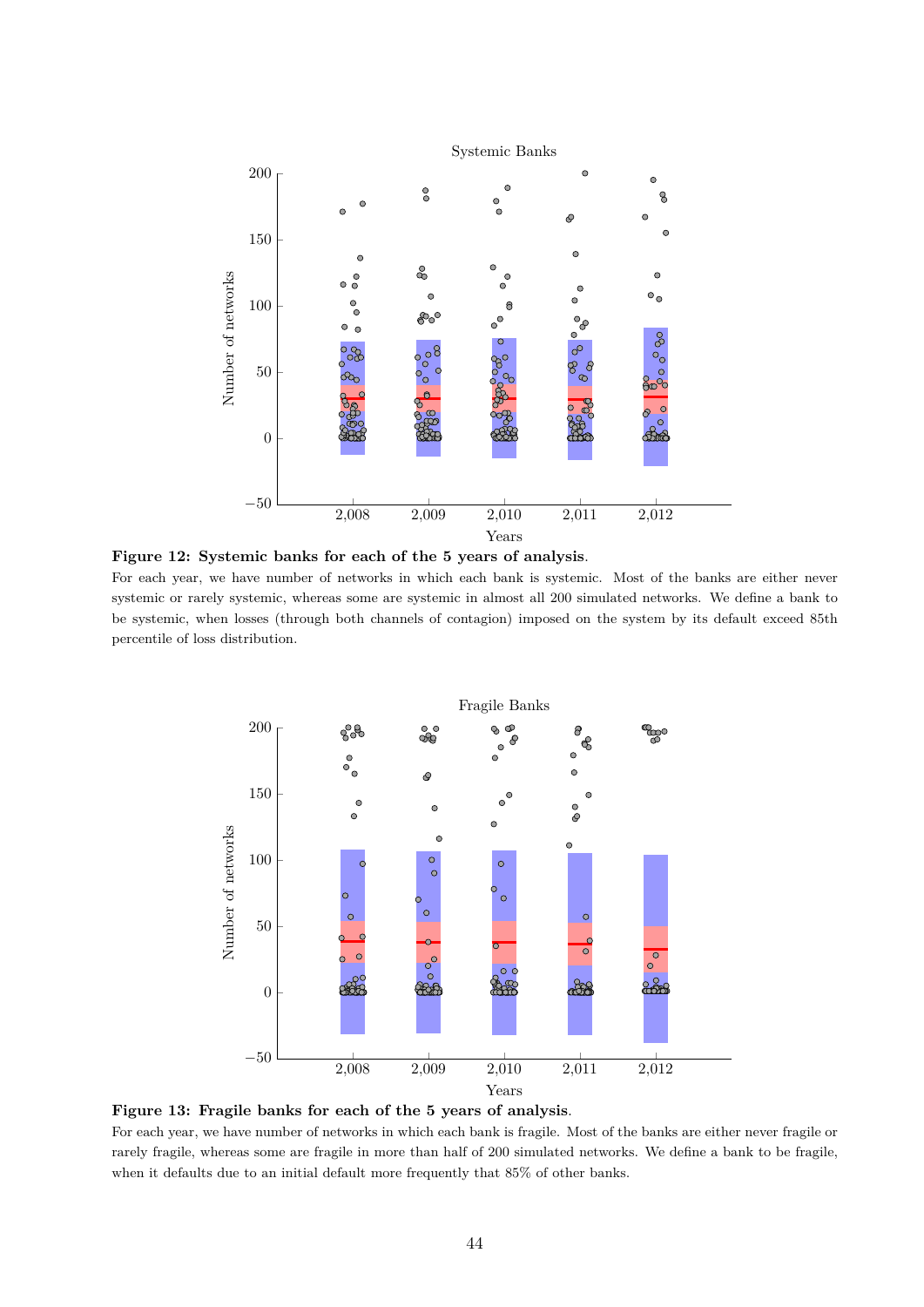## <span id="page-46-0"></span>**A.5 Econometrics**

|                              | (1)                    | (2)         | (3)         | (4)          | (5)          | (6)          |
|------------------------------|------------------------|-------------|-------------|--------------|--------------|--------------|
|                              | ${\rm NBD}$            | <b>NBD</b>  | ${\rm NBD}$ | Capital loss | Capital loss | Capital loss |
| main                         |                        |             |             |              |              |              |
| Capital ratio                | $-94.39***$            | $-94.40***$ | $-94.39***$ | $-9.614***$  | $-9.613***$  | $-9.613***$  |
|                              | $(-31.96)$             | $(-31.95)$  | $(-31.95)$  | $(-36.31)$   | $(-36.34)$   | $(-36.35)$   |
| Log LT Interbank assets      | $0.160***$             | $0.161***$  | $0.161***$  | $0.0797***$  | $0.0797***$  | $0.0797***$  |
|                              | (7.46)                 | (7.48)      | (7.49)      | (31.57)      | (31.55)      | (31.57)      |
| ST funding / Assets          | $25.91^{\ast\ast\ast}$ | $26.04***$  | $25.88***$  | $3.475***$   | $3.484***$   | $3.470***$   |
|                              | (15.64)                | (15.55)     | (15.29)     | (6.75)       | (6.76)       | (6.73)       |
| Eigenvector centrality       | $0.361^{\ast\ast\ast}$ | $0.361***$  | $0.364***$  | $0.136***$   | $0.136***$   | $0.136***$   |
|                              | (4.15)                 | (4.14)      | (4.17)      | (5.19)       | (5.19)       | (5.20)       |
| EXP. low ST funding / Assets | $0.384***$             | $0.385***$  | $0.390***$  | $0.0113\,$   | 0.0123       | 0.0137       |
|                              | (2.89)                 | (2.90)      | (2.92)      | (0.38)       | (0.42)       | (0.46)       |
| EXP. low Capital             | $1.093***$             | $1.090***$  | $1.074***$  | $0.434***$   | $0.435***$   | $0.432***$   |
|                              | (6.46)                 | (6.47)      | (6.40)      | (7.13)       | (7.17)       | (7.14)       |
| EXP. larger banks            | $-0.535***$            | $-0.536***$ | $-0.533***$ | $-0.0595**$  | $-0.0591**$  | $-0.0587**$  |
|                              | $(-3.10)$              | $(-3.10)$   | $(-3.08)$   | $(-2.15)$    | $(-2.14)$    | $(-2.12)$    |
| LT clustering                |                        | $-3.203**$  | $-3.362**$  |              | $-0.831**$   | $-0.868**$   |
|                              |                        | $(-2.02)$   | $(-2.11)$   |              | $(-2.45)$    | $(-2.56)$    |
| LT Avg. Path length          |                        | $0.296**$   | $0.314**$   |              | $0.0578*$    | $0.0625*$    |
|                              |                        | (2.00)      | (2.08)      |              | (1.78)       | (1.89)       |
| LT Max / Mean degree         |                        | $-0.0573$   | $-0.0805$   |              | $-0.00259$   | $-0.00890$   |
|                              |                        | $(-1.12)$   | $(-1.50)$   |              | $(-0.24)$    | $(-0.79)$    |
| ST clustering                |                        |             | 2.290       |              |              | 0.519        |
|                              |                        |             | (1.18)      |              |              | (1.33)       |
| ST Avg. Path length          |                        |             | $-0.305$    |              |              | $-0.0835$    |
|                              |                        |             | $(-1.04)$   |              |              | $(-1.35)$    |
| ST Max / Mean degree         |                        |             | 0.0635      |              |              | 0.0189       |
|                              |                        |             | (0.70)      |              |              | (0.99)       |
| Constant                     | $-4.747***$            | $-4.682***$ | $-4.726***$ | $-3.557***$  | $-3.530***$  | $-3.515***$  |
|                              | $(-12.10)$             | $(-6.73)$   | $(-3.61)$   | $(-77.11)$   | $(-25.98)$   | $(-13.30)$   |
| Observations                 | 11000                  | 11000       | 11000       | 11000        | 11000        | 11000        |

*t* statistics in parentheses

 $*$   $p < 0.10$ ,  $**$   $p < 0.05$ ,  $***$   $p < 0.01$ 

#### **Table 12: Explaining bank fragility**.

The dependent variable in columns (1), (2) and (3) is the frequency of defaults of bank *i*, for each network *n*, following the default of another bank  $j, j \neq i$ . The dependent variable in columns (4), (5) and (6) is the share of losses suffered by bank *i*, for each network *n*, following the default of another bank  $j, j \neq i$ . EXP. variables are computed as *exposures of the bank in question to the riskiest banks*.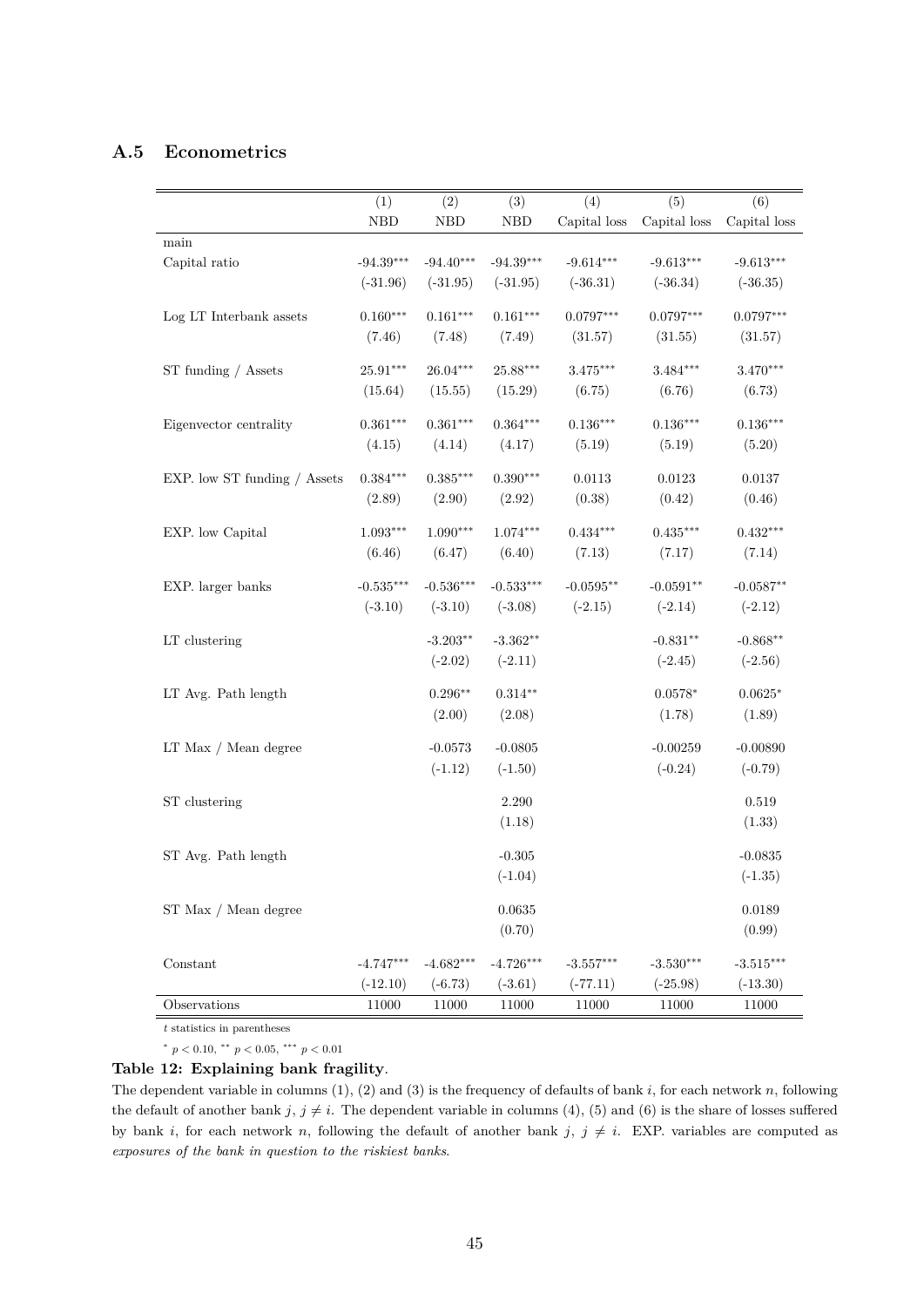<span id="page-47-0"></span>

|                           | (1)         | (2)         | (3)         | (4)          | (5)          | (6)          |
|---------------------------|-------------|-------------|-------------|--------------|--------------|--------------|
|                           | <b>NBD</b>  | <b>NBD</b>  | ${\rm NBD}$ | Capital loss | Capital loss | Capital loss |
| main                      |             |             |             |              |              |              |
| Log Total Assets          | $0.303***$  | $0.303***$  | $0.304***$  | $0.105***$   | $0.105***$   | $0.105***$   |
|                           | (16.70)     | (16.72)     | (16.74)     | (31.85)      | (31.86)      | (31.89)      |
| LT liabilities $/$ Assets | $1.632***$  | $1.643***$  | $1.643***$  | $0.330***$   | $0.331***$   | $0.333***$   |
|                           | (13.99)     | (14.11)     | (14.10)     | (9.43)       | (9.46)       | (9.54)       |
| Capital ratio             | $-21.99***$ | $-22.00***$ | $-21.99***$ | $-2.279***$  | $-2.279***$  | $-2.279***$  |
|                           | $(-14.11)$  | $(-14.12)$  | $(-14.11)$  | $(-11.40)$   | $(-11.40)$   | $(-11.41)$   |
| ST funding / Assets       | $9.334***$  | $9.327***$  | $9.255***$  | $3.185***$   | $3.185***$   | $3.162***$   |
|                           | (6.34)      | (6.34)      | (6.31)      | (9.17)       | (9.17)       | (9.09)       |
| Eigenvector centrality    | $0.497***$  | $0.495***$  | $0.496***$  | $0.220***$   | $0.220***$   | $0.220***$   |
|                           | (7.26)      | (7.22)      | (7.22)      | (9.29)       | (9.30)       | (9.34)       |
| EXP. low Capital          | $0.904***$  | $0.900***$  | $0.897***$  | $0.283***$   | $0.283***$   | $0.282***$   |
|                           | (8.38)      | (8.35)      | (8.30)      | (6.41)       | (6.41)       | (6.41)       |
| EXP. more Exposed         | $0.713***$  | $0.706***$  | $0.696***$  | $0.339***$   | $0.338***$   | $0.338***$   |
|                           | (3.32)      | (3.28)      | (3.23)      | (4.44)       | (4.43)       | (4.42)       |
| EXP. larger Banks         | $0.715***$  | $0.714***$  | $0.713***$  | $0.593***$   | $0.593***$   | $0.593***$   |
|                           | (4.55)      | (4.55)      | (4.56)      | (9.70)       | (9.71)       | (9.71)       |
| EXP. higher Beta          | 0.330       | 0.331       | 0.331       | $0.603***$   | $0.603***$   | $0.603***$   |
|                           | (1.39)      | (1.40)      | (1.40)      | (7.59)       | (7.59)       | (7.60)       |
| LT clustering             |             | $-2.062*$   | $-2.241*$   |              | $-0.409$     | $-0.406$     |
|                           |             | $(-1.75)$   | $(-1.89)$   |              | $(-1.64)$    | $(-1.62)$    |
| LT Avg. Path length       |             | $0.248**$   | $0.275***$  |              | 0.0395       | $0.0485*$    |
|                           |             | (1.99)      | (2.18)      |              | (1.45)       | (1.77)       |
| LT Max / Mean degree      |             | $-0.0608$   | $-0.0920**$ |              | 0.00505      | $-0.00224$   |
|                           |             | $(-1.37)$   | $(-2.00)$   |              | (0.54)       | $(-0.23)$    |
| ST clustering             |             |             | $2.550*$    |              |              | $-0.207$     |
|                           |             |             | (1.85)      |              |              | $(-0.72)$    |
| ST Avg. Path length       |             |             | $-0.461**$  |              |              | $-0.176***$  |
|                           |             |             | $(-2.08)$   |              |              | $(-3.71)$    |
|                           |             |             |             |              |              |              |
| $LT$ Max / Mean degree    |             |             | 0.0710      |              |              | 0.0109       |
|                           |             |             | (0.93)      |              |              | (0.64)       |
| Constant                  | $-10.01***$ | $-10.04***$ | $-9.782***$ | $-4.702***$  | $-4.748***$  | $-4.266***$  |
|                           | $(-25.81)$  | $(-16.02)$  | $(-10.14)$  | $(-71.11)$   | $(-38.58)$   | $(-21.14)$   |
| Observations              | 14600       | 14600       | 14600       | 14600        | 14600        | 14600        |

*t* statistics in parentheses

 $*$   $p < 0.10$ ,  $**$   $p < 0.05$ ,  $***$   $p < 0.01$ 

#### **Table 13: Explaining bank systemicity**.

The dependent variable in columns (1), (2) and (3) is the frequency of failures imposed by the default of bank *i*, for each network *n*. The dependent variable in columns (4), (5) and (6) is the share of losses imposed by the default of bank *i*, for each network *n*. EXP. variables are computed as *exposures of the riskiest banks to the bank in question*.